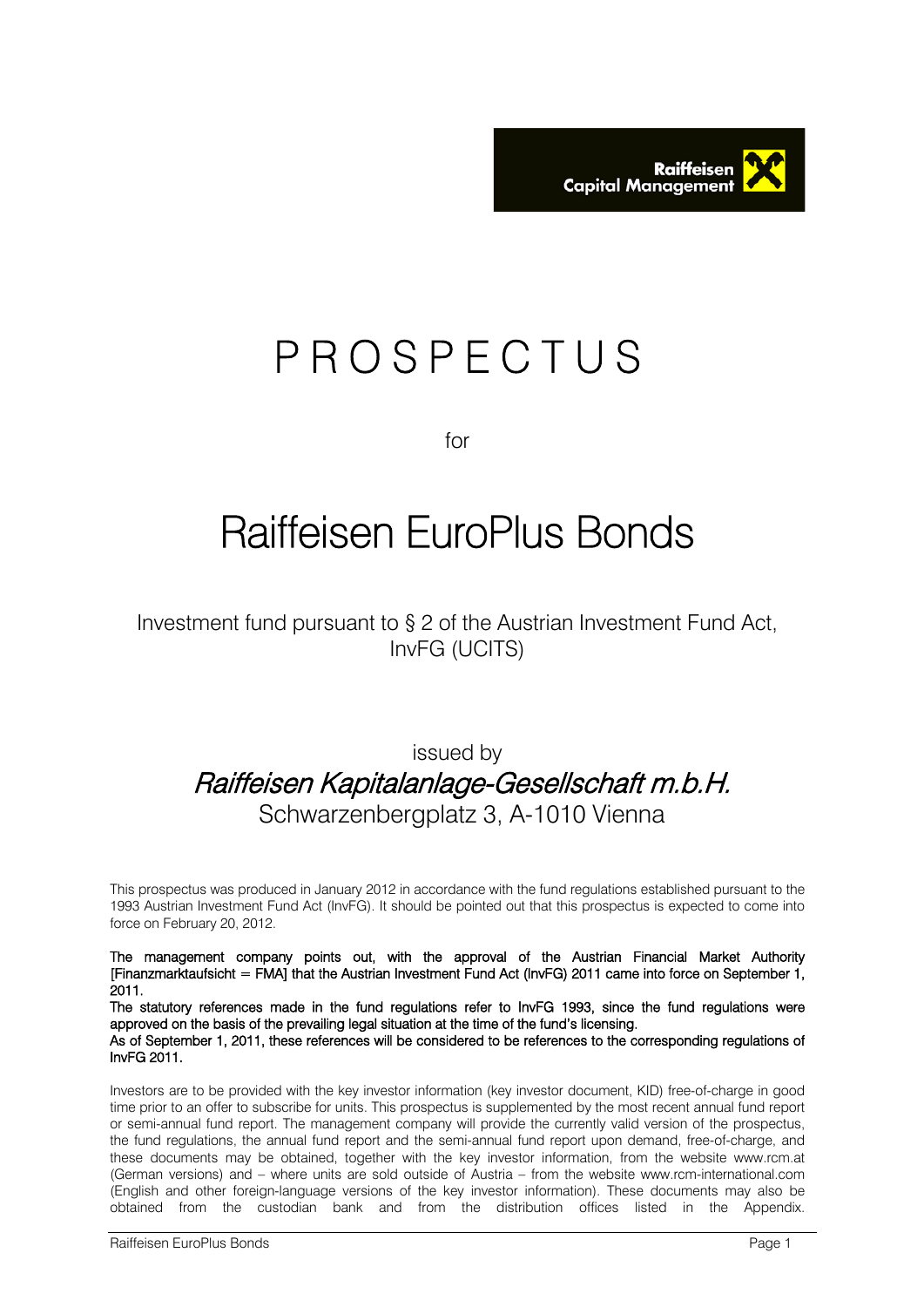# PART I MANAGEMENT COMPANY

# 1. Raiffeisen Kapitalanlage-Gesellschaft m.b.H., Vienna

Raiffeisen Kapitalanlage-Gesellschaft is a management company within the meaning of the 2011 Austrian Federal Act on Investment Funds (Austrian Investment Fund Act, InvFG). Raiffeisen Kapitalanlage-Gesellschaft was founded in December 1985. Its legal form is that of a limited liability company (Gesellschaft mit beschränkter Haftung) and it is registered with the Vienna companies register court under companies register number FN 83.517w. The company's registered office is at Schwarzenbergplatz 3, A-1010 Vienna.

# 2. Investment funds managed by the company

Please refer to the Appendix for a list.

# 3. Management

Mathias BAUER, Gerhard AIGNER, Dieter AIGNER

# 4. Supervisory Board

Please see the Appendix to this prospectus for details regarding the members of the Supervisory Board.

# 5. Other main positions of the members of the board of directors and supervisory board

Please refer to the Appendix for a list.

# 6. Share capital

EUR 15 million (fully paid in)

# 7. Accounting year

is the calendar year.

# 8. Stakeholders

RZB Sektorbeteiligung GmbH, Raiffeisenlandesbank Burgenland Waren- und Revisionsverband registrierte Genossenschaft mit beschränkter Haftung, Raiffeisenlandesbank Kärnten – Rechenzentrum und Revisionsverband registrierte Genossenschaft mit beschränkter Haftung, Raiffeisenlandesbank Niederösterreich – Wien Aktiengesellschaft, Raiffeisenlandesbank Steiermark registrierte Genossenschaft mit beschränkter Haftung, Raiffeisenlandesbank Vorarlberg Waren- und Revisionsverband registrierte Genossenschaft mit beschränkter Haftung, Raiffeisenverband Salzburg registrierte Genossenschaft mit beschränkter Haftung, RLB (Tirol) Sektor Beteiligungsverwaltung GmbH, RLB OÖ Sektorbeteiligungs GmbH.

# PART II INVESTMENT FUND

### 1. Name of the investment fund

The investment fund bears the name Raiffeisen EuroPlus Bonds and is an investment fund pursuant to § 2 InvFG (UCITS) and complies with the Directive 2009/65/EC.

# 2. Date of establishment and duration, where limited

Raiffeisen EuroPlus Bonds was launched on December 17, 1985 for an indefinite duration.

#### Sales restriction

In accordance with the relevant legal regulations, the investment fund has not been registered in the USA. Units of the investment fund are not therefore intended for sale in the USA or for sale to US citizens (or permanent US residents) unless this is exceptionally permitted under American legislation.

3. Brief details of tax regulations applicable for the investment fund which are of significance for unit holders. Notice on withholding-tax liability for income and capital gains earned by unit holders from the investment fund

Tax treatment for investors with unlimited tax liability in Austria

#### Note:

The following tax comments reflect the current understanding of the legal situation. They are intended for persons with unlimited income or corporate income tax liability in Austria. The tax assessment may change due to legislation, court rulings or other legal acts of the fiscal administration. It may be advisable to seek advice from a tax expert.

#### The annual fund reports contain details of the taxation of fund distributions and distribution-equivalent income.

The following remarks are mainly applicable for security deposit accounts held in Austria.

#### a) PRIVATE ASSETS

#### Full tax settlement (final taxation), no tax declaration obligation for the investor

Provided that they derive from capital gains subject to schedule II capital gains tax and the recipient of the distribution is liable for capital gains tax, the domestic office redeeming a coupon shall withhold capital gains tax from sums distributed (interim distribution) by an investment fund to its unit holders at the amount payable on that income as prescribed by law. Under the same circumstances, notional payments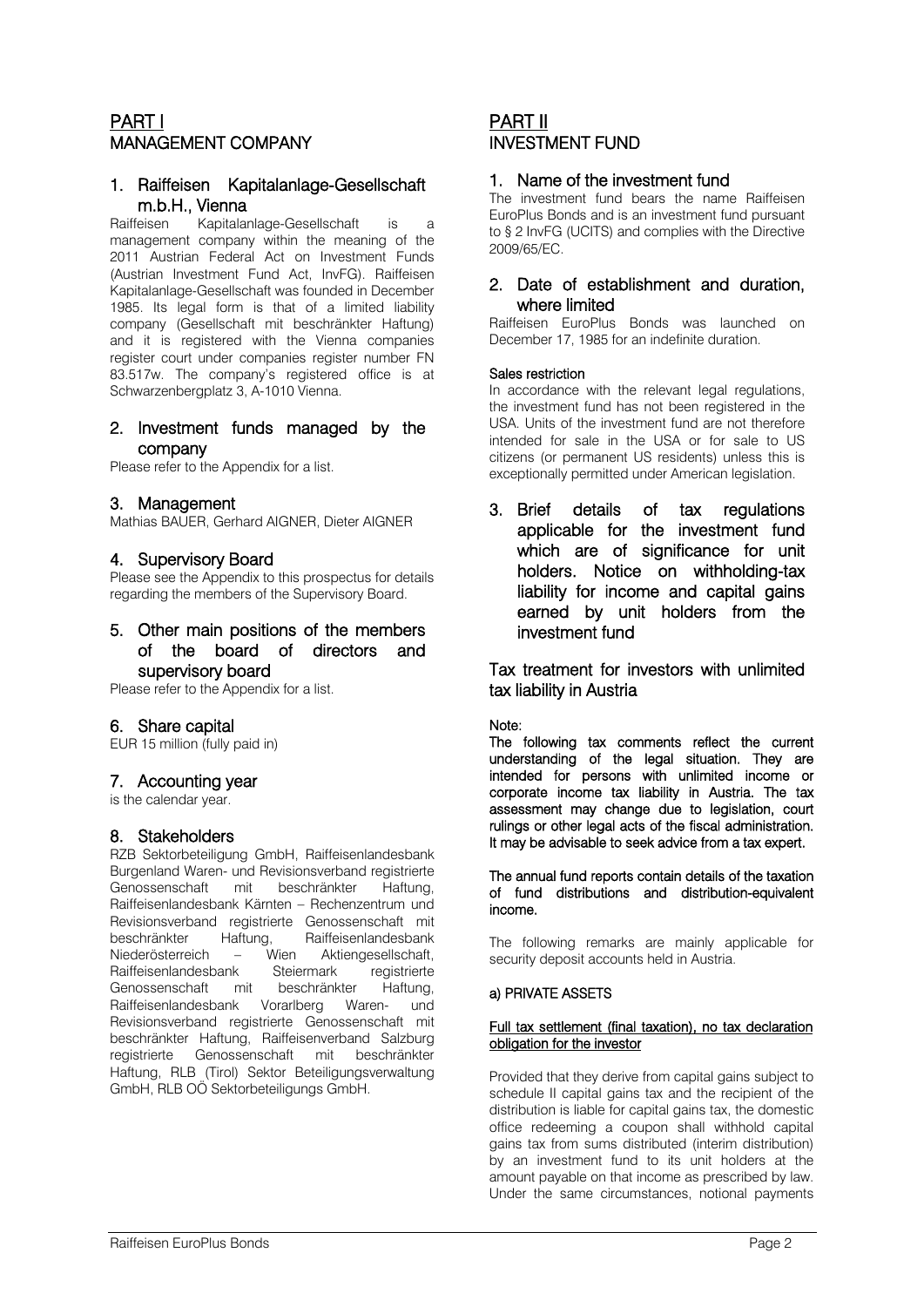from an income-retaining fund shall be withheld as capital gains tax in the amount of the distributionequivalent income on the fund unit (excluding full income-retaining funds).

Private investors shall not in principle be subject to any tax declaration obligations. All tax obligations of the investor shall be settled upon the deduction of capital gains tax. This capital gains deduction shall imply full "franked" status in respect of income tax.

#### E x e m p t i o n s from "franked" status

"Franked" status shall not apply:

a) to debt securities contained within a fund's assets that are exempt from schedule II capital gains tax insofar as a statement was not made opting for the withholding of capital gains tax. Such income must still be declared in a tax return;

b) to securities within a fund's assets that do not fall within Austria's sovereign right of taxation provided that the holder has not waived the right to benefit from double taxation agreements. Income from such securities must be declared in the column of the income tax return with the heading "Neben den angeführten Einkünften wurden Einkünfte bezogen, für die das Besteuerungsrecht aufgrund von Doppelbesteuerungsabkommen einem anderen Staat zusteht" ("income besides that income which is taxable by another country under double-tax agreements").

However, the deducted capital gains tax may in all cases be set off or claimed back pursuant to § 240 of the Austrian Federal Fiscal Code (BAO).

The fund's ordinary income (interest, dividends) is subject to 25 per cent capital gains tax after deduction of expenses. 20 per cent of the fund's extraordinary income (price gains from the sale of equities and equity derivatives) is also subject to 25 per cent capital gains tax.

For fund accounting years beginning after June 30, 2011, the tax assessment basis for the extraordinary income (equities, equity derivatives) will be increased from 20 per cent to 30 per cent. For accounting years beginning after December 31, 2011, the tax assessment basis for the extraordinary income (equities, equity derivatives) will be increased from 30 per cent to 40 per cent. For accounting years beginning after December 31, 2012, the tax assessment basis for extraordinary income on price gains realized on bonds and bond derivatives is to be widened and 50 per cent of all realized extraordinary income will be subject to capital gains tax at a rate of 25 per cent. For accounting years beginning after December 31, 2013, 60 per cent of all realized extraordinary income will be subject to capital gains tax at a rate of 25 per cent.

#### Speculation period in case of sale of fund units:

The one-year speculation period will remain applicable for fund units purchased before January 1, 2011 (§ 30 of the Austrian Income Tax Act prior to the 2011 Austrian Budget Accessory Law).

Fund units purchased from January 1, 2011 are taxed on the growth realized at the time of their sale. In case of sales from April 1, 2012 the custodians will impose capital gains tax at source, at a rate of 25 per cent, on the difference between the net book value for tax purposes and the proceeds from the sale of the fund units. For calculation of the net book value for tax purposes, income taxed during the holding period will increase the acquisition costs for the unit certificate while distributions or capital gains tax payments will reduce the acquisition costs. Disposal losses may be claimed in the same calendar year together with positive income resulting from capital assets (with the exception of interest income from credit institutions) within the framework of the tax assessment.

An extended speculation period shall apply (i.e., the taxable income is to be taxed within the scope of the assessment) if the units acquired after January 1, 2011 are disposed of before April 1, 2012.

#### b) BUSINESS ASSETS

#### Taxation and tax settlement for units held as part of the business assets of private individuals

In the case of private individuals who have income from capital assets or from a business enterprise (sole proprietors, co-partners), the income tax on income that is subject to capital gains tax shall be deemed to have been discharged through the withholding of schedule I and schedule II capital gains tax).

Distributions (interim distributions) of capital gains from Austrian funds and distribution-equivalent capital gains from foreign subfunds shall be taxable in accordance with the applicable tax scale until April 1, 2012. A special 25 per cent tax rate will subsequently apply (assessment).

For accounting years beginning after December 31, 2012, distributions and all distribution-equivalent ordinary and extraordinary income (all price gains realized at the fund level) are taxable as part of the business assets (insofar as they result from taxable income). Tax-free retentions from realized price gains in the fund are ultimately possible for accounting years beginning in calendar year 2012.

Price gains resulting from the sale of fund units sold prior to April 1, 2012 are to be taxed within the scope of this assessment. All income which has already been taxed will be deducted from this disposal gain. A special tax rate of 25 per cent will be applied to fund units held as part of the business assets of private individuals that were sold after March 31, 2012 (assessment).

Taxation and withholding of schedule II capital gains tax in the case of units held as part of the business assets of a legal entity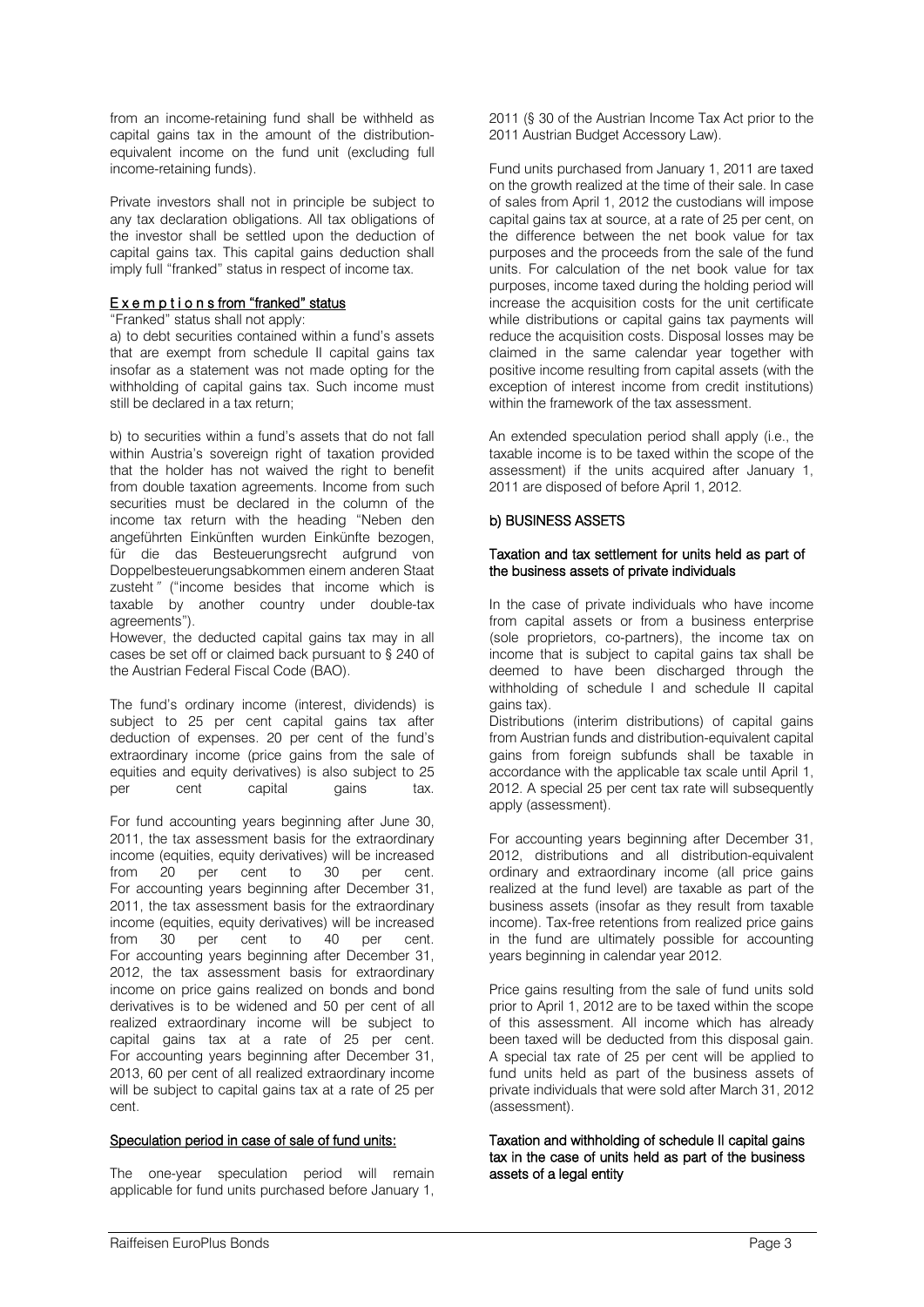Distributions and distribution-equivalent ordinary income (interest, dividends) are taxable.

Distributions of capital gains from Austrian funds and distribution-equivalent capital gains from foreign subfunds shall be subject to corporate income tax [Körperschaftsteuer = KÖSt].

For accounting years beginning after December 31, 2012, distributions and all distribution-equivalent ordinary and extraordinary income (all price gains realized at the fund level) are taxable as part of the business assets (insofar as they result from taxable income). Tax-free retentions from realized price gains in the fund are ultimately possible for accounting years beginning in calendar year 2012.

Foreign dividends realized in EU countries (current exceptions (as of July 6, 2009): Bulgaria, Ireland, Cyprus), Norway as well as certain comparable third countries are exempt from corporate income tax. Other foreign dividends will attract corporate income tax.

In the absence of a declaration of exemption within the meaning of § 94 no. 5 of the Austrian Income Tax Act, the office redeeming a coupon shall also withhold capital gains tax or use notional payments from income-retaining funds to pay capital gains tax on units held as a part of such business assets. Deducted capital gains tax which is paid over to the tax office may be set off against the corporate income tax which is subject to assessment.

#### CORPORATE BODIES WITH INCOME FROM CAPITAL ASSETS

In the case of corporate bodies receiving income from capital assets (e.g. associations), the corporation tax on capital gains that are subject to schedule II capital gains tax shall be deemed to have been discharged through the withholding of capital gains tax. Capital gains tax levied on tax-free dividends is reimbursable.

Private foundations shall in principle be subject to an interim tax at a rate of 12.5 per cent for capital gains subject to schedule II capital gains tax. With effect as of the 2011 tax assessment, private foundations shall in principle be subject to an interim tax at a rate of 25 per cent for capital gains attracting schedule II capital gains tax. Capital gains tax levied on tax-free dividends is reimbursable.

Foreign dividends realized in EU countries (current exceptions (as of July 6, 2009): Bulgaria, Ireland, Cyprus), EEA countries as well as certain comparable third countries are exempt from corporate income tax. Other foreign dividends will attract corporate income tax.

Fund units purchased from January 1, 2011 are taxed on the growth realized at the time of their sale. The assessment basis for taxation is the difference between the sales proceeds and the fund units' net book value for tax purposes. For calculation of the net

book value for tax purposes, income taxed during the holding period will increase the acquisition costs for the unit certificate while distributions or capital gains tax payments will reduce the acquisition costs.

# 4. Cut-off date for accounting and frequency and form of distribution

The investment fund's accounting year runs from September 16 through to September 15 of the following calendar year.

Capital gains tax will be distributed or paid (in the latter case, for income-retaining funds) pursuant to § 58 (2) InvFG and the fund regulations from November 15 of the following accounting year. Interim distributions shall be possible.

# 5. Name of the auditor

The auditor within the meaning of § 49 (5) of the Austrian Investment Fund Act is KPMG Austria Gesellschaft m.b.H., Porzellangasse 51, A-1090 Vienna. The persons tasked with the audit are indicated on the audit certificate for the annual fund report.

- 6. Type and main characteristics of the units, in particular:
- Type of right (in rem, ownership claim or other right) represented by the unit
- Original deeds or certificates for these deeds, entries in a register or on an account
- Characteristics of the units: registered or bearer instruments, denomination where appropriate
- Description of the unit holders' voting right, where applicable
- Conditions under which the winding-up of the investment fund may be resolved, and details of its winding-up, particularly in relation to the unit holders' rights

Each purchaser of a unit certificate shall acquire coownership of all of the fund assets in the amount of his or her share of the fund units documented in the certificate (right in rem).

Co-ownership of the assets of the fund is subdivided into equal fund units for each unit certificate class. There is no limit to the number of fund units.

The fund units are embodied in unit certificates with the character of financial instruments, each of which shall represent a number of units.

The unit certificates shall be represented by global certificates (§ 24 of the currently applicable version of the Austrian Safe Custody of Securities Act, BGBl. [Austrian Federal Law Gazette] no. 424/1969) or by actual securities for each unit certificate class.

With the consent of the Supervisory Board, the management company may split the fund units and issue additional unit certificates in a given class to the unit holders or exchange the old unit certificates for new ones if a unit split is deemed to be in the interests of the co-owners given the calculated value of the units.

Unit certificates are issued to bearer.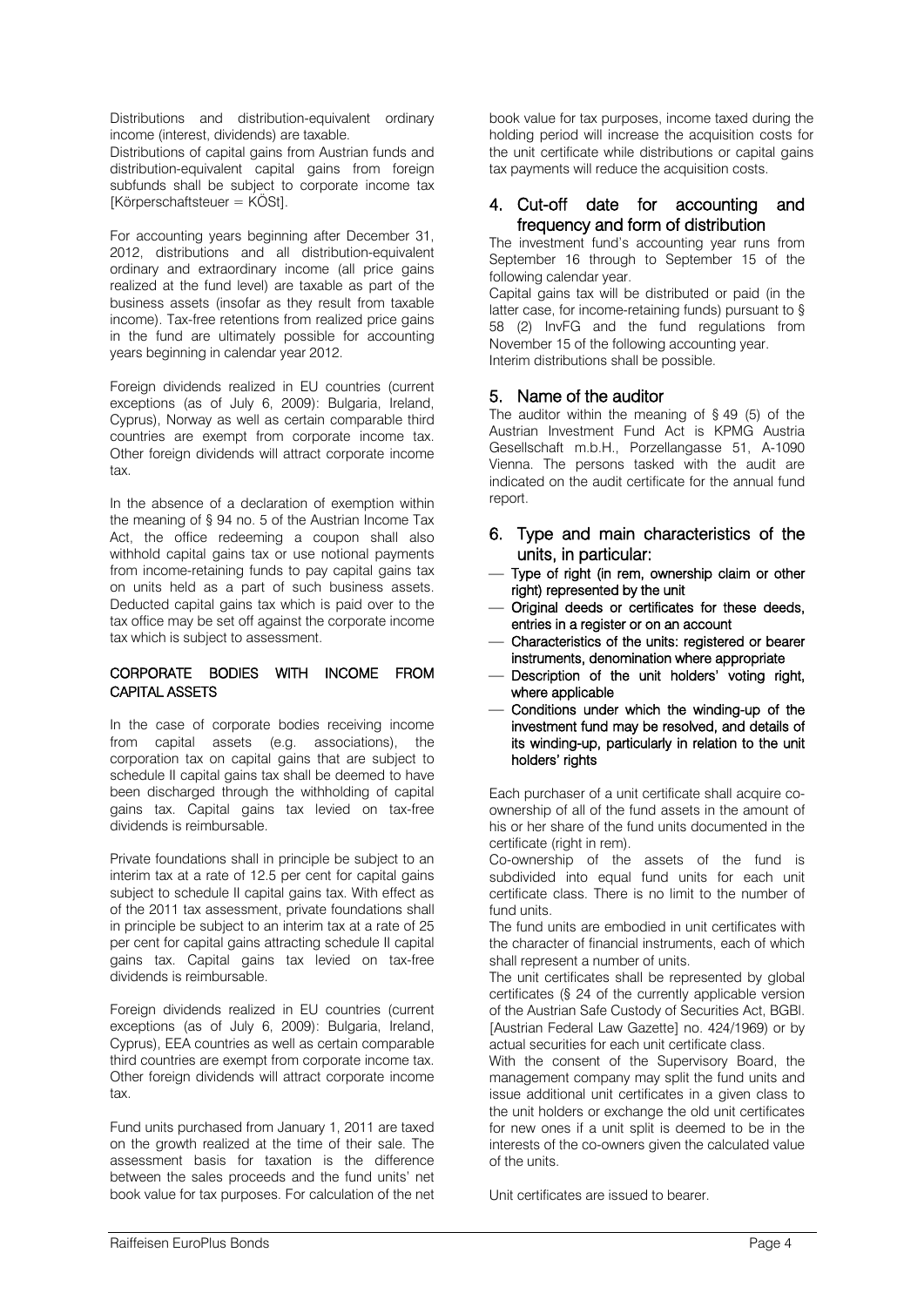#### Unit certificate classes

The following unit certificate classes are to be established for the investment fund:

Tranche R: There are no monthly distributions or a minimum investment total for this tranche.

Tranche S: Monthly distributions are stipulated in this tranche on the  $15<sup>th</sup>$  day of the month or on the following banking day. Both the fund income and the fund assets may be distributed. The asset management company will specify the precise value of these distributions in advance. Incomedistributing unit certificates are issued in this tranche. No minimum investment total applies.

The tranches differ in that a higher maximum subscription fee and a lower management fee are applicable for tranche R. In contrast, in the case of tranche S a lower maximum subscription fee is applicable and a higher management fee applies.

Tranche I: There are no monthly distributions for this tranche. The minimum investment total is EUR 500,000.

The following is a summary of the tranches' different characteristics:

|                | MI                    | SF                | MF    | <b>Distribution</b> |
|----------------|-----------------------|-------------------|-------|---------------------|
| $\overline{R}$ | N/A                   | to<br>up<br>2.50% | 0.60% | Annual (A) or N/A   |
| - S            | N/A                   | to<br>up<br>1.30% | 1.00% | Monthly             |
|                | <b>FUR</b><br>500.000 | to<br>up<br>2.50% | 0.30% | Annual (A) or N/A   |

T: Tranche MI: Minimum investment SF: Subscription fee MF: Management fee

Further information is provided on the subscription fees in item 8 and on the management fees in item 15.

Income-distributing unit certificates, incomeretaining unit certificates with capital gains tax deducted and income-retaining unit certificates without capital gains tax deducted may be issued in all tranches.

#### Voting rights

No voting rights are associated with the unit certificates.

#### Winding-up of the investment fund

#### a) Termination by the management company:

The management company may terminate/end its management of the investment fund in the following cases:

i) with the approval of the Austrian Financial Market Authority (Finanzmarktaufsicht, FMA), and subject to compliance with a (minimum) notice period of six months. This time limit may be reduced to (a minimum of) 30 days if all investors have been demonstrably notified. In such case publication may be waived. Subject to a price suspension, during the period indicated above the unit holders may surrender their fund units against payment of the redemption price.

ii) with immediate effect (date of publication) and subject to simultaneous notification of the FMA if the fund assets fall below EUR 1,150,000.

A termination pursuant to ii) shall not be permissible during a termination pursuant to i).

If management is terminated by notice, the custodian bank shall take over management on a provisional basis and must initiate the winding-up of the investment fund if it has not transferred its management to another management company within a period of six months. Upon commencement of the winding-up process, the unit holders' right to management shall be replaced by a right to due winding-up and their right to redemption of the value of a unit at any time shall be replaced by the right to the disbursement of the liquidation proceeds following the end of the winding-up process.

#### b) Transfer

Subject to the FMA's approval, publication and compliance with a (minimum) notice period of 3 months the management company may transfer the management of the investment fund to another management company. This time limit may be reduced to (a minimum of) 30 days if all unit holders have been notified. In such case publication may be waived. During the period indicated above the unit holders may surrender their fund units against payment of the redemption price.

#### c) Merger/amalgamation

Subject to fulfillment of certain preconditions and with the approval of the FMA, the management company may merge/amalgamate investment funds. The unit holders must be notified of the details by means of a publication/notification. During the period indicated in such publication/notification the unit holder may surrender their fund units against payment of the redemption price or, where appropriate, exchange them for units in another UCITS with a similar investment policy.

In the event of an amalgamation of funds, the unit holders shall be entitled to have their units exchanged at the applicable rate of exchange and shall be entitled to any clearing transfers.

#### d) Split-off

Subject to the approval of the FMA and publication, the management company may split off portions of the fund assets which have unexpectedly become illiquid. The unit holders will become co-owners of the split-off fund in accordance with their units. The custodian bank will wind up the split-off fund. The proceeds of its winding-up will be paid to the unit holders.

#### e) Other termination grounds

The management company's right to manage an investment fund will lapse upon expiry of its investment business license or its license pursuant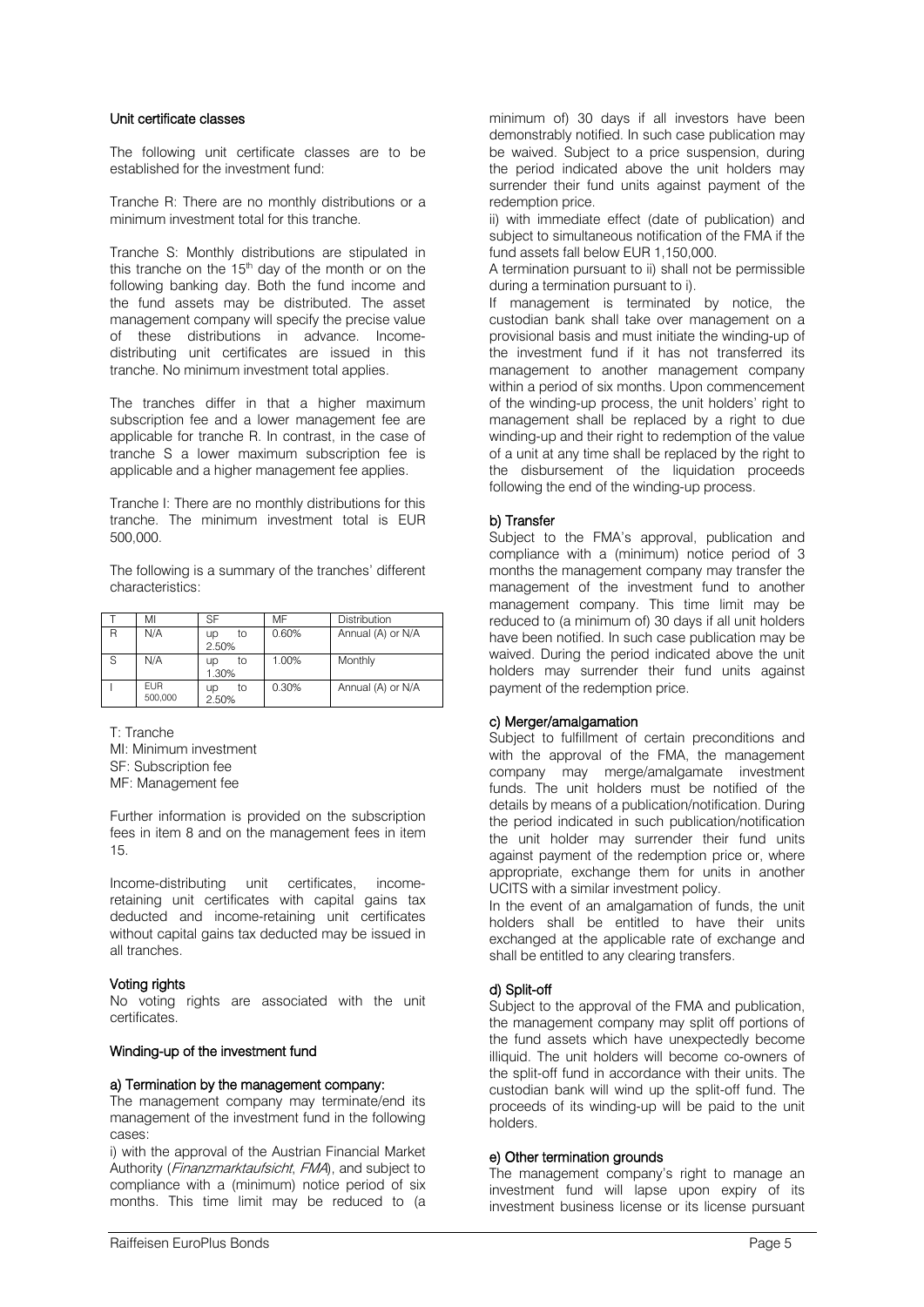to the Directive 2009/65/EC, upon resolution of its winding-up or upon withdrawal of its authorization. Upon commencement of the winding-up process, the unit holders' right to management shall be replaced by a right to due winding-up and their right to redemption of the value of a unit at any time shall be replaced by the right to the disbursement of the liquidation proceeds following the end of the winding-up process.

# 7. Stock exchanges or markets on which the units are listed or traded

The units are issued and redeemed by the custodian bank. The management company reserves the right to apply for stock exchange listings for the investment fund.

# 8. Methods and terms of issue and/or sale of units

#### Issuance of units

Units will be issued on any banking day.

There is in principle no limit to the number of issued units and corresponding unit certificates. Units may be purchased from the distribution offices listed in the Appendix. The management company reserves the right to temporarily or completely cease issuing units.

#### Subscription fee

When the issue price is set, a subscription fee shall be added to the value of a unit to cover issuing costs. The subscription fee to cover the issuing costs shall amount to up to 2.5 per cent of the value of a unit.

A subscription fee of up to 1.30 per cent will be charged for tranche S.

In case of a short investment period, the/a subscription fee may reduce a fund's performance or even eat it up entirely. For this reason, investors are advised to opt for a longer investment horizon if they wish to purchase unit certificates.

#### Settlement date

The valid issue price applicable for the settlement is the net asset value calculated by the custodian bank on the next banking day (excluding Good Friday and New Year's Eve) following the banking day on which the custodian receives the order, by no later than 2 p.m. where the order is placed through an electronic system or otherwise by no later than 1:30 p.m. (this includes where an order is placed by fax, email or telephone), plus the subscription fee. This excludes savings fund agreements, from the second deposit payment onwards; in this case, the settlement date is the day of the month agreed in the savings fund agreement. The value date on which the purchase price shall be charged is two banking days (excluding Good Friday and New Year's Eve) after the settlement date.

9. Methods and terms of unit redemptions and payouts and circumstances under which redemptions or disbursements may be suspended

#### Redemption of units

Unit holders can require the custodian bank to redeem units at any time by surrendering their unit certificates or by placing a redemption order.

The custodian bank is obliged to redeem the units for the fund's account at the current redemption price, which will be the value of a unit.

Units will be redeemed on any banking day.

If extraordinary circumstances exist that make it seem necessary in the unit holders' legitimate interests, payment of the redemption price and its calculation and publication may be temporarily suspended and made subject to the sale of investment fund assets and the receipt of the proceeds from their sale if the Austrian Financial Market Authority is simultaneously notified and public notice of this situation is provided. Investors shall be notified of the recommencement of redemption of unit certificates.

#### Redemption fee

No redemption fee shall be payable at the redemption of the unit certificates.

# Settlement date

The valid redemption price applicable for the settlement is the net asset value calculated by the custodian bank on the next banking day (excluding Good Friday and New Year's Eve) following the banking day on which the custodian receives the order, by no later than 2 p.m. where the order is placed through an electronic system or otherwise by no later than 1:30 p.m. (this includes where an order is placed by fax, email or telephone), less any redemption fee. This excludes outgoing payments under savings fund agreements where a payment phase is agreed; in this case, the settlement date is the day of the month agreed in the savings fund agreement. The value date on which the sale price shall be credited is two banking days (excluding Good Friday and New Year's Eve) after the settlement date.

# 10. Calculation of the units' sale, issue, payment and redemption prices, in particular

- Method and frequency of calculation of these prices
- Costs associated with the sale, issue, redemption or payment
- Type, place and frequency of publication of these prices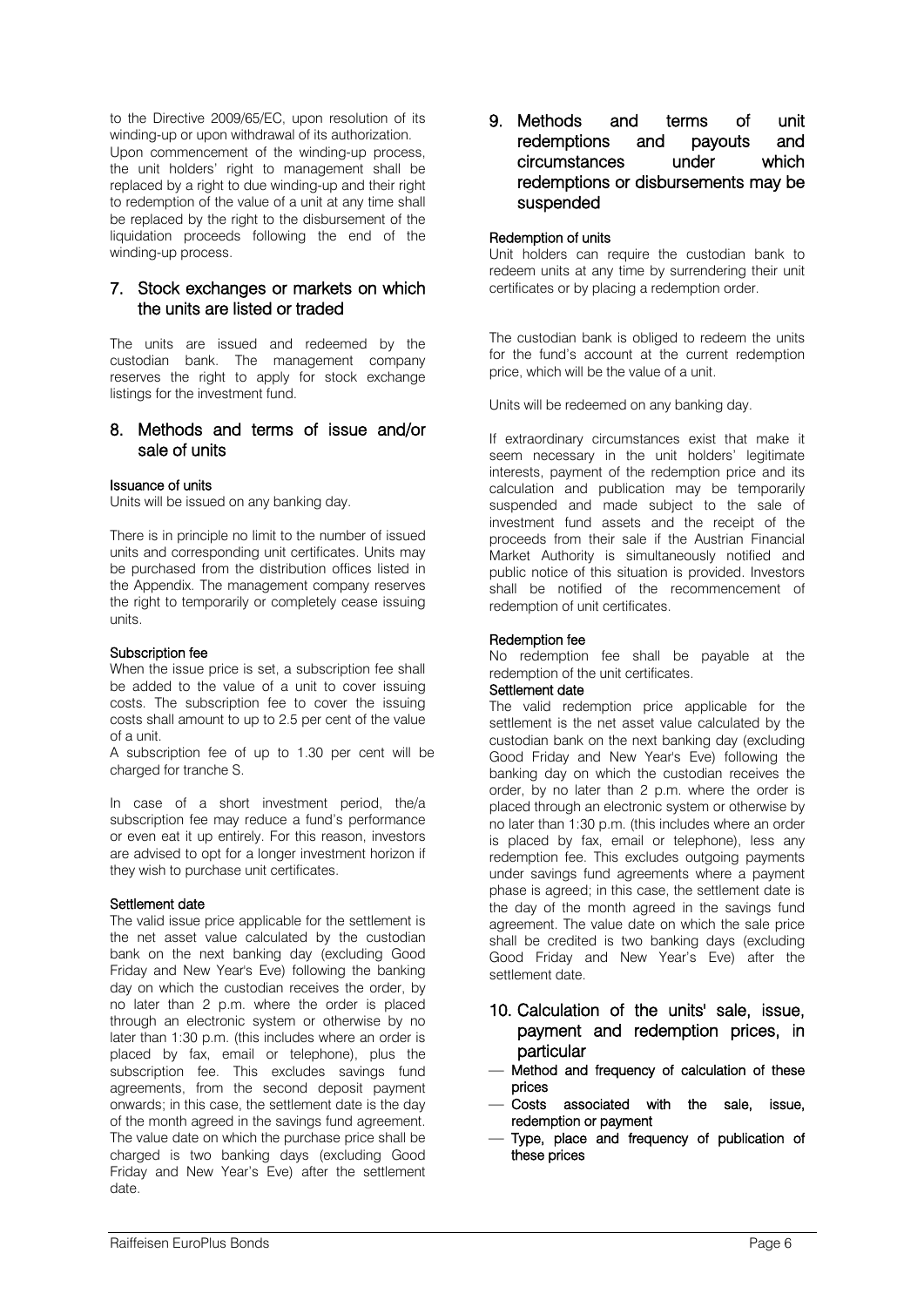#### Calculation method

The most recently published prices shall be consulted in order to calculate the investment fund's price. Where, due to the political or economic situation, the most recently published valuation price quite clearly and not merely in one individual case does not correspond to the actual values, a price calculation may be omitted where the investment fund has invested 5 per cent or more of its fund assets in assets for which no prices – or no marketcompatible prices – are available.

#### Frequency of calculation of prices

The issue and redemption prices will be calculated on each day of stock market trading.

#### The costs of issuing and redeeming units

Units shall be issued and redeemed by the custodian bank or purchased without any additional costs except for the subscription fee when unit certificates are issued.

Costs may be incurred at the redemption of unit certificates if they are surrendered through third parties.

The individual agreement of the individual investor with the respective custodian shall determine to what extent this investor must pay additional charges for the acquisition and redemption of unit certificates (besides the subscription fee and/or redemption fee). Thus, the management company has no influence over this.

#### Form, place and frequency of publication of the issue and redemption prices

The issue and redemption prices will be published on the website of the management company, [www.rcm.at.](http://www.rcm.at/) Where units are also sold outside of Austria, they will also be published on the management company's international website, [www.rcm-international.com,](http://www.rcm-international.com/) on each day of stock market trading.

#### Rules for valuation of assets

The value of a unit is calculated by dividing the entire value of the fund inclusive of its income by the number of units.

The total value of the fund shall be calculated on the basis of the current market prices of the securities, money market instruments and subscription rights in the fund plus the value of the fund's financial investments, cash holdings, credit balances, receivables and other rights net of its liabilities.

The fund's total value will be determined in accordance with the following principles:

a) The value of assets quoted or traded on a stock exchange or other regulated market shall be determined, in principle, on the basis of the most recently available price.

b) Where an asset is not quoted or traded on a stock exchange or other regulated market or where the price of an asset quoted or traded on a stock exchange or other regulated market does not appropriately reflect the actual market value, the prices supplied by reliable data providers or, alternatively, market prices for equivalent securities or other recognized valuation methods shall be used.

# 11. Rules for the determination and appropriation of income

#### Income in case of income-distributing unit certificates

Once costs have been covered, the income received during the past accounting year (interest and dividends) may be distributed at the discretion of the management company. The distribution of income from the sale of assets of the investment fund including subscription rights shall likewise be at the discretion of the management company. A distribution from the fund assets and interim distributions are also permissible. The fund assets may not through distributions fall below the minimum volume for a termination which is stipulated by law.

From November 15 of the following accounting year the amounts are to be distributed to the holders of income-distributing unit certificates, if appropriate against surrender of an income coupon. Any remaining balances shall be carried forward to a new account.

In any case, from November 15 an amount calculated pursuant to InvFG shall be paid out, to be used where applicable to meet any capital gains tax commitments on the distribution-equivalent return on those unit certificates, unless the management company ensures through appropriate proof from the custodians that at the time of payout the unit certificates may only be held by unit holders who are either not subject to Austrian income or corporate income tax or who fulfill the requirements for an exemption pursuant to § 94 of the Austrian Income Tax Act or for a capital gains tax exemption.

In case of issuance of actual securities, the unit holders' entitlement to the distribution of income shares shall become time-barred after five years. After this period, such income shares shall be treated as income of the fund.

#### Income in case of income-retaining unit certificates with capital gains tax deducted

Income during the accounting year net of costs shall not be distributed. Instead, from November 15 the amount calculated pursuant to InvFG shall be paid out on income-retaining unit certificates to be used where applicable to meet any capital gains tax commitments on the distribution-equivalent return on those unit certificates.

#### Income in case of income-retaining unit certificates without capital gains tax deducted (foreign tranche)

Income-retaining unit certificates without deducted capital gains tax (foreign tranche) shall only be sold outside Austria.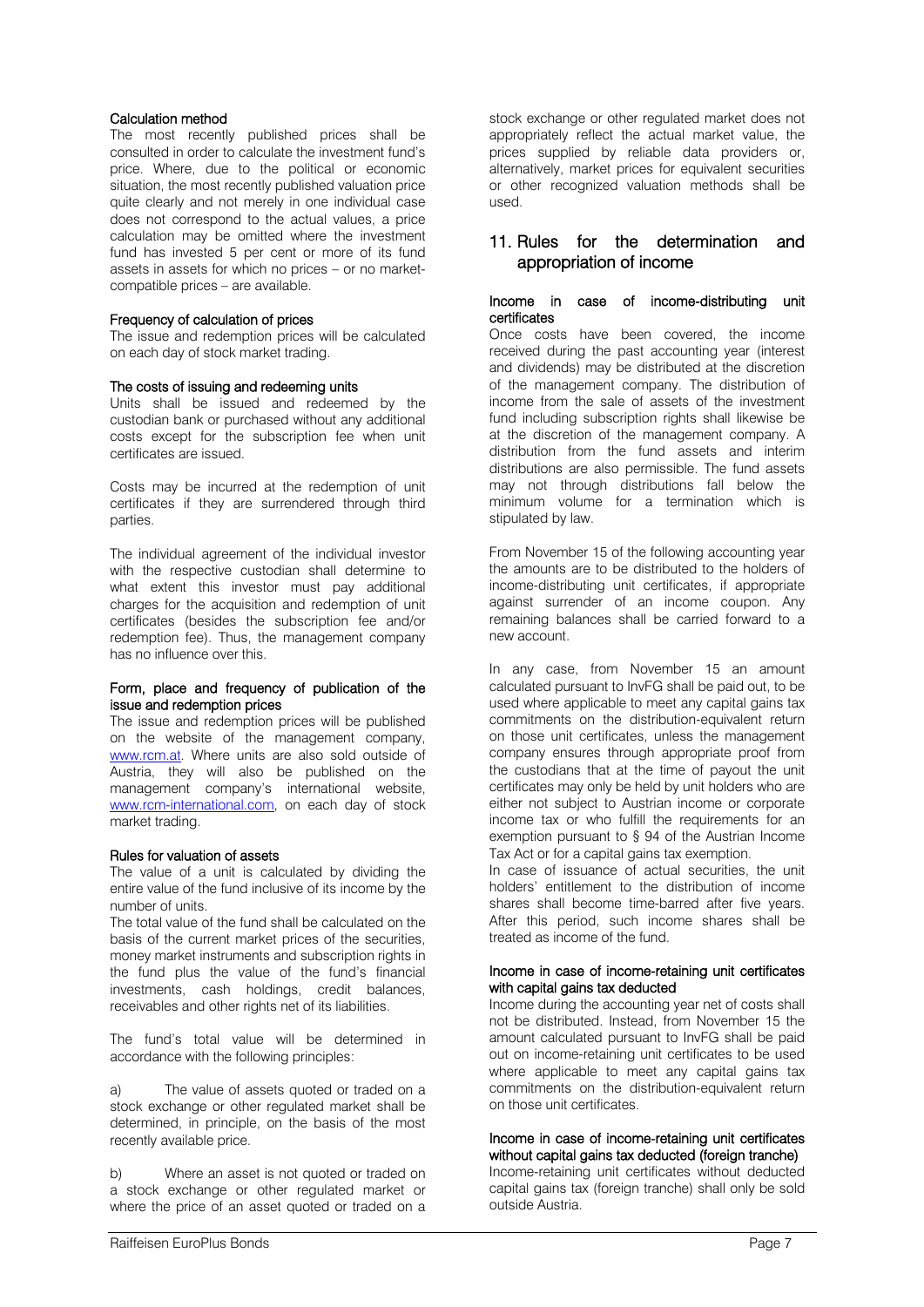Income during the accounting year net of costs shall not be distributed. No payment pursuant to InvFG will be made.

The management company shall ensure through appropriate proof from the custodians that at the time of the payout the unit certificates for full income-retaining funds may only be held by unit holders who are either not subject to Austrian income or corporate income tax or who fulfill the requirements for an exemption from capital gains tax pursuant to § 94 of the Austrian Income Tax Act.

12. Description of the investment fund's investment goals, including its financial goals (e.g. capital or income growth), investment policy (e.g. specialization in terms of geographical or economic areas), possible investment policy restrictions and techniques and instruments or borrowing powers during the management of the investment fund

#### **Notice**

The fund aims to comply with its investment goals at all times. However, no assurance can be provided that these goals will actually be fulfilled.

It is pointed out that the following notices are a brief description and are not a substitute for personal, expert investment advice.

Raiffeisen EuroPlus Bonds is a bond fund whose investment goal is regular income. The fund mainly invests (at least 51 per cent of its fund assets) in bonds denominated in euro or other European currencies.

To this end, after assessing the position of the economy and the capital markets and the stock exchange outlook the fund shall in accordance with its investment policy purchase and sell the assets (securities, money market instruments, sight deposits, fund units and financial instruments) permitted by the Austrian Investment Fund Act and its fund regulations;

The Austrian Financial Market Authority has approved the fund regulations of Raiffeisen EuroPlus Bonds. Raiffeisen EuroPlus Bonds may invest more than 35 per cent of its fund assets in debt securities issued or guaranteed by Austria, Germany, Belgium, Finland, France or the Netherlands. An investment in any single issue may not exceed 30 per cent of its fund assets.

The management company may on behalf of Raiffeisen EuroPlus Bonds undertake derivative transactions as part of its investment strategy. This may at least temporarily mean an increased loss risk in respect of the fund's assets.

The overall risk for derivative instruments which are not held for hedging purposes is limited to 75 per cent of the fund assets.

The management company may therefore mainly invest in derivatives as a component of its investment strategy for Raiffeisen EuroPlus Bonds.

It shall thereby pay special regard to risk diversification.

The investment fund mainly invests in bonds denominated in euro or other European (incl. Eastern European) currencies.

Money market instruments may account for up to 49 per cent of the investment fund's assets.

In accordance with  $§$  17 of the fund regulations, units may be purchased in other investment funds for the investment fund up to an amount of 10 per cent of the fund assets.

In principle, up to 25 per cent of the investment fund's assets may consist of sight deposits or deposits at notice with notice periods not exceeding 12 months. However, the investment fund may contain a larger proportion of sight deposits or deposits at notice with notice periods not exceeding 12 months during fund portfolio restructuring or in order to lessen the effect of potential falls in prices for securities. No minimum bank balance is required.

As part of the investment scheme, derivative instruments are used to safeguard income, as a replacement for securities or to increase income. The overall risk for derivative instruments which are not held for hedging purposes is limited to 75 per cent of the overall net value of the fund assets.

When selecting assets investors should bear in mind that securities entail the possibility of risks as well as price gains.

The fund's management may also make use of bonds granting the issuer a right of premature termination. Unless otherwise indicated, product documentation specifies a term for the fund's securities expiring as of the premature termination date. Where issuers decide to refrain from premature termination – contrary to normal market practice – the fund's maturity pattern shall be extended accordingly. The regular redemption dates for the bonds are specified in the annual and semiannual fund reports (security designation in the statement of assets held).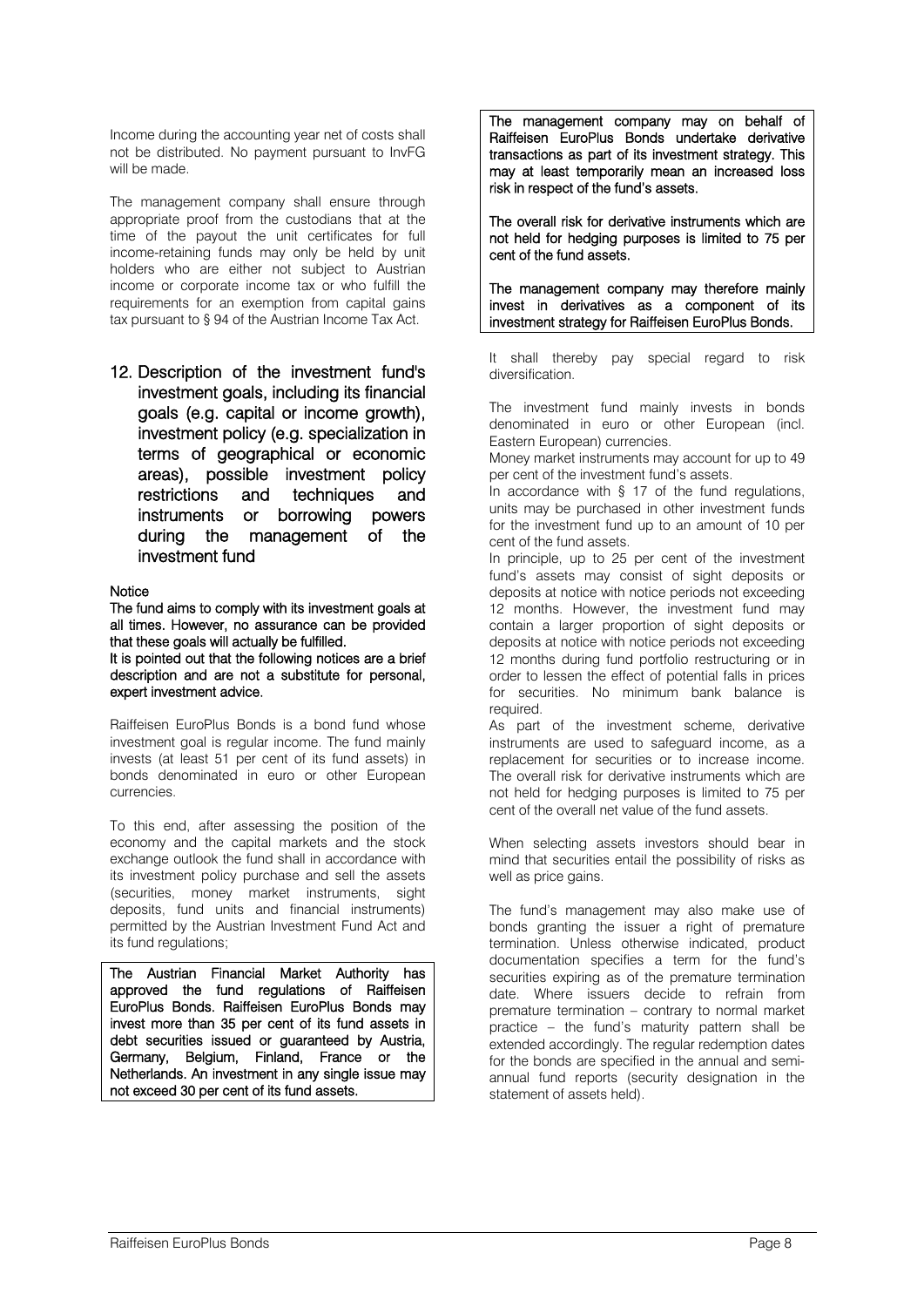# 13. Techniques and instruments of investment policy

The investment fund invests pursuant to the investment and issuer limits laid down in InvFG in connection with the fund regulations and in compliance with the principle of risk diversification.

#### **Securities**

#### Securities are

a) Equities and other, equity-equivalent securities,

b) Bonds and other securitized debt instruments, c) All other marketable financial instruments (e.g. subscription rights) which grant an entitlement to purchase financial instruments within the meaning of InvFG by means of subscription or exchange, with the exception of the techniques and instruments specified in § 73 InvFG.

The criteria laid down in § 69 InvFG must be fulfilled in order to qualify as a security.

Within the meaning of § 69 (2) InvFG securities also include

1. units in closed funds in the form of an investment company or an investment fund,

2. units in closed funds in contractual form,

3. financial instruments in accordance with § 69 (2) item 3 InvFG.

The management company may purchase securities which are officially licensed at one of the Austrian or foreign stock exchanges listed in the Appendix or traded on regulated markets listed in the Appendix which are recognized and open to the general public and which function in an orderly manner. In addition, the management company may acquire securities from new issues whose terms and conditions of issue include the obligation to apply for an official listing on a stock exchange or regulated market subject to the proviso that their listing must actually take place not later than one year after their day of issue.

The fund's management may also make use of bonds granting the issuer a right of premature termination. Product documentation specifies a term for the fund's securities expiring at the premature termination. Where issuers decide to refrain from premature termination – contrary to normal market practice – the fund's maturity pattern shall be extended accordingly. The regular redemption dates for the bonds are specified in the annual and semiannual fund reports (security designation in the statement of assets held).

#### Unlisted securities and other vested rights

Overall, up to 10 per cent of the fund assets may be invested in securities not officially licensed on one of the stock exchanges listed in the Appendix to the fund regulations or traded on one of the regulated markets listed in the Appendix to the fund regulations.

#### Money market instruments

Money market instruments are instruments normally traded on the money market which are liquid, whose value may be precisely determined at any time and which fulfill the requirements pursuant to §70 InvFG.

Money market instruments may be purchased for the investment fund where these are

- 1. officially licensed at one of the Austrian or foreign stock exchanges listed in the Appendix or traded on regulated markets listed in the Appendix which are recognized and open to the general public and which function in an orderly manner.
- 2. normally traded on the money market and freely transferable and liquid and their value may be precisely determined at any time and for which appropriate information is available, including such information as enables an appropriate valuation of the credit risks associated with investing in such instruments may be purchased even if they are not traded on regulated markets, where the issue or the issuer of these instruments is already subject to the relevant provisions concerning protection of deposits and investors and these instruments are either
	- a) issued or guaranteed by a central, regional or local unit of government or by the central bank of a member state, the European Central Bank, the European Union or the European Investment Bank, a third country or – for federal states – a member state of a federation or by an international institution established under public law of which at least one member state is a member or
	- b) issued by companies whose securities are officially licensed at one of the Austrian or foreign stock exchanges listed in the Appendix or traded on regulated markets listed in the Appendix or
	- c) issued or guaranteed by an institution which is subject to supervision in accordance with the criteria stipulated in Community law (i.e. EU law) or issued or guaranteed by an institution which is subject to and complies with supervisory regulations which in the opinion of the Austrian Financial Market Authority are at least as stringent as those set out in Community law or
	- d) issued by other issuers belonging to a category licensed by the Austrian Financial Market Authority, where investor protection provisions apply for investments in these instruments which are equivalent to those set out in sec. a to c and where the issuer is either a company with shareholders' equity of at least EUR 10 m. which prepares and publishes its annual financial statements in accordance with the provisions set out in the Directive 78/660/EEC or a legal entity which, within a business group comprising one or more stock exchange-listed companies, is responsible for the financing of this group or a legal entity which, in business, corporate or contractual form, is due to finance its securitization of liabilities through a credit line granted by a bank; such credit line must be guaranteed by a financial institution which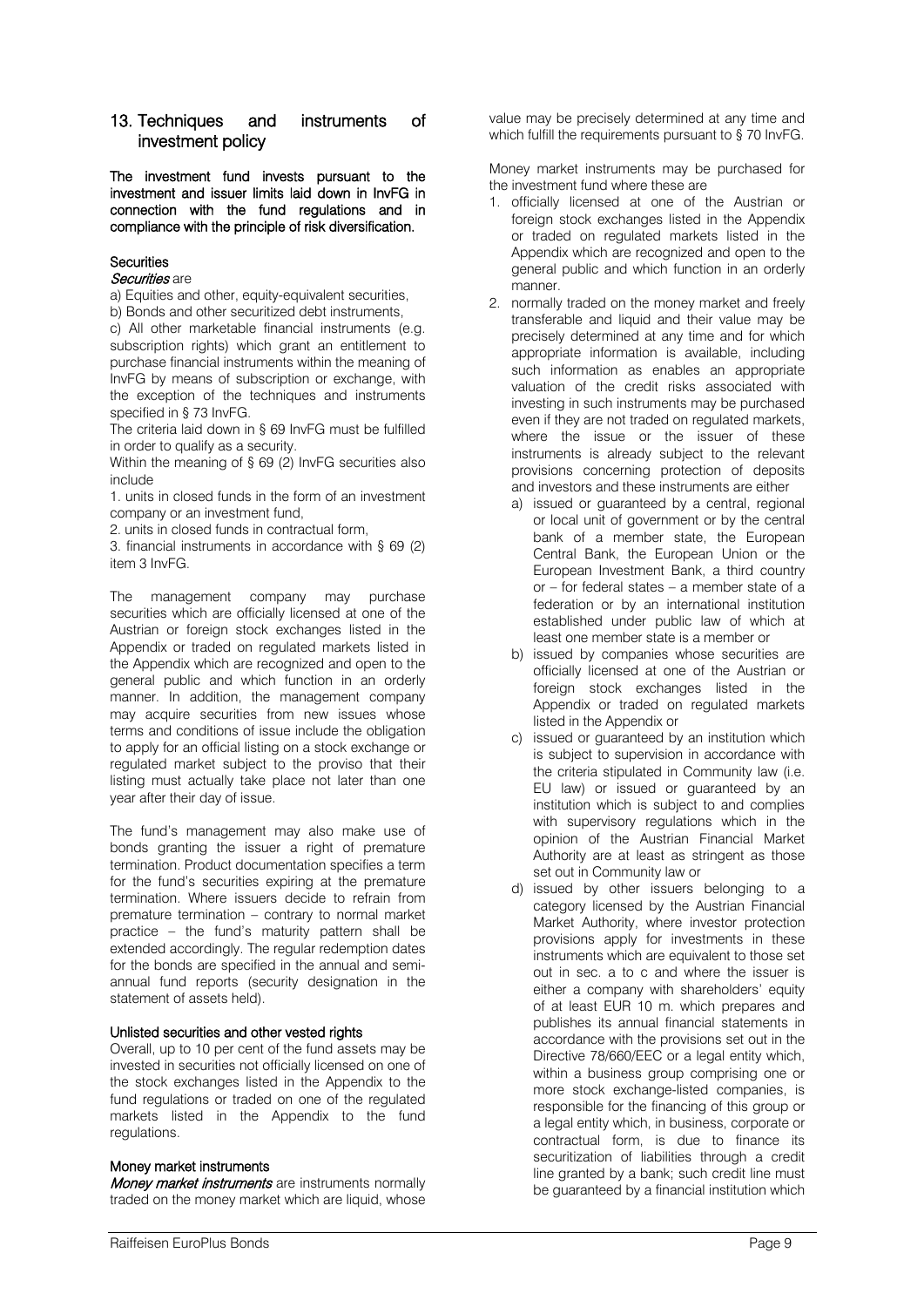itself fulfills the criteria specified in item 2 sec. c.

Money market instruments which do not fulfill these conditions and are not traded on a regulated market may only be purchased up to an amount of 10 per cent of the fund assets.

#### Units in investment funds

1. Together with funds pursuant to the following item  $2$ , units in investment funds (= investment funds and open-end investment companies) pursuant to InvFG which comply with the provisions set out in the Directive 2009/65/EC (UCITS) may be purchased up to an overall amount of 10 per cent of the fund assets where these funds do not for their part invest more than 10 per cent of their fund assets in units in other investment funds.

2. Units in any single investment fund pursuant to § 71 in connection with § 77 (1) InvFG which do not wholly comply with the provisions set out in the Directive 2009/65/EC (UCI) and whose exclusive purpose is

- for joint account and in accordance with the principle of risk spreading to invest publicly procured monies in securities and other liquid financial investments and

- whose units are, at the request of the unit holders, repurchased or redeemed at the direct or indirect expense of the assets of the investment fund

may together with funds pursuant to the above item 1 be purchased up to an overall amount of 10 per cent of the fund assets where

a) these funds do not invest more than 10 per cent of the fund assets in units in other investment funds and

b) they are licensed in accordance with legal provisions which make them subject to supervision which in the opinion of the Austrian Financial Market Authority is equivalent to supervision under Community law (i.e. EU law) and there is an adequate guarantee of cooperation between the authorities and

c) the level of protection afforded the unit holders is equivalent to the level of protection afforded the unit holders in investment funds which comply with the provisions set out in the Directive 2009/65/EC (UCITS) and, in particular, the provisions concerning separate safekeeping of the portfolio of assets, the take-up of loans, the extensions of loans and uncovered sales of securities and money market instruments are equivalent to the requirements set out in the Directive 2009/65/EC and

d) the relevant business activity is the subject of annual and semi-annual reports which enable a judgment to be made as to the relevant assets and liabilities, income and transactions during the period under review.

The criteria stated in § 3 of the Austrian Information and Equivalency Determination Ordinance (IG-FestV), as amended, shall be consulted for evaluation of the equivalency of the level of protection for unit holders within the meaning of sec. c).

3. Units may also be purchased for the investment fund in investment funds which are directly or indirectly managed by the same management company or by a company with which the management company is affiliated through joint management or control or a substantial, direct or indirect investment.

4. Units in any single fund may be purchased up to an amount of 10 per cent of the fund assets.

#### Derivative financial instruments

#### a) Listed and non-listed derivative financial instruments

Derived financial instruments (derivatives) – including equivalent instruments settled in cash – which are officially licensed on one of the stock exchanges listed in the Appendix or traded on one of the regulated markets listed in the Appendix or derived financial instruments which are not officially licensed by a stock exchange or traded on a regulated market (OTC derivatives) may form part of the investment fund if

- 1. the underlying instruments are instruments pursuant to § 67 (1) items 1 to 4 InvFG or financial indices, interest rates, exchange rates or currencies in which the investment fund is permitted to invest in accordance with its fund **regulations**
- 2. the counterparty in transactions involving OTC derivatives is a supervised institution belonging to a category licensed by the Austrian Financial Market Authority by regulation and
- 3. the OTC derivatives are subject to a reliable and verifiable daily valuation and at the initiative of the management company may at any time and at an appropriate current market value be sold, liquidated or balanced through an offsetting transaction.
- 4. they do not lead to the delivery or transfer of assets other than those specified in § 67 (1) InvFG.

The default risk for investment fund transactions involving OTC derivatives may not exceed the following levels:

1. if the counterparty is a credit institution within the meaning of the Directive 2002/12/EC, 10 per cent of the fund assets,

2. otherwise 5 per cent of the fund assets.

Investments made by an investment fund in indexbased derivatives shall not be taken into consideration with regard to the specific investment limits. Where a derivative is embedded in a security or a money market instrument, it must be taken into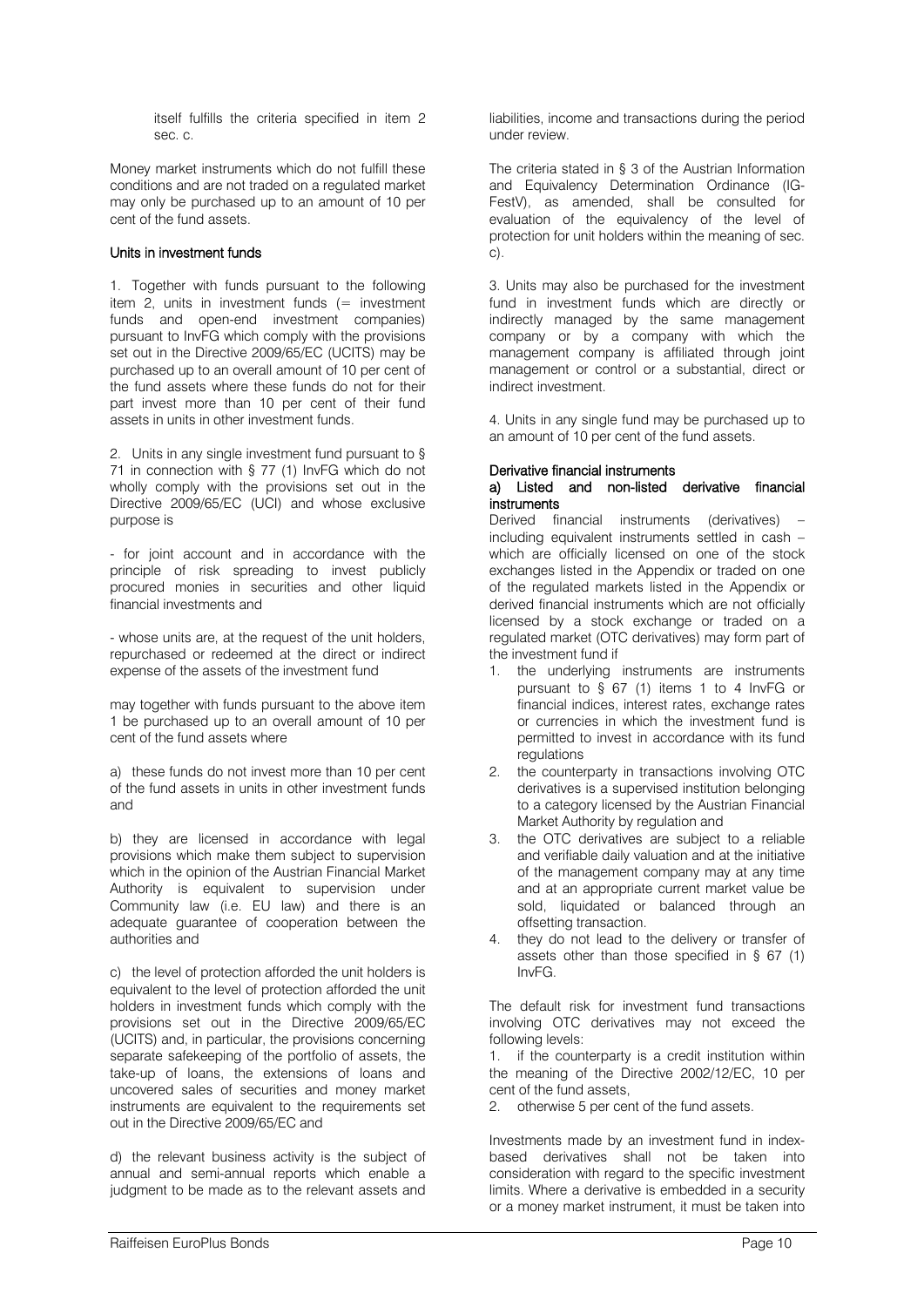consideration in respect of compliance with the above-mentioned prescriptions.

This also includes instruments for the transfer of the credit risk for the above-mentioned assets.

#### b) Use

As part of the investment scheme for Raiffeisen EuroPlus Bonds, derivative instruments shall be used at the discretion of the management company both for hedging purposes and as an active instrument of the investment (to safeguard or increase income, as a replacement for securities, to control the investment fund's risk profile or for synthetic liquidity control). This means that derivative instruments will also be used as a substitute for a direct investment in assets and, in particular, with the goal of increased income. The loss risk associated with the investment fund may thus increase.

# Overall risk

#### Risk management

The management company shall employ a risk management procedure which enables it to monitor and measure at all times the risk associated with its investment items and its share of the overall risk profile of the fund assets.

The overall risk is to be determined in accordance with the commitment approach or the value-at-risk approach.

The management company must specify, implement and maintain appropriate and documented risk management principles. These risk management principles must include procedures such as are necessary for the evaluation of market, liquidity and counterparty risks as well as other risks, including operational risks.

# Commitment approach

The management company applies the commitment approach to calculate the overall risk. With this approach, all positions in derivative financial instruments including embedded derivatives within the meaning of § 73 (6) InvFG are converted into the market value of an equivalent position in the underlying instrument of the relevant derivative (underlying instrument equivalent).

Netting and hedging agreements are included in the calculation of the overall risk insofar as they consider obvious and significant risks and clearly lead to a reduction in the level of risk.

It is not necessary to include in the calculation positions in derivative financial instruments which do not give rise to any additional risk for the investment fund.

Please refer to the current version of the regulation issued by the Austrian Financial Market Authority (FMA) concerning risk calculation and reporting of derivatives for the detailed overall risk calculation modalities in case of use of the commitment approach and the quantitative and qualitative details.

The overall risk thus associated with derivatives may not exceed 75 per cent of the fund assets. In this regard, the management company may increase the investment fund's level of investment by using derivatives.

#### Sight deposits or deposits at notice

Bank balances in the form of sight deposits or deposits at notice with a maturity not exceeding 12 months may be purchased on the following conditions:

- 1. sight deposits or deposits at notice with a maturity not exceeding 12 months may be invested at any one credit institution up to an amount of 20 per cent of the fund assets if the relevant credit institution
	- > is headquartered in a member state or
	- > is located in a third country and is subject to supervisory regulations which in the opinion of the Austrian Financial Market Authority are equivalent to those set out in Community law.
- 2. Irrespective of any individual upper limits, an investment fund may not invest with any one credit institution more than 20 per cent of its fund assets in a combination of securities or money market instruments issued by this credit institution and/or deposits held by this credit institution and/or OTC derivatives purchased by this credit institution.

No minimum balance is required.

#### **Borrowing**

The management company may take out temporary loans up to the amount of 10 per cent of the fund's assets for account of the investment fund.

In particular, borrowing is permitted for financing of unit certificate surrenders and for the purchase of fund assets. In both cases, an investment financed by means of borrowing will increase the level of investment and thus the fund's risk.

#### Repos

Within the investment limits laid down by the Austrian Investment Fund Act, the management company is permitted to purchase assets for account of the investment fund to be added to the fund's assets subject to an obligation on the seller to repurchase those assets at a predetermined time and for a predetermined price.

This means that the fund's endowment of assets held under repurchase agreements may differ from its basic endowment at any one time. For instance, the return, maturity and buying and selling prices may deviate significantly from those of the underlain instrument. This eliminates market risks.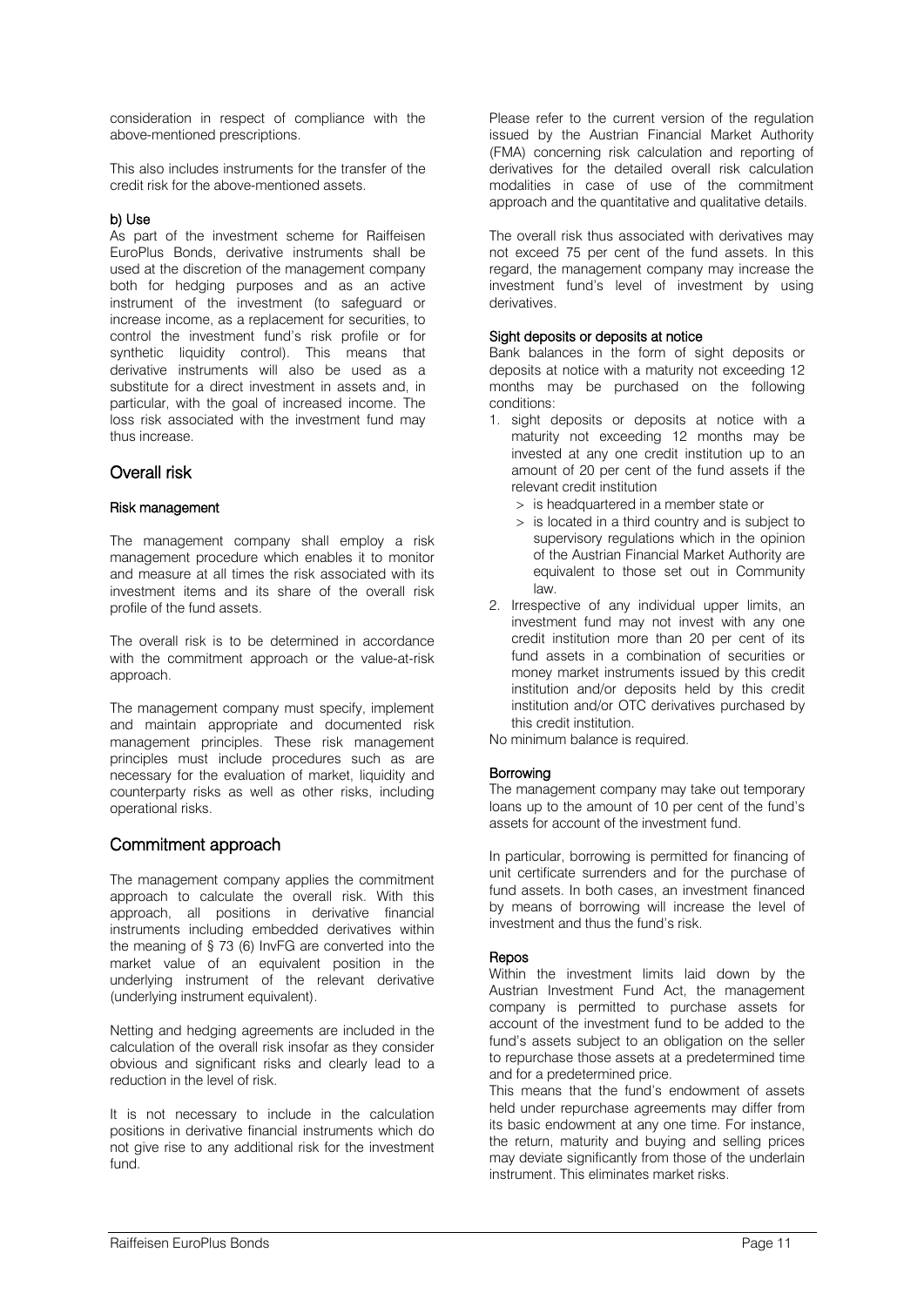#### Securities lending

Within the investment limits laid down by the Austrian Investment Fund Act, the management company shall be entitled to transfer to third parties securities up to the amount of 30 per cent of the fund's assets within the framework of an acknowledged securities lending system and for a limited period, subject to the proviso that the third party shall be obliged to re-transfer the transferred securities after a predetermined loan period. The associated fee is an added source of income.

# 14. RISK PROFILE FOR THE FUND

#### It is pointed out that the following risk notices are a brief risk description and are not a substitute for personal, expert investment advice.

#### General points

The assets in which the management company invests for account of the investment fund entail risks as well as income opportunities. If the investor sells fund units at a time when the prices of the assets have fallen, he will not receive all of the money which he has invested in the investment fund. However, the investor's risk is limited to his total investment. There is therefore no commitment to provide further capital.

Due to the different structures of the individual unit certificate classes, the investment outcome achieved by the investor may vary in accordance with the unit certificate class to which his purchased units belong.

Depending on the nature of the investment fund, it may be exposed to the following risks in particular:

#### (a) The risk that the entire market for an asset class performs negatively and that this negatively affects the price and value of these investments (market risk)

The performance of securities is particularly dependent on the development of the capital markets. For their part, these are affected by the general position of the world economy and by the economic and political outline conditions in the relevant countries.

The interest rate fluctuation risk is one form of market risk. This refers to the possibility of a change in the market interest rate applicable at the moment of issue of a fixed-interest security. Changes to the market interest rate may result from factors such as changes in the position of the economy and the resulting policy of the relevant issue bank. If market interest rates rise, then the prices of the fixedinterest securities will generally fall. On the other hand, if the market interest rate falls, this will have an inverse effect on fixed-interest securities. In either case, the price development means that the yield on the security will roughly reflect the market interest rate. However, price fluctuations will vary in accordance with the maturity of the fixed-interest security. Fixed-interest securities with shorter maturities are subject to lower price risks than such

securities which have longer maturities. However, fixed-interest securities with shorter maturities generally offer lower yields than fixed-interest securities with longer maturities.

#### (b) The risk that an issuer or counterparty is unable to fulfill its obligations (credit risk or issuer risk)

As well as the general patterns of the capital markets, the price of a security is also affected by the individual behavior of the relevant issuer. Even where securities are selected with the utmost care it is not possible to exclude, for example, losses due to issuers' pecuniary losses.

#### (c) The risk that a transaction is not executed as expected, since a counterparty fails to make timely payment or delivery as expected (fulfillment or counterparty risk)

This category includes the risk that a settlement in a transfer system is not fulfilled as expected as a counterparty does not pay or deliver as expected or does so subject to a delay. The settlement risk relates to not receiving a corresponding consideration upon fulfilling a transaction after providing a performance.

Particularly at the purchase of non-listed financial products or their settlement through a transfer agent, there is a risk that it may not be possible to fulfill a completed transaction as expected due to a counterparty's failure to make payment or delivery or due to losses resulting from errors occurring during operational activities as part of the execution of a transaction.

#### (d) The risk that a position cannot be liquidated in good time for an appropriate price (liquidity risk)

With due regard to the opportunities and risks associated with investing in equities and bonds, the management company will predominantly acquire for the investment fund securities that are officially listed on stock exchanges in Austria or abroad or traded in organized markets that are recognized markets, are publicly accessible and are properly functioning markets.

Despite this, sales of individual securities in individual phases or in individual stock exchange segments may be problematic at the desired moment in time. There is also the risk that stocks traded in a somewhat tight market segment may be subject to considerable price volatility.

In addition, the management company will acquire securities from new issues whose terms and conditions of issue include an obligation to apply for an official listing on a stock exchange or organized market subject to the proviso that their listing must take place not later than one year since their day of issue.

The management company may acquire securities that are traded on a stock exchange or on a regulated market within the EEA or on one of the stock exchanges or regulated markets listed in the Appendix to the fund regulations.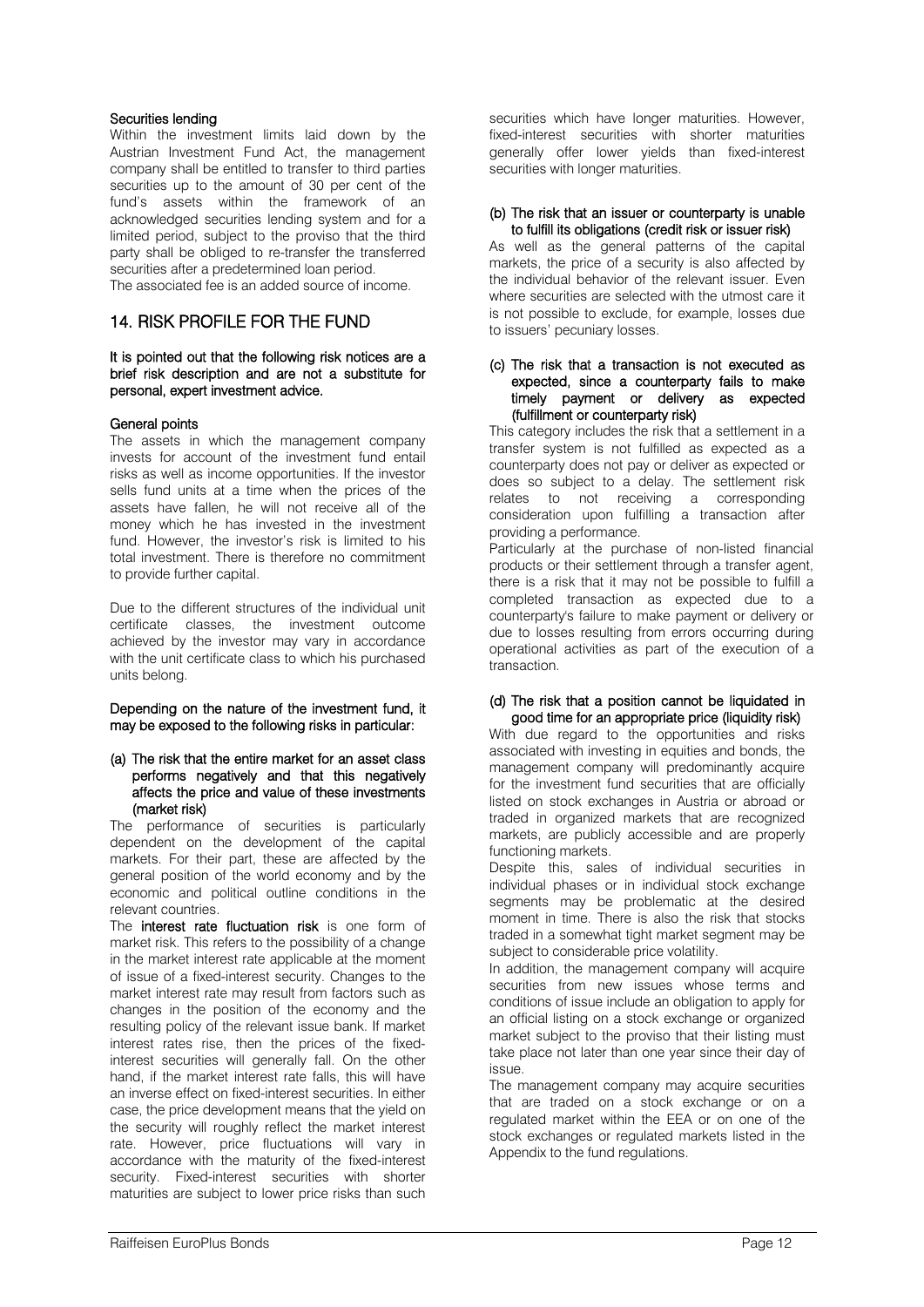#### (e) The risk that the value of the investments is influenced through exchange rate fluctuations (exchange rate or currency risk)

The currency risk is another form of market risk. Where not otherwise stipulated, investment fund assets may be invested in currencies other than the relevant fund currency. The fund will receive income, repayments and proceeds from such investments in the currencies in which it invests. The value of these currencies may fall relative to the fund currency. There is therefore a currency risk which may adversely affect the value of the units where the investment fund invests in currencies other than the fund currency.

#### (f) The risk of the loss of assets held in a security deposit account due to insolvency, negligence or fraudulent conduct by the custodian bank/custodian or sub-custodian bank/subcustodian (custody risk)

Custody of assets of the investment fund is subject to a loss risk due to insolvency, breaches of a duty of care or abusive conduct by the custodian or a subcustodian. In particular, the use of a prime broker as a depositary may not always guarantee the same level of security as a bank serving as a depositary.

#### (g) The risks which are attributable to a concentration on certain investments or markets (concentration risk)

Further risks may result from a concentration of the investment on certain assets or markets.

#### (h) The performance risk and information on whether third-party guarantees apply and whether such guarantees are limited (performance risk)

The performance of assets purchased for the investment fund may deviate from predictions at the time of purchase. Accordingly, a positive performance cannot be guaranteed.

#### (i) Information on the solvency of guarantors

The risk associated with the investment rises or falls depending on the solvency of any guarantors.

#### (j) The risk of inflexibility, determined by both the product itself and by restrictions in case of a transfer to other investment funds (inflexibility risk)

The risk of inflexibility may be determined by both the product itself and by restrictions in case of a transfer to other investment funds.

# (k) The inflation risk

The return on an investment may be negatively influenced by the inflation trend. The invested money may on the one hand be subject to a decline in purchasing power due to a fall in the value of money, on the other hand the inflation trend may have a direct (negative) effect on the performance of assets.

#### (l) The risk relating to the investment fund's capital (capital risk)

The risk relating to the investment fund's capital may apply in particular if the assets are sold more cheaply than they were purchased. This also covers

the risk of exhaustion for repurchases and excessive distributions of investment yields.

#### (m) The risk of a change in other outline conditions, including tax regulations

The value of the assets of the investment fund may be negatively affected due to uncertainties in countries in which investments are made, e.g. international political trends, a change in government policy, taxation, restrictions on foreign investments, currency fluctuations and other trends in terms of legislation and regulation. The fund may also trade on stock exchanges which are not as strictly regulated as those in the USA and the EU countries.

#### (n) The risk of valuation prices of certain securities deviating from their actual selling prices due to prices determined on illiquid markets (valuation risk)

Particularly in times of liquidity shortages experienced by market participants due to financial crises and a general loss of confidence, price determination for certain securities and other financial instruments on capital markets may be restricted, hampering the fund's valuation. Where investors simultaneously redeem large quantities of units during such times, to maintain the fund's overall liquidity the fund's management may be forced to sell securities at prices deviating from the actual valuation prices.

# (o) Country or transfer risk

The country risk refers to a situation where a foreign debtor is unable, despite his solvency, to make timely payment or any payment all due to an inability or lack of readiness on the part of his country of residence to make transfers. For example, payments to which the fund is entitled may not be forthcoming or may be made in a currency which is no longer convertible due to foreign exchange restrictions.

# (p) Risk of suspension of redemption

In principle, unit holders may require the redemption of their units at any time. However, the management company may temporarily suspend redemption of units in case of extraordinary circumstances. The unit price may be lower than prior to suspension of redemption.

# (q) Key personnel risk

The performance of a fund which realizes a highly favorable investment outcome within a given period is partly attributable to the aptitude of the persons responsible and thus to the correct decisions made by the fund's management. However, the personnel makeup of the fund's management may change. New decision-makers may be less successful in their activities.

#### (r) Operational risk

The loss risk for the fund resulting from inadequate internal processes as well as human or system error at the management company or due to external events plus legal and documentation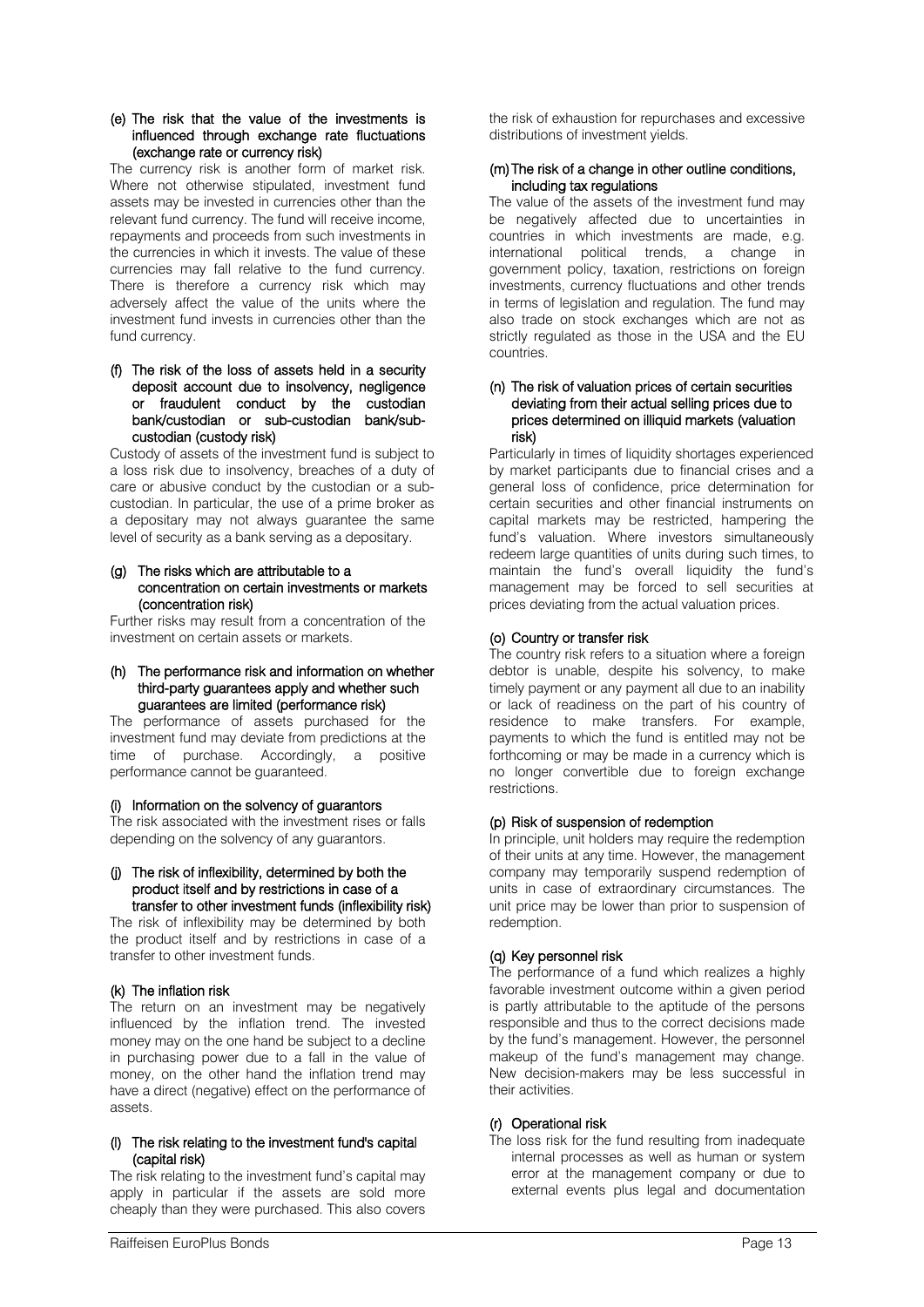risks and risks resulting from the fund's trading, settlement and valuation procedures.

#### (s) Risks in connection with other fund units (target funds)

The risks for the target funds which are acquired for the fund are closely associated with the risks for the assets included in these target funds and their investment strategies.

Since the managers of the individual target funds may act independently of one another, it is possible that multiple target funds may pursue the same or opposing investment strategies. This may cause existing risks to accumulate and to cancel out any opportunities.

#### (t) Risk in case of derivative financial instruments

As part of its orderly management of an investment fund, subject to certain conditions and restrictions the management company may purchase derivative financial instruments within the meaning of the Austrian Investment Fund Act where such transactions are expressly permitted in the fund regulations.

It must be pointed out that derivatives can entail risks, such as the following:

- a) Acquired limited-term rights may fall in price or suffer a loss of value.
- b) The risk of loss may not be calculable and may exceed any furnished collateral.
- c) Transactions designed to exclude or reduce risks may not be possible or may only be possible at a market price that shall cause a loss.
- d) The risk of loss may increase if the obligations associated with such transactions or the consideration that can be claimed as a result of such transactions is denominated in a foreign currency.

The following additional risks may apply for transactions involving OTC derivatives:

- a) Problems concerning the sale to third parties of financial instruments purchased on the OTC market, as these lack an organized market; settlement of obligations entered into may be difficult due to an individual agreement or else necessitate considerable expenses (liquidity risk);
- b) the economic success of the OTC transaction may be jeopardized as a result of the contracting party's default (contracting party risk);

# SPECIFIC RISKS

Notice for investors whose domestic currencies differ from the fund currency (EUR): We would like to point out that the yield may rise or fall due to currency fluctuations.

The following risks (which are described in greater detail above) in particular apply for Raiffeisen EuroPlus Bonds:

- Market risk
- Performance risk
- Valuation risk
- Capital risk
- Exchange rate or currency risk
- Custody risk
- Risk of a change to other outline conditions (tax regulations)
- Liquidity risk
- Credit risk or issuer risk
- Risk in case of derivative financial **instruments**
- Inflation risk
- Risk of suspension of redemption
- Key personnel risk
- Operational risk
- 15. Method, level and calculation of the remuneration payable to the management company, the custodian bank or third parties and charged to the investment fund, and reimbursement of costs to the management company, the custodian bank or third parties by the investment fund

#### Management costs - tranche R

The management company shall receive for its management activity annual remuneration in the amount of 0.60 per cent of the fund assets, calculated pro rata on the basis of the values at the end of each month.

#### Management costs - tranche S

The management company shall receive for its management activity annual remuneration in the amount of 1.00 per cent of the fund assets, calculated pro rata on the basis of the values at the end of each month.

#### Management costs - tranche I (minimum investment: EUR 500,000)

The management company shall receive for its management activity annual remuneration in the amount of 0.30 per cent of the fund assets, calculated pro rata on the basis of the values at the end of each month.

#### Other costs

In addition to the remuneration due to the management company, the following expenses shall be charged to the investment fund:

### a) Transaction costs

This refers to those costs associated with the purchase and sale of investment fund assets which are not already taken into consideration through an assets settlement. The management company provides notice that it may process transactions for the investment fund through a closely associated company, and thus through an affiliate within the meaning of § 2 item 28 of the Austrian Banking Act.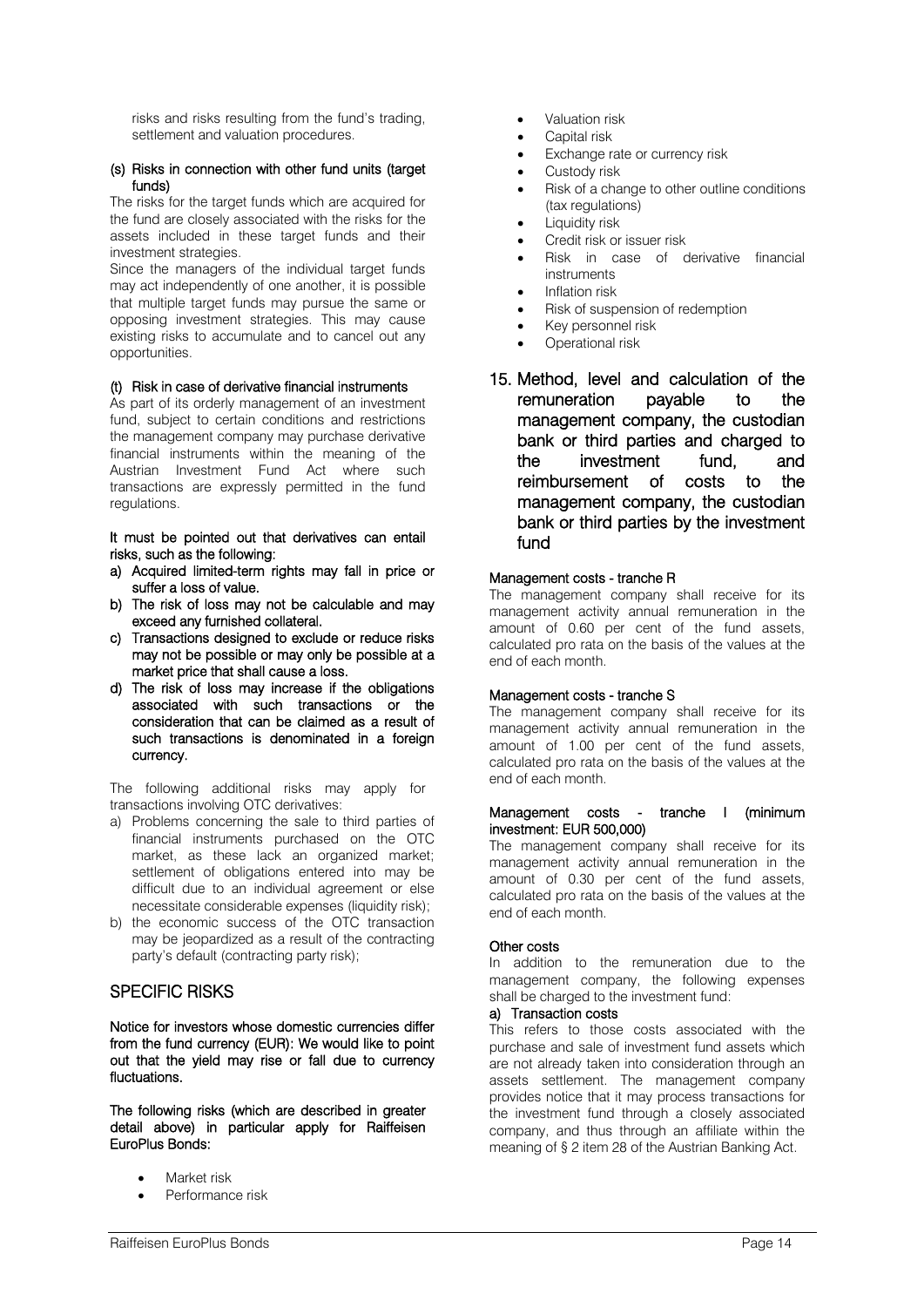### b) Expenses for auditing and tax advice

The remuneration for the auditor shall be based on the funds volume on the one hand and the investment principles on the other.

The expenses for tax advice include calculation of the tax details for each unit for unit holders who are not liable to pay tax in Austria and may be charged where applicable.

#### c) Publicity costs

These costs are the expenses associated with the production and publication of statutorily required information for unit holders in Austria and elsewhere. In addition, all costs charged by the supervisory authorities may be passed on the investment fund. This also includes the costs for the creation and use of a permanent data storage medium (with the exception of cases prohibited by law).

#### d) Costs of the custodian bank

The usual custody account charges, coupon collection costs – where applicable inclusive of the amounts normally charged by a bank for the custody of foreign securities abroad - shall be charged to the investment fund (securities' custody account charges).

For its keeping of the fund accounts, its daily valuation of the fund and its publication of the fund's price the custodian bank shall receive monthly remuneration (custodian bank fee).

### e) Costs associated with external consultancy firms or investment consultants

Not applicable.

The current annual fund report shows the above items in the "Expenses" subsection of the "Fund result" section.

#### **Benefits**

The management company provides notice that it will only realize (other) benefits (in money's worth) resulting from its management activity (e.g. for broker research, financial analyses, market and price information systems) for the investment fund where these benefits are used in the interests of the unit holders.

The management company may issue refunds from the collected management fee. The issue of such refunds shall not lead to additional costs for the fund.

Refunds provided by third parties (in the form of commission) shall be passed on to the investment fund, net of reasonable expense allowances, and shown in the annual fund report.

# 16. External consultants or investment advisers

Not applicable.

17. Measures implemented for payments to the unit holders, repurchasing or redemption of units and distribution of

# information concerning the investment fund

Issuance and redemption of unit certificates and execution of payments to the unit holders have been transferred to the custodian bank. In case of unit certificates represented by global certificates, the distributions and payments will be credited by the unit holder's custodian which has a direct or indirect custodian relationship with the custodian bank.

This also applies for any unit certificates distributed outside of Austria.

The management company will provide the prospectus, the fund regulations, the key investor information, the annual fund report and the semiannual fund report free-of-charge. These documents may be obtained, together with the issue and redemption prices, from the website **[www.rcm.at](http://www.rcm.at/)** (German version) or the website [www.rcm](http://www.rcm-international.com/)[international.com](http://www.rcm-international.com/) (English and other foreignlanguage versions of the key investor information). These documents may also be obtained from the management company, the custodian bank and from the distribution offices listed in the Appendix.

#### 18. Further information for the investor

Results to date for the investment fund (where applicable)

#### Cut-off date: December 29, 2011

#### Tranche R



#### Fund's launch date: December 17, 1985

| in % p.a. 1 year |      | 3 years | 5 years | 10 years Launch |      |
|------------------|------|---------|---------|-----------------|------|
| Fund             | 3.44 | 4.97    | 3.10    | 4.05            | 5.69 |

#### Tranche I

Not applicable since this tranche was launched on February 1, 2011.

#### Tranche S

Not applicable since this tranche was launched on August 1, 2011.

Note: Raiffeisen Kapitalanlage-Gesellschaft m. b. H. uses the method developed by OeKB (Österreichische Kontrollbank AG) to calculate the fund's performance, on the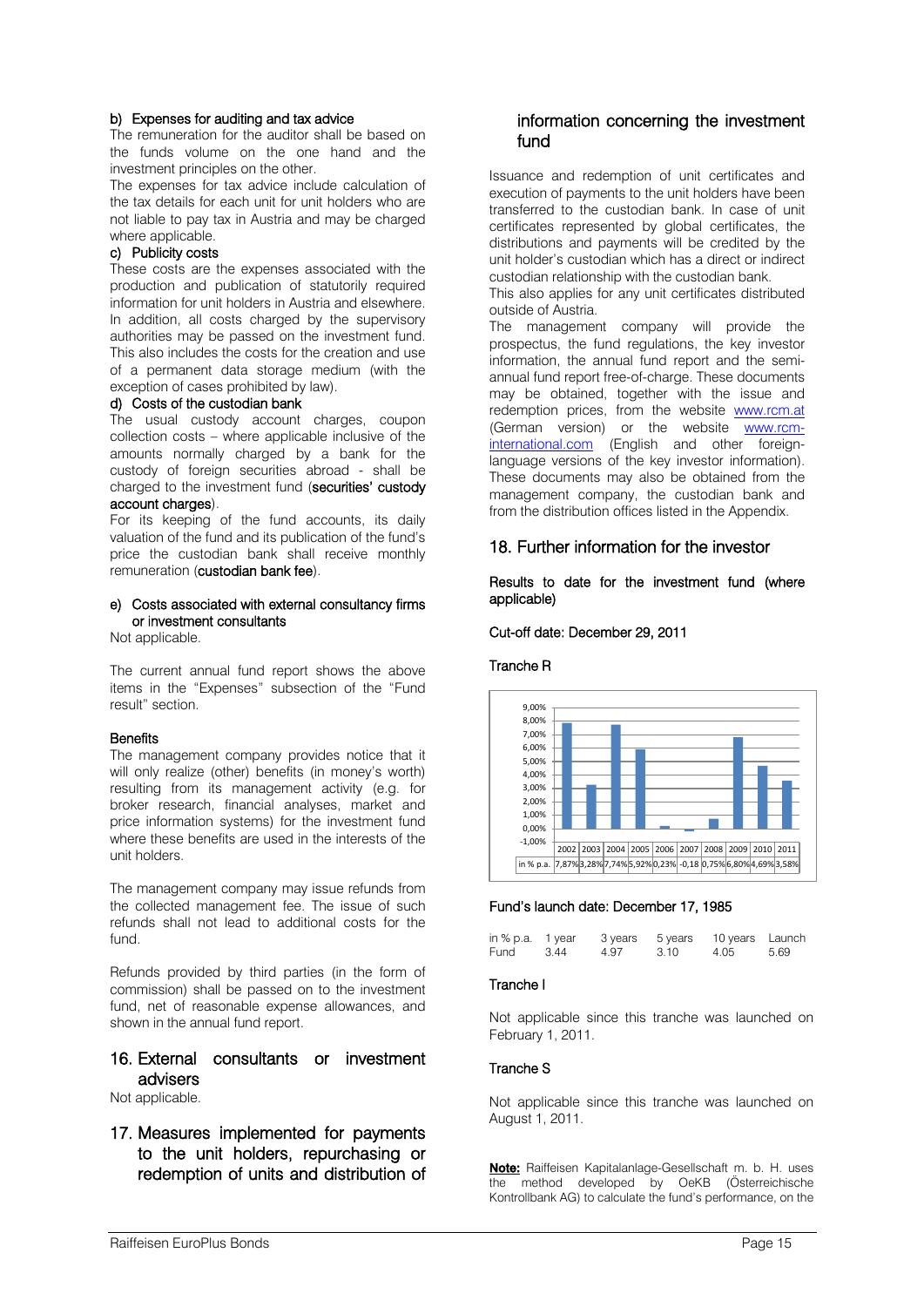basis of data provided by the custodian bank (where payment of the redemption price is suspended, using indicative values). Individual costs such as the value of the subscription fee, the redemption fee and other fees, commission and charges are not included in the performance calculation. If included, these would lead to a lower performance. Past results do not permit any reliable inferences as to the future performance of the investment fund. Notice for investors whose domestic currencies differ from the fund currency: We would like to point out that the yield may rise or fall due to currency fluctuations.

For the fund's recent performance please refer to

- the key investor information which has now been published or
- the latest product sheet for the investment fund

These documents may be obtained from the website [www.rcm.at](http://www.rcm.at/) (German versions) and – where units are sold outside of Austria – from the website [www.rcm-international.com](http://www.rcm-international.com/) (English and other foreign-language versions of the key investor information and the product sheet).

Profile of the typical investor for whom the investment fund is designed

#### Investor profile: "security-oriented"

This investment fund is suitable for security-oriented investors who are seeking to realize, in particular, interest income as well as possible moderate price gains. Investors must be prepared and able to bear a certain degree of fluctuations in value and corresponding losses. In order to be able to evaluate the risks and opportunities associated with an investment in this fund, investors should have relevant experience and knowledge of investment products and capital markets or should have received pertinent advice. A minimum investment horizon of 5 years is recommended.

19. Economic information: costs or fees – excluding costs listed under items 8 and 9 – with a breakdown of those payable by the unit holder and those payable out of the investment fund's asset portfolio.

The fees for custody of the unit certificates are based on the agreement concluded between the unit holder and the custodian.

Costs may be incurred at the redemption of unit certificates if they are surrendered through third parties.

No further costs other than those indicated in item 15 will apply.

# PART III

CUSTODIAN BANK

1. Company name, legal form; registered office and headquarters if this is not the same as the company's registered office.

The custodian bank is Raiffeisen Bank International AG, Am Stadtpark 9, A-1030 Vienna.

#### 2. Main activity of the custodian bank

In accordance with the notice from the Austrian Federal Finance Minister dated November 13, 1985, ref. no. 25 4700/2-V/4/85, the custodian bank assumed the function of custodian bank for the investment fund. Permission shall be required from the Austrian Financial Market Authority to appoint or change the custodian bank. Such permission may only be granted if it may be assumed that the bank guarantees fulfillment of the tasks of a custodian bank. The appointment or replacement of the custodian bank must be publicly notified and such publication must cite the relevant approval notice.

The custodian bank is a bank within the meaning of Austrian law. Its principal areas of business are current accounts, deposits, lending and securities.

It has the task of issuing and redeeming units and keeping the investment fund's cash accounts and securities accounts. In doing so, it must especially guarantee that the equivalent amount is immediately transferred for transactions relating to the assets of the investment fund and that the income of the investment fund is used in accordance with the provisions of the Investment Fund Act and the fund regulations.

The custodian bank will also execute the following tasks (the management company points out that the custodian bank is an affiliate of the management company within the meaning of § 2 item 28 of the Austrian Banking Act):

- o Valuation and pricing (including tax returns)
- o Monitoring compliance with statutory provisions
- o Managing the unit holder register, where relevant
- o Distributing profits based on the management company's resolution
- o Issuing and redeeming units
- o Contract invoicing (including mailing certificates), provided relevant

The fees payable to the management company under the fund's regulations and the reimbursement of the expenses associated with its management shall be paid by the custodian bank out of the accounts held for the fund. The custodian bank is entitled to debit the fees payable to it for custody of the securities and for keeping the accounts. In doing so, the custodian bank can only act on the basis of instructions from the management company.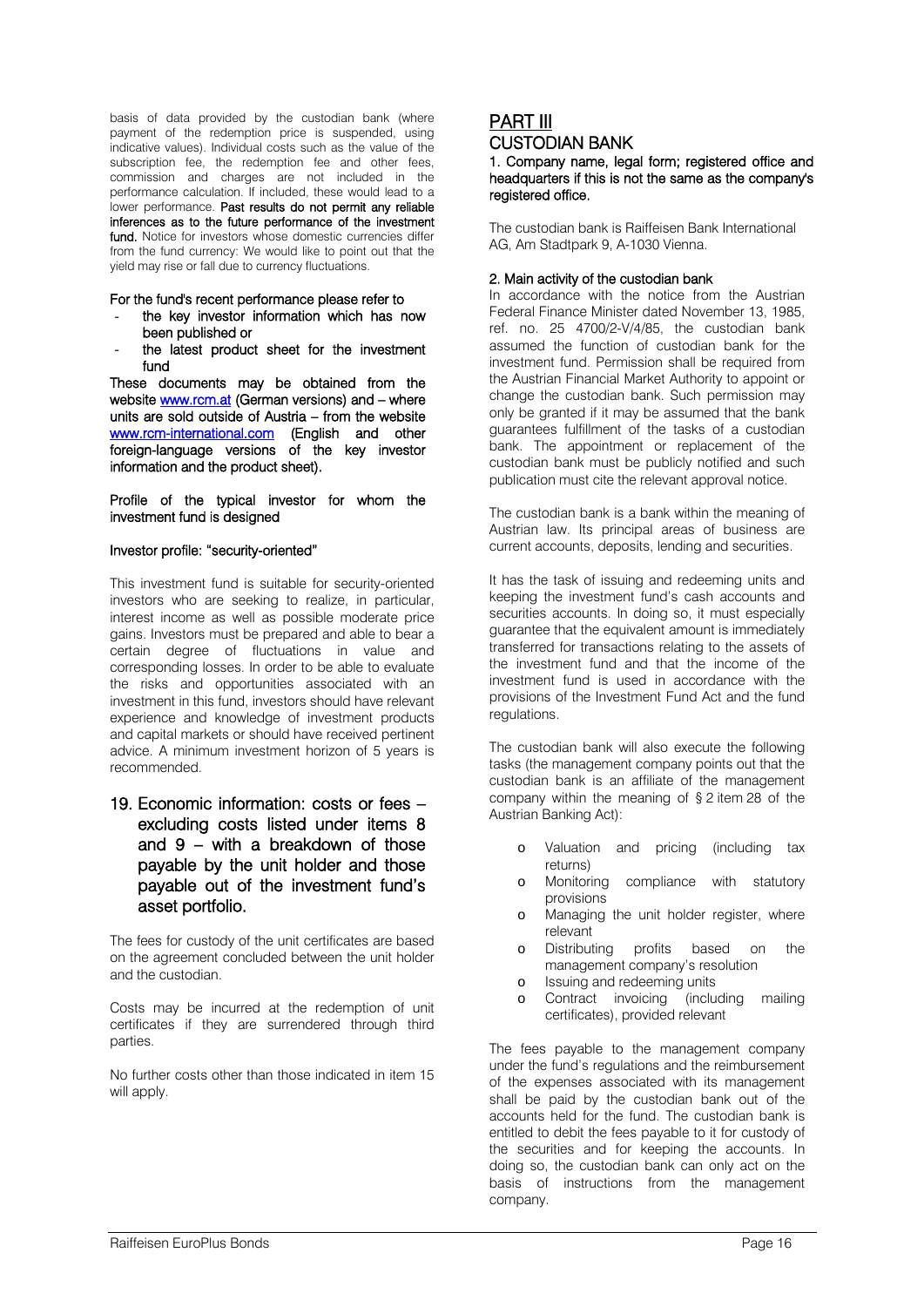# PART IV ADDITIONAL INFORMATION

#### 1. Principles of the voting policy at shareholders' meetings

#### a. Shareholders' rights

The management company is committed to uniform voting rights according to the "one share, one vote" principle. It rejects multiple voting rights for certain groups of investors as well as unit classes with limited voting rights and promotes the equal treatment of all shareholders. Any measures that limit the rights of the shareholders are strictly rejected.

#### b. Business report and annual financial statements

A company's reporting should provide the greatest possible transparency about the company's business situation. If the management company believes that the applicable accounting regulations have not been complied with or insufficiently considered, it shall abstain its vote or, if necessary, vote to the contrary.

#### c. Auditor

Auditors must objectively audit the annual financial statements and must therefore be independent of the company they are auditing. The management company shall vote against the appointment if it has<br>reasonable doubts about the auditor's reasonable doubts about the auditor's independence.

#### d. Board of directors/supervisory board

The management company will endorse the appointment of supervisory board members who distinguish themselves through particular professional qualifications and impartiality.

#### Supervisory board remuneration

The management company will support remuneration for supervisory board members who are in line with their tasks and the situation of the company.

For companies with board systems that do not clearly distinguish between the companies' management and control, the management company supports remuneration models that are linked to the long-term positive development of the company.

# Approval

The management company will vote against approving the actions of the board of directors and/or supervisory board in the following cases:

- In the case of significant doubts about the performance of the board of directors and/or supervisory board, for example multiple poor business performances when compared to the industry
- Misconduct on the part of the board of directors and/or supervisory board having legal consequences

### e. Capital measures

#### Increasing capital

The management company shall approve increases in capital if this improves the company's long-term chances for success.

#### Equity redemption programs

The management company shall approve the request to conduct such programs in any cases where the redemption lies in the best interests of the shareholders and fund investors. It shall vote against such programs if the redemption serves as a defensive measure or if the program is an attempt to consolidate the position of the management.

#### f. Mergers and acquisitions

The management company decides on mergers and acquisitions on a case-by-case basis. The fair and equal treatment of the shareholders is the condition for a merger/an acquisition. In general, the management company will vote for mergers and acquisitions,

- If the acquisition price offered represents the fair market value or if it is likely that a higher price cannot be reached
- If an added value, e.g., through boosting efficiency, is recognizable
- If a strategy promising long-term success is recognizable

# g. General points

#### Exercising voting rights in accordance with the investment policy of the portfolio of assets

The management company exercises its voting right while also taking into account the investment goals and criteria of the portfolio of assets. For example, when exercising its voting right, the ethical, social, and/or environmental criteria are also considered with regards to a sustainability fund.

#### Exercising the voting right through a proxy or an external fund manager

As the proxy, the custodian bank exercises the voting right by conveying the specifications of the voting right which are made exclusively on the basis of the management company's instructions.

A professional shareholders' service supports the management company by recommending votes during the independent decision-making procedure.

If, in certain cases, the management company authorizes third parties such as institutional investors (within the scope of their specialized or major investor funds) with exercising its voting right, these third parties shall also exercise the voting right in accordance with the specific instructions of the management company and in the best interest of the respective investment fund.

If, while making use of § 28 InvFG, the management company engages an external fund manager with administering the portfolio of assets, the external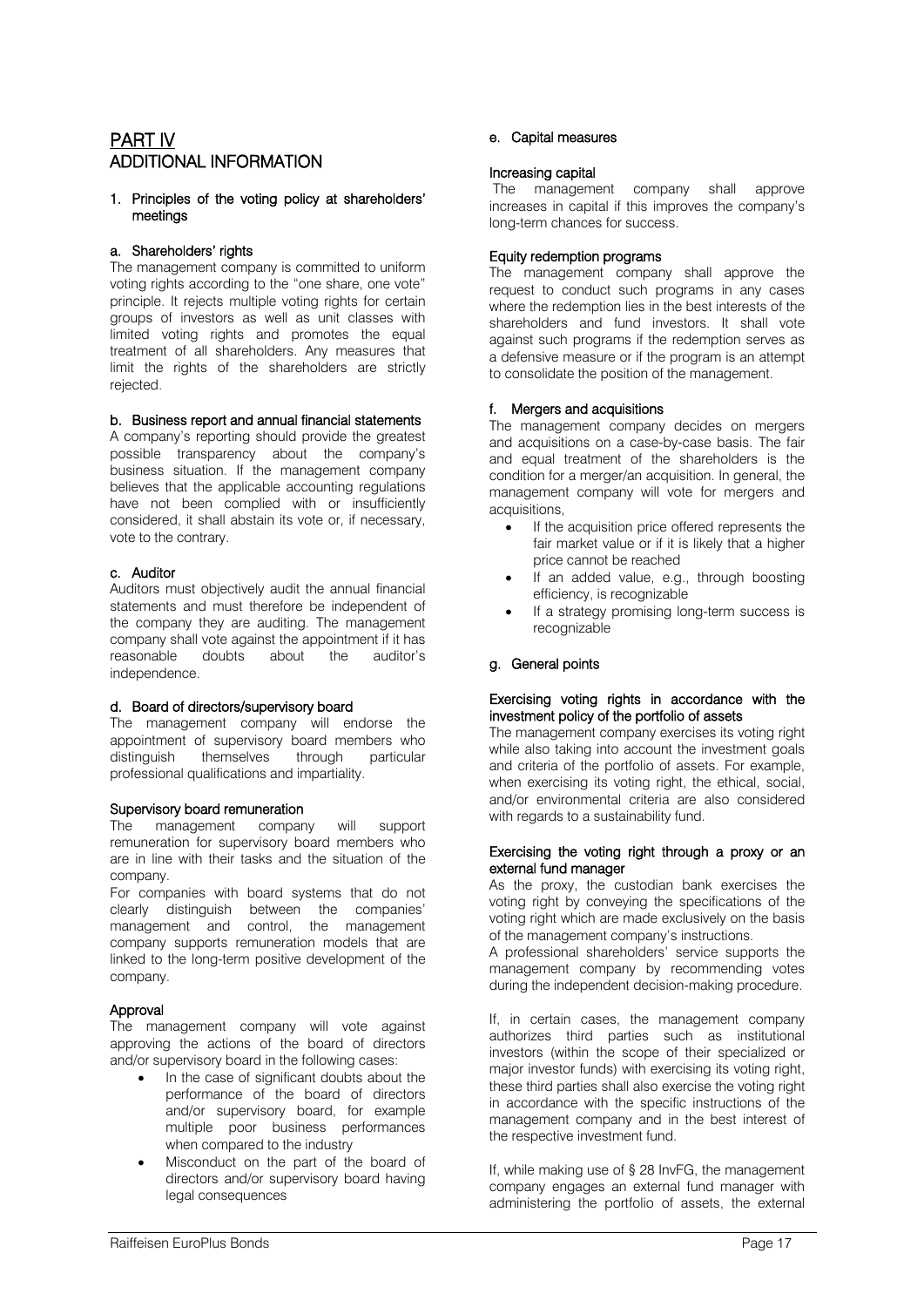manager must always exercise the voting rights in the best interests of the unit holders.

#### Conflicts of interest

The management company strives to avoid conflicts of interest resulting from voting rights being exercised or to solve or govern these conflicts in the interests of the investors.

(For example, a conflict arising from the voting procedure between it and either a directly or indirectly controlled affiliate).

#### 2. Complaints

Information about the procedures for unit holders to file complaints is available on the management company's website at:

www.rcm.at (menu Company, submenu Corporate Governance).

#### 3. Conflicts of interest

Unit holders can find information about handling conflicts of interest on the management company's website at:

www.rcm.at (menu Company, submenu Corporate Governance).

#### 4. Optimal execution of trading decisions

The optimal execution of trading decisions is guided by the following principles:

#### a. Selection of brokers

The selection of the trading partners (brokers), to which orders can be forwarded, occurs on the basis of pre-defined criteria and following consultation with the custodian bank. Following the commencement of business relations, trading partners undergo regular reviews by the management company. In particular, the following criteria are considered:

- Speed of execution
- Volume traded
- Ability to perform smoothly and punctually
- Ensuring optimal execution of orders
- Information for the market and flows (technical information)
- Access to fundamental market information, research services
- The reputation of the broker

Our trading partners inherently each have their own Best Execution Procedures or Policies in order to consistently deliver the best possible results.

Those trading partners which – following an internal review – are found to meet the pre-defined criteria for reliable trading partners are added to the management company's broker list for their respective instrument class. When selecting

individual trading partners for specific transactions from its broker lists, the management company takes into account the execution criteria listed below in order to generate the best possible result.

#### b. Execution criteria

With regards to specific transactions, the following criteria are relevant in order to consistently achieve the best possible execution results for the investment fund or the portfolio over the long term:

- Rate/price
- **Charges**
- Type and scope of the order
- Execution speed
- Probability of execution and conclusion

This is not an exhaustive list of the execution criteria. Various other, qualitative factors beyond these criteria may exist that are also considered when deciding on how to execute an order.

Depending on the type of transaction and group of financial instruments as well as the related characteristics, the relevant criteria may be weighted in different ways. With regards to the individual performance of portfolio management for private clients, the best possible result in terms of the overall fees is relevant. The management company will conduct transactions in such a manner that the best possible results can be expected over time when considering the overall picture.

Within the framework of the fund and the individual portfolio management, the client can specify the place of execution for an individual transaction; in this case, the management company is released from its obligation to execute the order in accordance with its Best Execution Policy. The management company expressly notes that by way of an instruction issued by the client, the management company may be prevented from achieving the best possible result for the client within the framework of the Best Execution Policy.

In the case of extraordinary circumstances (e.g., technical disruptions at individual places of execution), the management company may be forced to deviate from the principles set out in this Best Execution Policy. Nonetheless, the management company will strive to achieve the best possible execution order.

Under certain circumstances, transactions for an investment fund may be made jointly with transactions for other investment funds or with transactions for the own account of the management company. Allocations are made according to prior determined principles for partexecutions.

The management company conducts a market conformity check after each transaction is concluded. After the check is implemented, any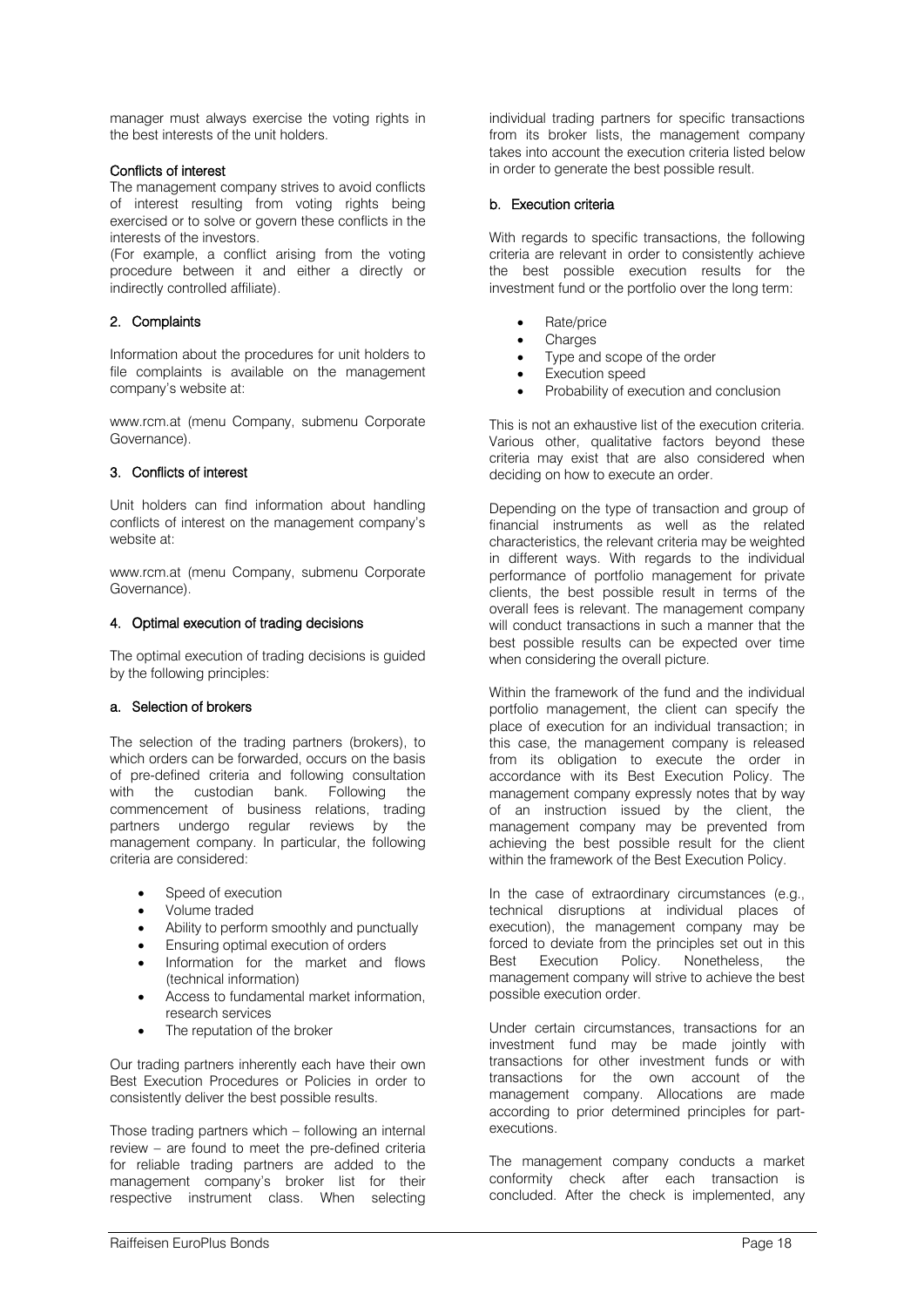abnormalities that exceed the parameters defined in advance will be resolved by our employees.

#### c. Place of execution

1. Equities/bonds/exchange -traded derivatives/credit default swaps and CDs

In principle, transactions may be executed not only on regulated markets, such as Multilateral Trading Facilities (MTFs), but also at other places of execution (e.g., OTC transactions). If transactions are conducted by trading partners, the selection of a broker for a specific transaction occurs from the existing broker list, taking into account the above mentioned execution criteria.

Transactions for the different classes of bonds are normally conducted via trading platforms or directly with the counterparty. The prevailing execution criteria are determinate when deciding on the rate/price for transactions conducted via trading platforms. The probability of the largest possible allocation is particular is taken into account when bonds are initially issued.

The following can be added to the above -mentioned criteria for the instrument classes equities, exchange traded derivatives, exchange traded funds (EFTs), and exchange traded commodities (ETCs):

A fundamental differentiation can be made in terms of how the liquidity of these individual instruments is structured. If the liquidity is relatively high, the criteria rate/price and execution speed receive a higher value. If the liquidity is lower, more weight is given to the type and score of the order as well as the probability of execution and conclusion.

The instrument classes discussed in this sub -point each have their own broker list.

#### 2. Money market instruments (including short -term bonds)/deposits

Deposits are always executed for publically offered funds in the Austrian Raiffeisen sector. The following conditions are especially taken into account when deciding on a counterparty. The above -mentioned remarks also apply for bonds that, from the perspective of investment funds, are qualified as money market instruments on account of their short remaining terms.

#### 3. Foreign exchange/FX forward transactions

Foreign exchange transactions and forwards are always executed via Raiffeisen Bank International  $AG$ 

Heinz Macher **Martin Jethan** Duly authorized officer Duly authorized officer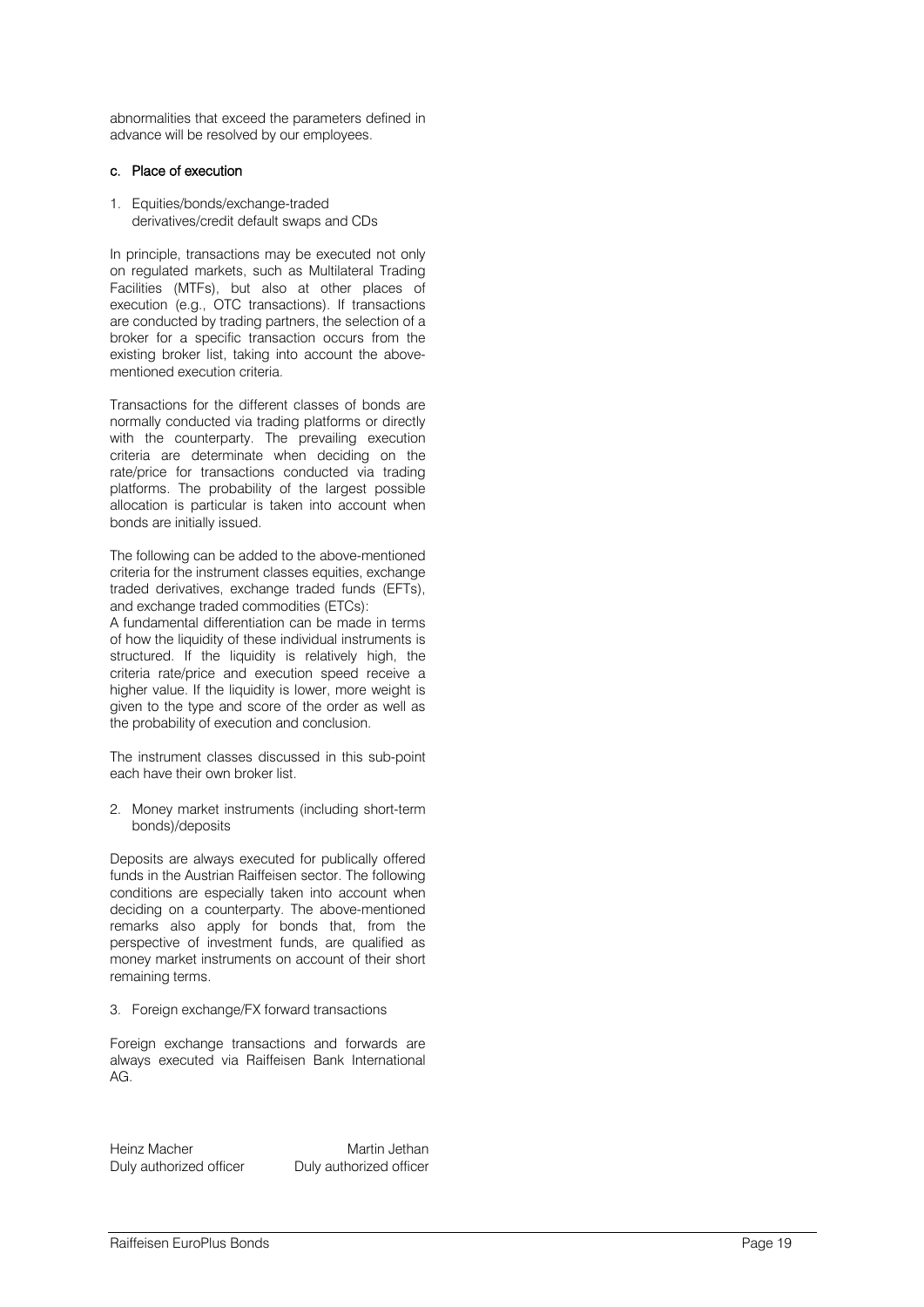# APPENDIX 1) Fund regulations General fund regulations

governing the legal relationship between the unit holders and Raiffeisen Kapitalanlage-Gesellschaft m.b.H., Vienna (hereafter: "the asset management company") for the investment fund managed by the asset management company; these regulations shall apply in conjunction with the special fund regulations for the relevant investment fund.

#### § 1 Basic situation

The asset management company is subject to the currently applicable version of the 1993 Austrian Investment Fund Act ("InvFG").

#### § 2 Fund units

- 1. Co-ownership of the assets of the investment fund is subdivided into equal fund units for each unit certificate class. There is no limit to the number of fund units.
- 2. The fund units are embodied in unit certificates with the character of financial instruments. In accordance with the special fund regulations, pursuant to § 5 para. 7 InvFG the unit certificates may be issued in multiple certificate classes (unit classes, tranches), particularly in respect of the appropriation of income, the subscription fee, the redemption fee, the currency of the unit value, the management fee or a combination of these items. The unit certificates shall be represented by global certificates (§ 24 of the currently applicable version of the Austrian Safe Custody of Securities Act) and/or by actual securities for each unit certificate class.
- 3. Each purchaser of a unit certificate in a given class shall acquire co-ownership aliquot of all of the fund's assets in the amount of his or her share of the investment fund units documented in the certificate. Each purchaser of a share of a global certificate shall acquire co-ownership aliquot of all of the investment fund's assets in the amount of his or her share of the fund units documented in the certificate.
- 4. With the consent of its supervisory board, the asset management company may split the fund units and issue additional unit certificates to the unit holders or exchange the old unit certificates for new ones if a unit split is deemed to be in the interests of the co-owners given the calculated value of the units (§ 6).

#### § 3 Unit certificates and global certificates

- 1. Unit certificates are issued to bearer.
- 2. The global certificates shall bear the actual signatures of an executive or an authorized employee of the custodian bank and the actual or duplicate signatures of two executives of the asset management company.
- 3. The actual securities shall bear the actual signature of an executive or an authorized employee of the custodian bank and the actual or duplicate signatures of two executives of the asset management company.

#### § 4 Management of the investment fund

1. The asset management company shall be entitled to dispose of the assets of the investment fund and to exercise the rights associated with these assets. The company shall act on its own behalf for account of the unit holders. In these activities the asset management company shall safeguard the unit holders' interests and the integrity of the market, use the care and diligence of an orderly businessman within the meaning of § 84 para. 1 of the Austrian Companies Act and observe the provisions of the Austrian Investment Fund Act as well as the fund regulations.

The asset management company may involve third parties in the management of the investment fund and cede to these third parties the right to dispose of the assets on behalf of the asset management company or on their own behalf and for account of the unit holders.

- 2. The asset management company may not grant money loans or enter into any liabilities under a surety or guarantee agreement for account of an investment fund.
- 3. Other than in the cases stipulated in the special fund regulations, assets of the investment fund may not be not be pledged or otherwise encumbered or given in security or assigned. § 4 para. 2 InvFG does not preclude the investment fund's grant of collateral in connection with derivative products pursuant to § 21 InvFG

1993, irrespective of whether such collateral is granted in the form of sight deposits, money market instruments or securities.

4. The asset management company may not for account of an investment fund sell any securities, money market instruments or other financial investments as per § 20 InvFG which do not form part of the fund assets at the time of the transaction.

#### § 5 Custodian bank

The custodian bank (§ 13) appointed as per § 23 of the Austrian Investment Fund Act shall administer the cash accounts and securities accounts of the investment fund and exercise all other functions transferred to it in accordance with the Austrian Investment Fund Act and the fund regulations.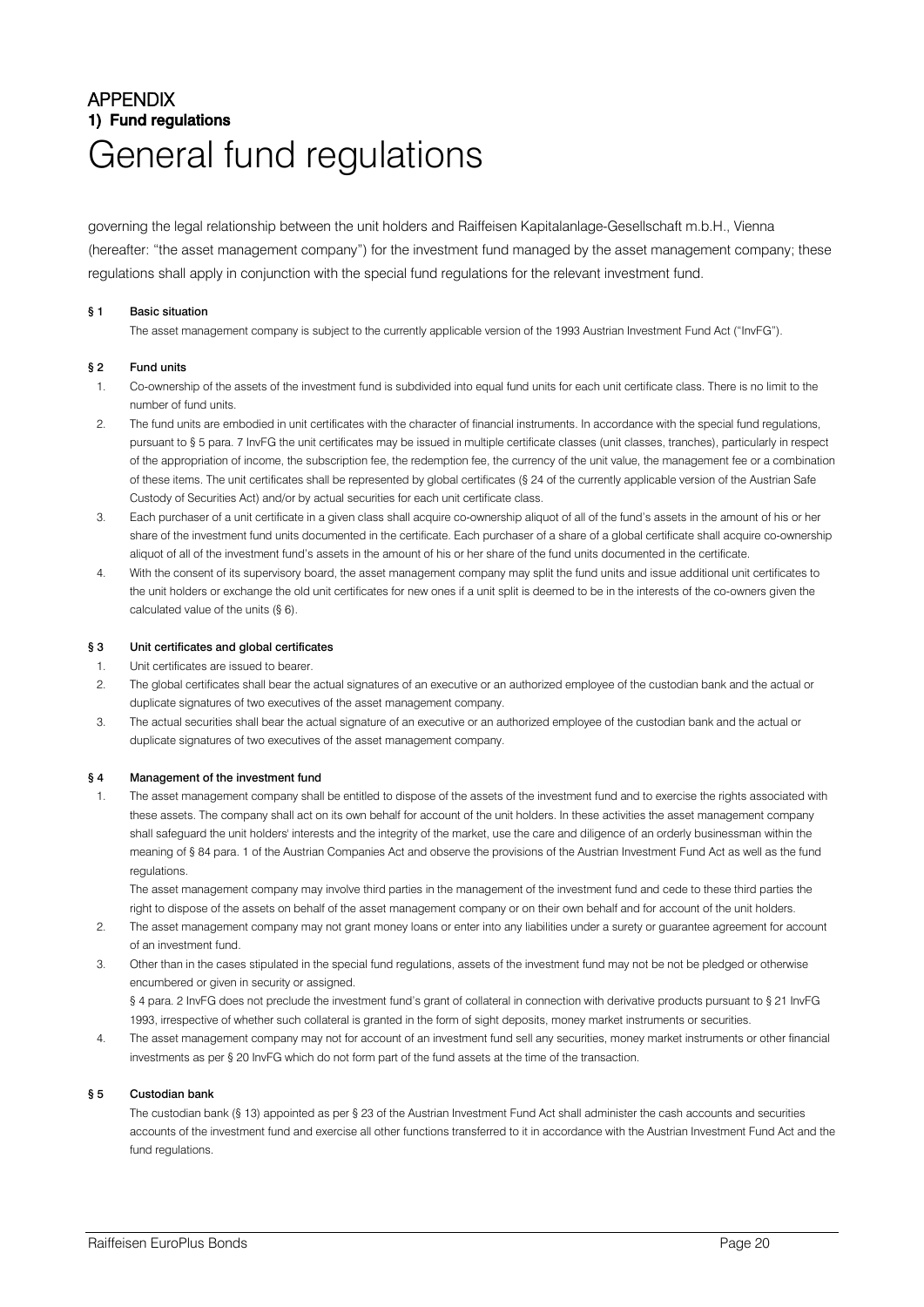#### § 6 Issuance and unit value

1. Whenever units are issued or redeemed, but at least twice a month the custodian bank shall calculate the value of a unit (unit value) for each unit certificate class and publish the issue and redemption prices (§ 7).

The value of a unit in a given unit certificate class is calculated by dividing the value of the unit certificate class by the number of units issued in this unit certificate class.

At the first-time issuance of units of a given unit certificate class, their value will be calculated on the basis of the value determined for the overall investment fund.

Subsequently, the value of a unit certificate class will be calculated on the basis of the total pro rata net assets which are held by the investment fund and calculated for this unit certificate class.

The total value of the investment fund is calculated on the basis of the current market prices and the fund's securities and subscription rights plus the value of the investment fund's money market instruments and financial investments, cash holdings, credit balances, receivables and other rights net of its liabilities. This value shall be calculated by the custodian bank.

The market prices shall be calculated pursuant to § 7 (1) InvFG on the basis of the most recent stock exchange quotations and/or fixings. 2. The issue price shall be the unit value plus a markup for each unit to cover the issuing costs of the asset management company. The resulting price shall be rounded up. The amount of this markup or rounding-up is indicated in the special fund regulations (§ 23). The asset management company shall be entitled to introduce a graduated subscription fee. Please see the prospectuses for further details.

3. Pursuant to § 18 InvFG in connection with § 10 para. 3 of the Austrian Capital Market Act, the issue price and the redemption price shall be published electronically for each unit certificate class on the Internet website of the issuing asset management company [\(www.rcm.at\)](http://www.rcm.at/).

#### § 7 Redemption

- 1. At the request of a unit holder, his unit shall be redeemed out of the investment fund at the applicable redemption price, if appropriate against surrender of the unit certificate, those income coupons which are not yet due and the renewal certificate.
- 2. The redemption price shall be calculated on the basis of the value of a unit less any markdown and/or a rounding-off where this is stipulated in the special fund regulations (§ 23).

The asset management company shall be entitled to introduce a graduated redemption fee.

Please see the prospectuses for further details.

If extraordinary circumstances exist that make it seem necessary – whilst taking into consideration the unit holders' legitimate interests – distributions at the redemption price and the calculation and publication of the redemption price as per § 6 may be temporarily suspended and made subject to the sale of investment fund assets and receipt of the proceeds from their sale if the Austrian Financial Market Authority is simultaneously notified and a relevant publication is made pursuant to § 10. Investors shall also be notified of the recommencement of redemption of unit certificates pursuant to § 10.

This shall in particular be the case if 5 per cent or more of the investment fund's assets have been invested in assets whose market value manifestly and not just in individual cases fails to correspond to their fair value due to the current political or economic situation.

#### § 8 Accounting

- 1. The asset management company shall publish an annual fund report in accordance with § 12 of the Austrian Investment Fund Act within four months of the expiry of the investment fund's accounting year.
- 2. The asset management company shall publish a semi-annual fund report in accordance with § 12 of the Austrian Investment Fund Act within two months of the expiry of the first six months of the investment fund's accounting year.
- 3. The annual and semi-annual fund reports shall be made available for inspection at the offices of the asset management company and the custodian bank and published on the website of the asset management company (www.rcm.at).

#### § 9 Withdrawal period for income shares

Unit holders' entitlement to the distribution of income shares shall become time-barred after five years. After this period, such income shares shall be treated as income of the investment fund.

#### § 10 Publication

§10 para. 3 and para 4 of the Austrian Capital Market Act shall apply in respect of all publications concerning the unit certificates except for the notice of the values calculated pursuant to § 6.

Publication shall occur either

- through the printing in full of such documents in the "Amtsblatt zur Wiener Zeitung" (Official Gazette) or else
- by making available free-of-charge a sufficient number of copies of this publication at the offices of the asset management company and the payment offices and announcing in the "Amtsblatt zur Wiener Zeitung" (Official Gazette) the date of publication and offices where this public announcement may be obtained or
- pursuant to § 10 para. 3 item 3 of the Austrian Capital Market Act in electronic form on the website of the issuing asset management company.

Notifications pursuant to § 10 para. 4 of the Austrian Capital Market Act shall be made in the "Amtsblatt zur Wiener Zeitung" (Official Gazette) or in a newspaper circulated throughout Austria.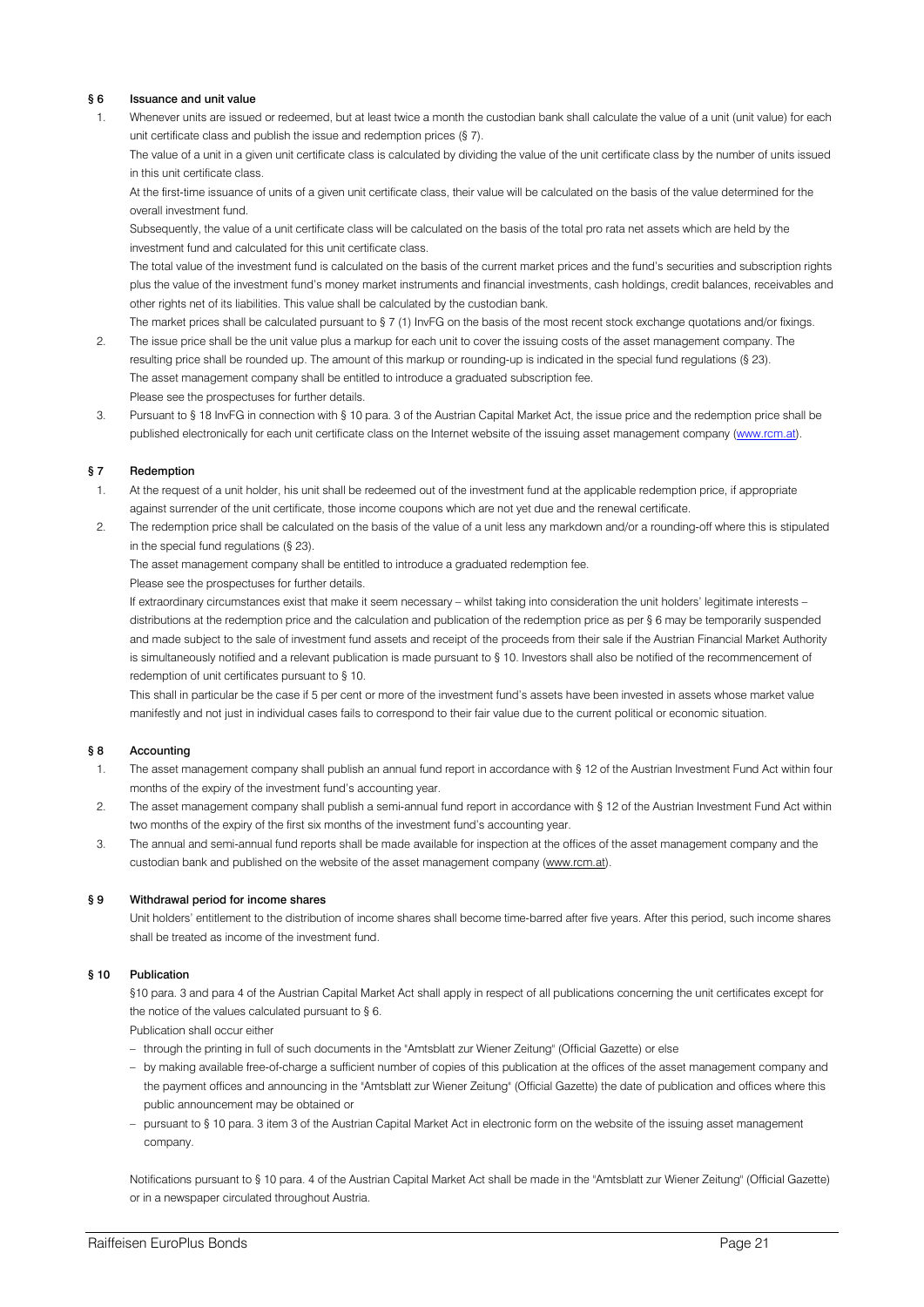For prospectus changes pursuant to § 6 para. 2 InvFG, the notification pursuant to § 10 para. 4 of the Austrian Capital Market Act may merely be provided in electronic form on the website of the issuing asset management company.

#### § 11 Amendment to the Fund Regulations

With the consent of its supervisory board and the custodian bank, the asset management company may amend the fund regulations. Such amendment shall also require the approval of the Austrian Financial Market Authority. Such amendment shall be published. It shall come into force on the date indicated in the public announcement, but not earlier than three months since the public announcement.

#### § 12 Termination and liquidation

- 1. The asset management company may terminate (§ 14 para. 2 InvFG) its management of the investment fund by providing a public announcement (§ 10) after obtaining the consent of the Austrian Financial Market Authority and whilst observing a notice period of at least six months (§ 14 para. 1 InvFG) or, if the fund assets are less than EUR 1,150,000, without observing a notice period. A termination pursuant to § 14 para. 2 InvFG shall not be permissible during a termination pursuant to § 14 para. 1 InvFG.
- 2. In case of the expiry of the right of the asset management company to manage the investment fund, this fund shall be managed or wound up in accordance with the relevant provisions of the Austrian Investment Fund Act.

#### § 12a Merger or transfer of fund assets

Whilst observing § 3 para. 2 and § 14 para. 4 of the Austrian Investment Fund Act, the asset management company may merge the fund assets of the investment fund with fund assets of other investment funds or transfer the fund assets of the investment fund to fund assets of other investment funds or incorporate fund assets of other investment funds into the fund assets of the investment fund.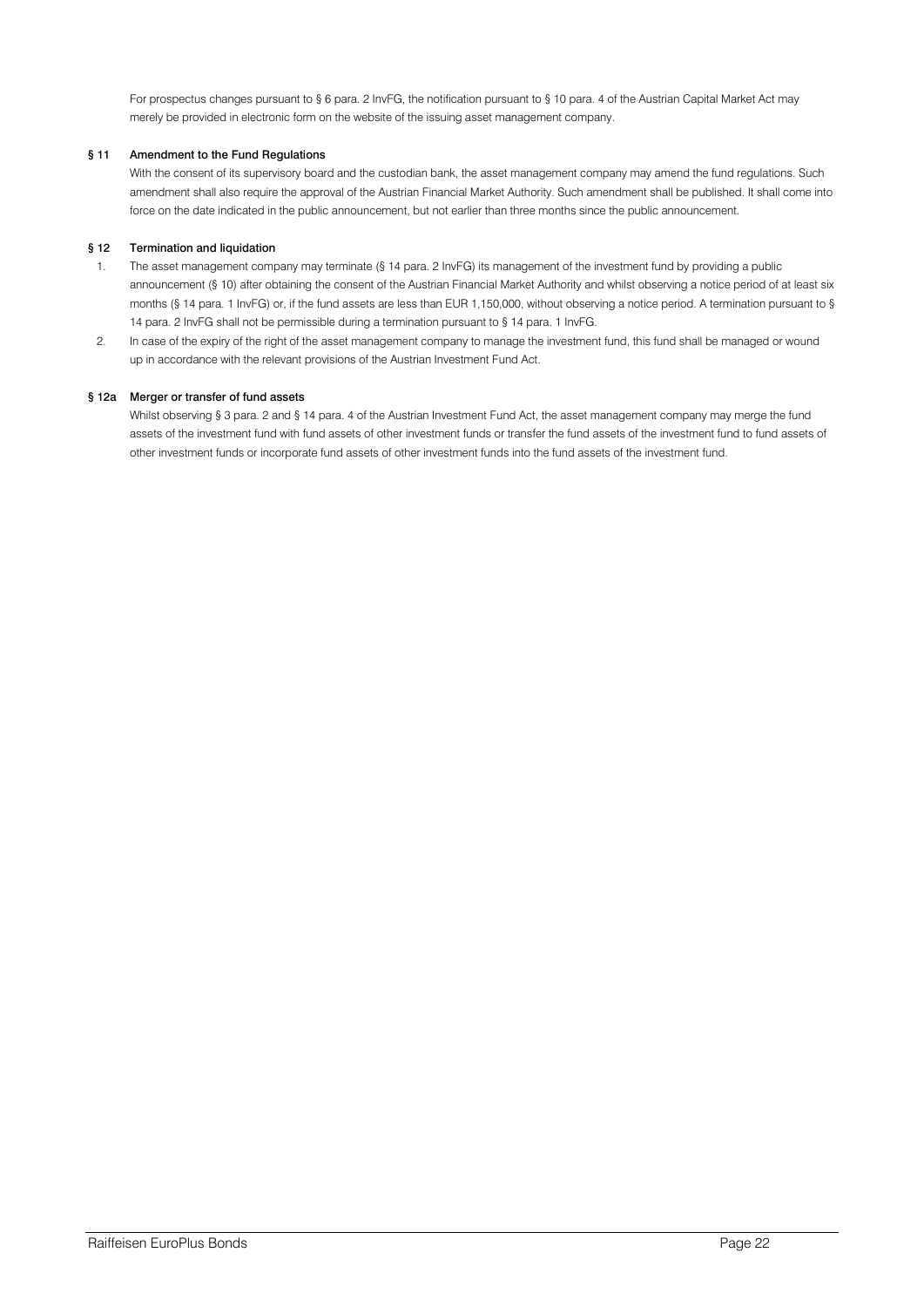# Special fund regulations

for Raiffeisen EuroPlus Bonds, a jointly owned fund as per § 20 of the Austrian Investment Fund Act (hereafter: "the investment fund").

The investment fund complies with Directive 85/611/EEC.

#### § 13 Custodian bank

The custodian bank is Raiffeisen Bank International AG, Vienna (registered office).

#### § 14 Payment and handover offices, unit certificates, unit certificate classes

- 1. The payment and handover offices for the unit certificates and the income coupons are Raiffeisen Bank International AG, Vienna, the regional Raiffeisen banks and Kathrein & Co Privatgeschäftsbank Aktiengesellschaft, Vienna.
- 2. Unit certificates may be issued for the investment fund with a variety of different characteristics, particularly with regard to the appropriation of income, the subscription fee, the redemption fee, the currency of the unit value, the management fee or a combination of these items. The asset management company may decide to establish new unit certificate classes or to issue units in a given unit certificate class. Income-distributing unit certificates, income-retaining unit certificates with capital gains tax deducted and income-retaining unit certificates without capital gains tax deducted may be issued for the investment fund.

The costs arising at the introduction of new unit certificate classes for existing asset portfolios shall be deducted from the unit prices of the new unit certificate classes.

Investment instruments may only be acquired uniformly for the entire investment fund, not for an individual unit certificate class or for a group of unit certificate classes.

However, this does not apply for currency hedge transactions. These transactions may only be entered into in relation to a single currency class. Expenses and income resulting from a currency hedge transaction shall exclusively be allocated to the relevant currency class. In particular, forward exchange transactions, currency futures, currency options and currency swaps shall be permitted as currency hedge transactions.

Please see the prospectuses for further details.

- 3. Income-retaining unit certificates without deducted capital gains tax may only be sold outside Austria. The unit certificates shall be represented by global certificates and – at the discretion of the asset management company – by actual securities.
- 4. Where the unit certificates are represented by global certificates, the distributions as per § 26 and the outpayments as per § 27 shall be accredited by the unit holder's custodian bank.

#### § 15 Investment instruments and principles

- 1. In accordance with §§ 4, 20 and 21 of the Austrian Investment Fund Act and §§ 16ff of the fund regulations, all types of securities, money market instruments and other liquid financial investments may be purchased for the investment fund if the principle of risk spreading is thereby taken into account and the legitimate interests of the unit holders are not violated.
- 2. The investment fund's various assets shall be selected in accordance with the following investment principles:
	- Securities (including securities with embedded derivative instruments)
		- The investment fund mainly invests in bonds denominated in Euro or other European (incl. Eastern European) currencies.
	- Money market instruments

Money market instruments may account for up to 49 per cent of the investment fund's assets.

– Units in investment funds

In accordance with § 17 of the fund regulations, units may be purchased in other investment funds for the investment fund up to an amount of 10 per cent of the fund assets.

– Sight deposits or deposits at notice

In principle, up to 25 per cent of the investment fund's assets may consist of sight deposits or deposits at notice with notice periods not exceeding 12 months. However, the investment fund may contain a larger proportion of sight deposits or deposits at notice with notice periods not exceeding 12 months during fund portfolio restructuring or in order to lessen the effect of potential falls in prices for securities. No minimum bank balance is required.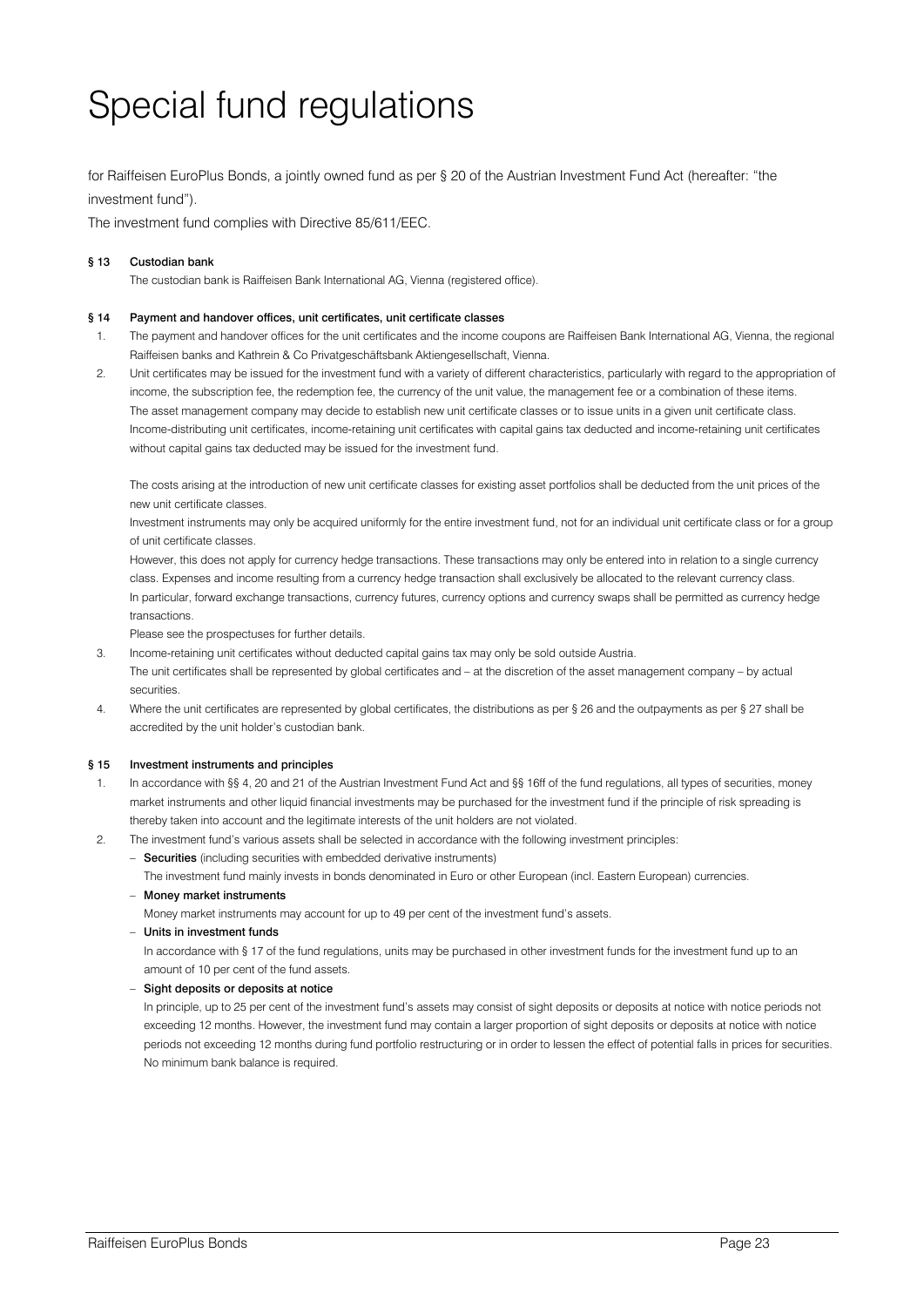#### – Derivative instruments (including swaps and other OTC derivatives)

As part of the investment scheme, derivative instruments are used to safeguard income, as a replacement for securities or to increase income. The overall risk for derivative instruments which are not held for hedging purposes is limited to 75 per cent of the overall net value of the fund assets.

- 3. If securities and money market instruments purchased for the investment fund have derivatives embedded in them, the asset management company shall take this into consideration with regard to its compliance with §§ 19 and 19a. Investments made by an investment fund in index-based derivatives shall not be taken into consideration in respect of the investment limits set out in § 20 para. 3 items 5, 6, 7 and 8d of the Austrian Investment Fund Act.
- 4. Not fully paid-in equities or money market instruments and subscription rights for such instruments or other not fully paid-in financial instruments may only be purchased up to an amount of 10 per cent of the fund assets.
- 5. Securities or money market instruments issued or guaranteed by a member state including its units of government, by a third country or by international organizations established under public law of which one or more member states are members may exceed 35 per cent of the fund assets if the fund assets are invested in at least six different issues, with an investment in any single issue not exceeding 30 per cent of the fund assets.

#### § 15a Securities and money market instruments

#### Securities are

- a) Equities and other, equity-equivalent securities,
- b) Bonds and other securitized debt instruments,
- c) All other marketable financial instruments (e.g. subscription rights) which grant an entitlement to purchase financial instruments within the meaning of InvFG by means of subscription or exchange, with the exception of the techniques and instruments specified in § 21 InvFG.

The criteria laid down in § 1a para. 3 InvFG must be fulfilled in order to qualify as a security.

- Within the meaning of § 1a para. 4 InvFG securities also include
- 1. units in closed funds in the form of an investment company or an investment fund,
- 2. units in closed funds in contractual form,
- 3. financial instruments in accordance with § 1a para. 4 item 3 InvFG.

Money market instruments are instruments normally traded on the money market which are liquid, whose value may be precisely determined at any time and which fulfill the requirements pursuant to § 1a para. 5 to 7 InvFG.

#### § 16 Stock exchanges and organized markets

Securities and money market instruments may be purchased if they are

- quoted or traded on a regulated market pursuant to § 2 item 37 of the Austrian Banking Act or
- traded on another recognized and regulated securities market in a member state which is open to the public and operates regularly or
- officially listed by a third country stock exchange listed in the Appendix or
- traded on another recognized and regulated third country securities market which is open to the public and operates regularly and is listed in the Appendix or
- their terms and conditions of issue include the obligation to apply for a license for official listing or for trading on one of the abovementioned stock exchanges or for trading on one of the other above-mentioned markets and this license is granted within one year of the start of the issue of these securities.
- 2. Money market instruments which are not traded on a regulated market and which are freely transferable, are normally traded on a money market, are liquid and whose value may be determined precisely at any time and for which appropriate information is available – including information enabling an appropriate valuation of the credit risks associated with investing in such instruments – may be purchased for the investment fund if the issue itself or the issuer itself is subject to the provisions concerning protection of deposits and investors and these are either
	- issued or guaranteed by a central, regional or local unit of government or by the central bank of a member state, the European Central Bank, the European Union or the European Investment Bank, a third country or – for federal states – a member state of a federation or by an international institution established under public law of which at least one member state is a member or
	- issued by firms whose securities are traded on the regulated markets indicated in item 1 excluding new issues or
	- issued or guaranteed by an institution which is subject to supervision in accordance with the criteria stipulated in Community law or issued or guaranteed by an institution which is subject to and complies with supervisory regulations which in the opinion of the Austrian Financial Market Authority are at least as stringent as those set out in Community law or
	- issued by other issuers belonging to a category licensed by the Austrian Financial Market Authority, where investor protection provisions apply for investments in these instruments which are equivalent to those set out in items a to c and where the issuer is either a company with shareholders' equity of at least EUR 10 m. which prepares and publishes its annual financial statements in accordance with the provisions set out in Directive 78/660/EEC or a legal entity which, within a business group comprising one or more stock exchange-listed companies, is responsible for the financing of this group or a legal entity which, in business, corporate or contractual form, is due to finance its securitization of liabilities through a credit line granted by a bank; such credit line must be guaranteed by a financial institution which itself fulfills the criteria specified in item 2 sec. 3.
- 3. Overall, up to 10 per cent of the fund assets may be invested in securities and money market instruments which do not comply with the conditions set out in items 1 and 2.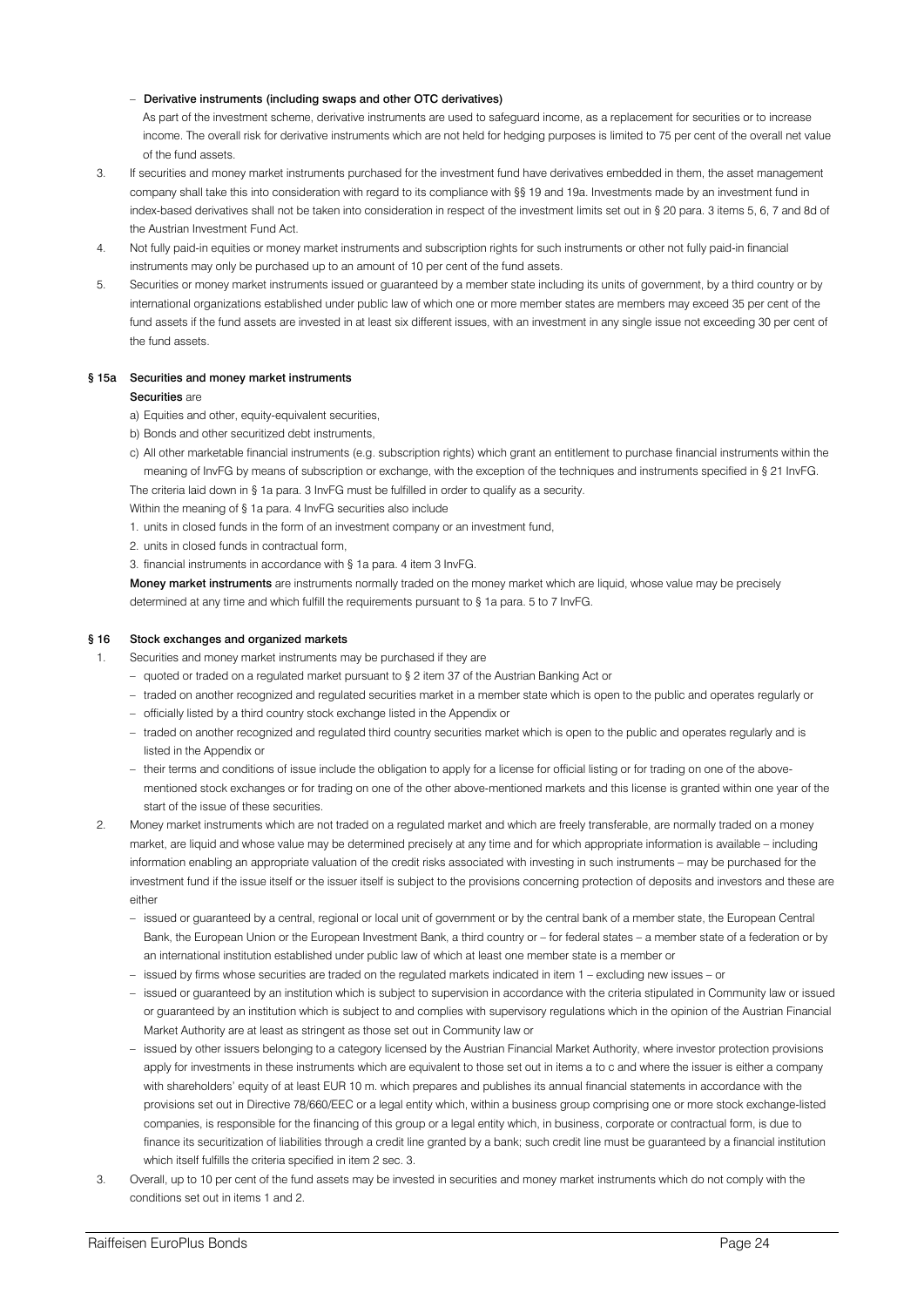#### § 17 Units in investment funds

- 1. Units in investment funds (= investment funds and open-end investment companies) which comply with the provisions set out in Directive 85/611/EEC (UCITS) may be purchased where these funds do not invest more than 10 per cent of their assets in units in other investment funds.
- 2. Units in investment funds which do not comply with the provisions set out in Directive 85/611/EEC (UCI) and whose exclusive purpose is
	- for joint account and in accordance with the principle of risk spreading to invest publicly procured monies in securities and other liquid financial investments and
	- whose units are, at the request of the unit holders, repurchased or redeemed at the direct or indirect expense of the assets of the investment fund
	- may be purchased for up to 10 per cent of the fund assets in total where
	- a) these funds do not invest more than 10 per cent of the fund assets in units in other investment funds and
	- b) they are licensed in accordance with legal provisions which make them subject to supervision which in the opinion of the Austrian Financial Market Authority is equivalent to supervision under Community law and there is an adequate guarantee of cooperation between the authorities and
	- c) the level of protection afforded the unit holders is equivalent to the level of protection afforded the unit holders in investment funds which comply with the provisions set out in Directive 85/611/EEC (UCITS) and, in particular, the provisions concerning separate safekeeping of the portfolio of assets, the take-up of loans, the extensions of loans and uncovered sales of securities and money market instruments are equivalent to the requirements set out in Directive 85/611/EEC and
	- d) the relevant business activity is the subject of annual and semi-annual reports which enable a judgment to be made as to the relevant assets and liabilities, income and transactions during the period under review.

The criteria stated in § 3 of the Austrian Information and Equivalency Determination Ordinance (IG-FestV), as amended, shall be consulted for evaluation of the equivalency of the level of protection for unit holders within the meaning of item c).

- 3. Units may also be purchased for the investment fund in investment funds which are directly or indirectly managed by the same asset management company or by a company with which the asset management company is affiliated through joint management or subordination or a substantial, direct or indirect investment.
- 4. Units in investment funds in accordance with § 17 item 1 and § 17 item 2 of the fund regulations may be purchased for up to 10 per cent of the fund assets overall.

#### § 18 Sight deposits or deposits at notice

Bank balances in the form of sight deposits or deposits at notice with notice periods not exceeding 12 months may be held for the investment fund. No minimum bank balance is required. Bank balances may not exceed 25 per cent of the fund assets. However, the investment fund may contain a larger proportion of bank balances during fund portfolio restructuring or in order to lessen the effect of potential falls in security prices.

#### § 19 Derivatives

- 1. Derived financial instruments (derivatives) including equivalent instruments which are settled in cash and traded on one of the regulated markets indicated in § 16 – may be purchased for the investment fund if the underlying instruments are instruments within the meaning of § 15a or financial indices, interest rates, exchange rates or currencies in which the investment fund is permitted to invest in accordance with its investment principles (§ 15). This also includes instruments for the transfer of the credit risk for the above-mentioned assets.
- 2. The overall risk associated with the derivatives may not exceed the overall net value of the fund assets. A calculation of this risk must take into consideration the market value of the underlying instruments, the default risk, future market fluctuations and the liquidity period for the positions.
- 3. The investment fund may purchase derivatives as part of its investment strategy within the limits stipulated in § 20 para. 3 items 5, 6, 7, 8a and 8d of the Austrian Investment Fund Act if the overall risk associated with the underlying instruments does not exceed these investment limits.

The overall risk for derivative instruments which are not held for hedging purposes is limited to 75 per cent of the overall net value of the fund assets.

#### § 19a OTC derivatives

- 1. Derived financial instruments which are not traded on a stock exchange (OTC derivatives) may be purchased for the investment fund if a) the underlying instruments are in accordance with § 19 item 1,
	- b) the counterparties are supervised institutions belonging to categories licensed by the Austrian Financial Market Authority by regulation,
	- c) the OTC derivatives are subject to reliable and verifiable daily valuation and at the initiative of the investment fund may at any time and at an appropriate current market value be sold, liquidated or balanced through an offsetting transaction and
	- d) these instruments are invested within the limits stipulated in § 20 para. 3 items 5, 6, 7, 8a and 8d InvFG and the overall risk associated with the underlying instruments does not exceed these investment limits.
- 2. The default risk for investment fund transactions involving OTC derivatives may not exceed the following levels:
	- a) if the counterparty is a credit institution, 10 per cent of the fund assets,
		- b) otherwise 5 per cent of the fund assets.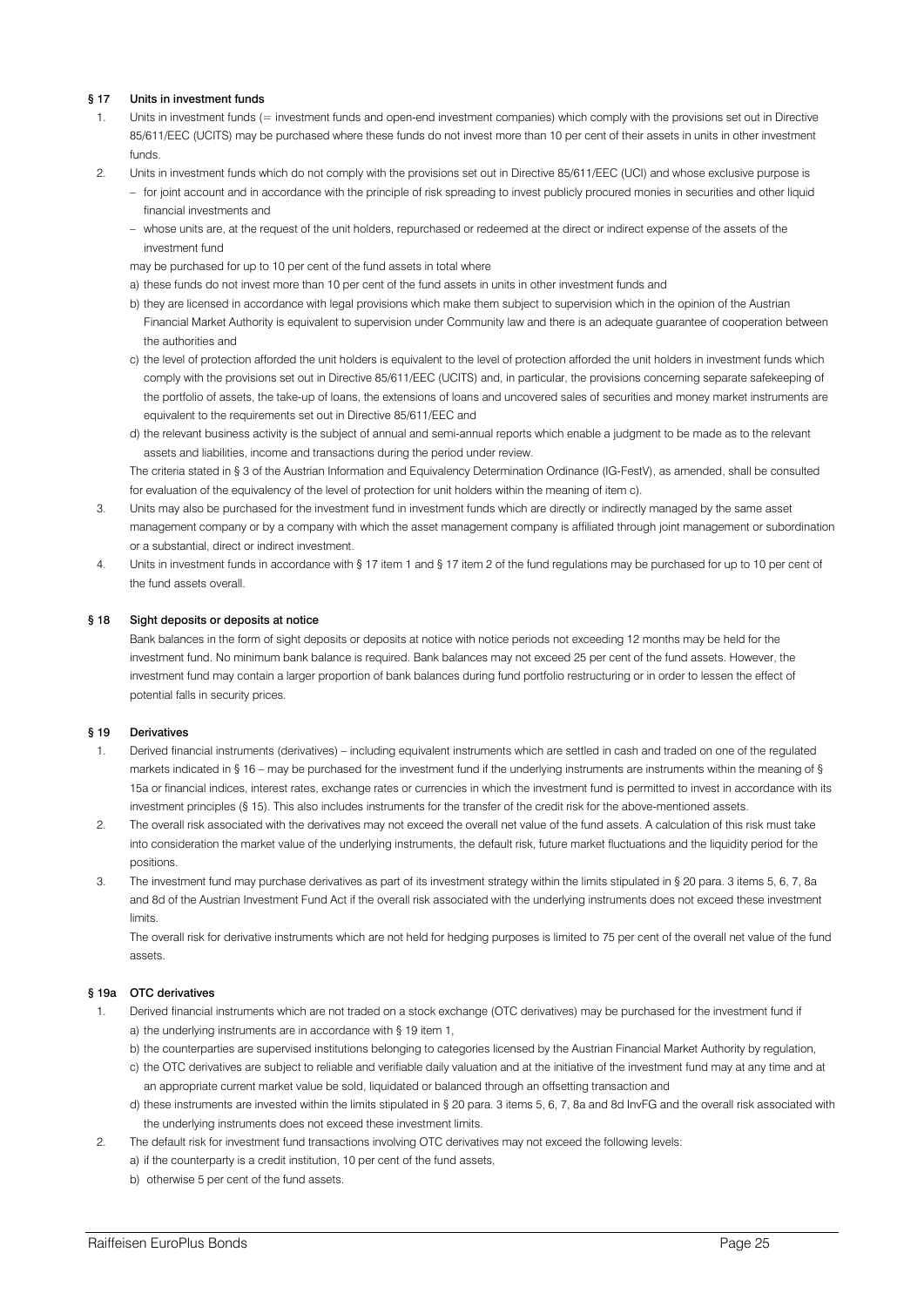#### § 19b Value at risk

Not applicable.

#### § 20 Borrowing

The asset management company may take up short-term loans of up to 10 per cent of the fund assets for account of the investment fund.

#### § 21 Repos

Within the investment limits set out in the Austrian Investment Fund Act, the asset management company shall be permitted to purchase assets for account of the investment fund to be added to the fund's assets subject to an obligation on the seller to repurchase these assets at a predetermined time and for a predetermined price.

#### § 22 Securities lending

Within the investment limits laid down by the Austrian Investment Fund Act, the asset management company shall be entitled to transfer to third parties securities up to the amount of 30 per cent of the fund's assets within the framework of an acknowledged securities lending system and for a limited period, subject to the proviso that the third party shall be obliged to re-transfer the transferred securities after a predetermined loan period.

#### § 23 Issuance and redemption modalities

The unit value pursuant to § 6 shall be calculated in EUR or the currency of the unit certificate class.

The subscription fee to cover the company's issuing costs may not exceed 2.5 per cent.

For unit certificates of the investment fund sold outside Austria, to cover the issuing costs instead of the subscription fee a redemption fee of up to 2.5 per cent or a combination of a subscription fee and a redemption fee which may not exceed 2.5 per cent may be added to the calculated value.

The redemption price is based on the value of a unit.

Please see the prospectuses for further details.

Unit issuance shall not in principle be subject to limitation; however, the asset management company reserves the right temporarily or entirely to discontinue its issuance of unit certificates.

#### § 24 Accounting year

The investment fund's accounting year runs from September 16 to September 15 of the following calendar year.

#### § 25 Management fee, reimbursement of expenses

The asset management company shall receive for its management activity an annual remuneration of up to 1.50 per cent of the fund assets, calculated pro rata on the basis of the values at the end of each month.

The asset management company shall be entitled to introduce a graduated management fee. Please see the prospectuses for further details.

The asset management company shall also be entitled to reimbursement for all expenses associated with its management of the fund, particularly costs associated with custodian bank fees, transaction costs, obligatory notices, custodian fees and auditing, consulting and fund report costs.

#### § 26 Appropriation of income in case of income-distributing unit certificates

Once costs have been covered, the income received during the past accounting year (interest and dividends) may be distributed at the discretion of the asset management company, whilst taking into consideration the unit holders' legitimate interests. The distribution of income from the sale of assets of the investment fund including subscription rights shall likewise be at the discretion of the asset management company. A distribution from the fund assets is also permissible. In no case may the fund assets fall below EUR 1,150,000 through distributions. From November 15 of the following accounting year the amounts are to be distributed to the holders of incomedistributing unit certificates, if appropriate against surrender of an income coupon. Any remaining balances shall be carried forward to a new account.

Interim distributions shall be possible.

In any case, from November 15 an amount calculated in accordance with § 13 clause 3 InvFG shall be paid out, to be used where applicable to meet any capital gains tax commitments on the distribution-equivalent return on those unit certificates.

#### § 27 Appropriation of income in case of income-retaining unit certificates with capital gains tax deducted (income retention)

Income during the accounting year net of costs shall not be distributed. Instead, from November 15 an amount calculated in accordance with § 13 clause 3 InvFG shall be paid out on income-retaining fund unit certificates to be used where applicable to meet any capital gains tax commitments on the distribution-equivalent return on those unit certificates.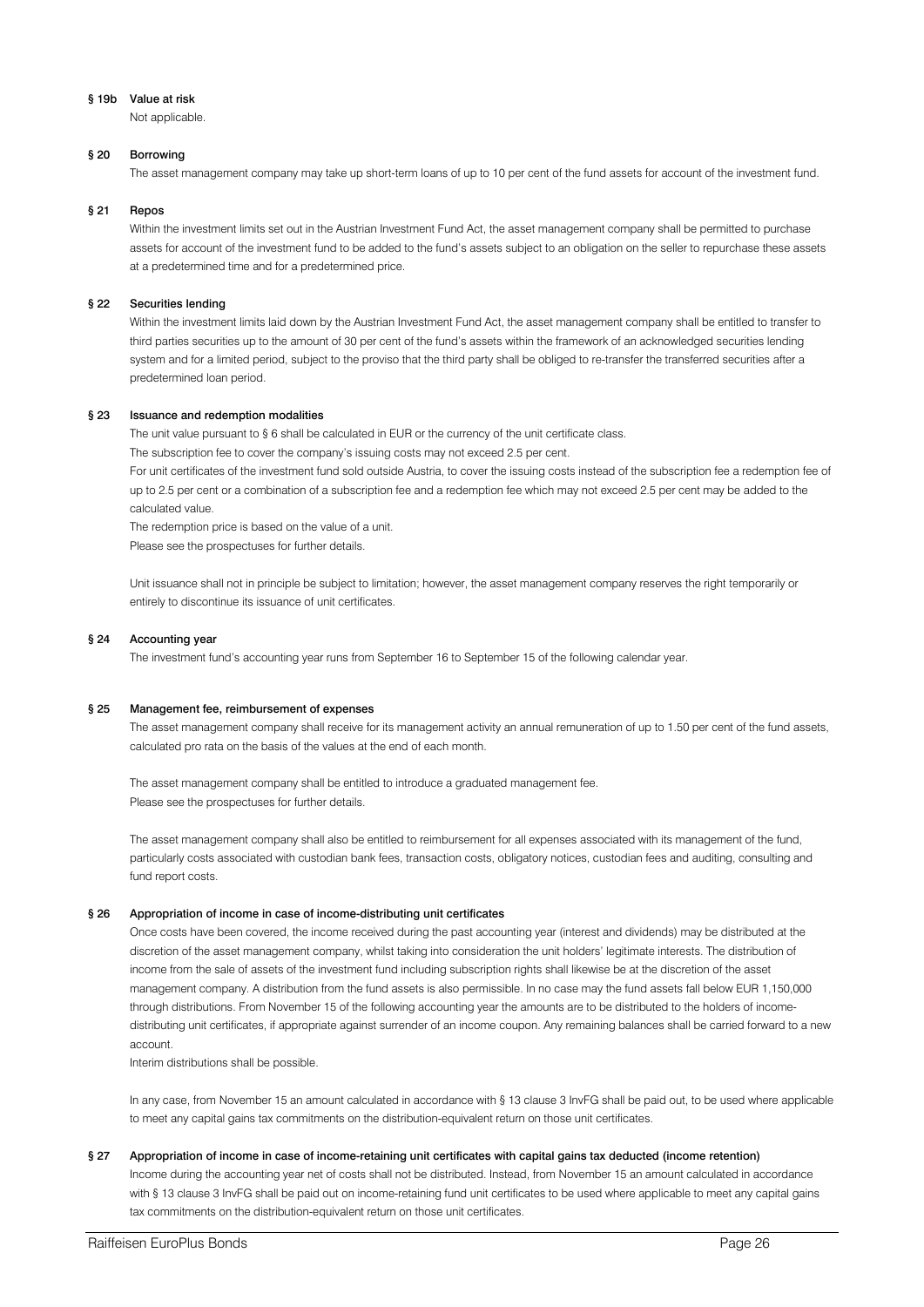§ 27a Appropriation of income in case of income-retaining unit certificates without capital gains tax deducted (full income retention – domestic and foreign tranches) Not applicable.

§ 27b Appropriation of income in case of income-retaining unit certificates without capital gains tax deducted (full income retention – foreign tranche)

Income during the accounting year net of costs shall not be distributed. No payout as per § 13 clause 3 InvFG shall occur. The asset management company shall ensure through appropriate proof from the custodians that at the time of the payout the unit certificates may only be held by unit holders who are either not subject to Austrian income or corporate income tax or who fulfill the requirements for an exemption as per § 94 of the Austrian Income Tax Act.

#### § 28 Liquidation

Of the net liquidation proceeds, the custodian bank shall receive remuneration amounting to 0.5 per cent of the fund assets.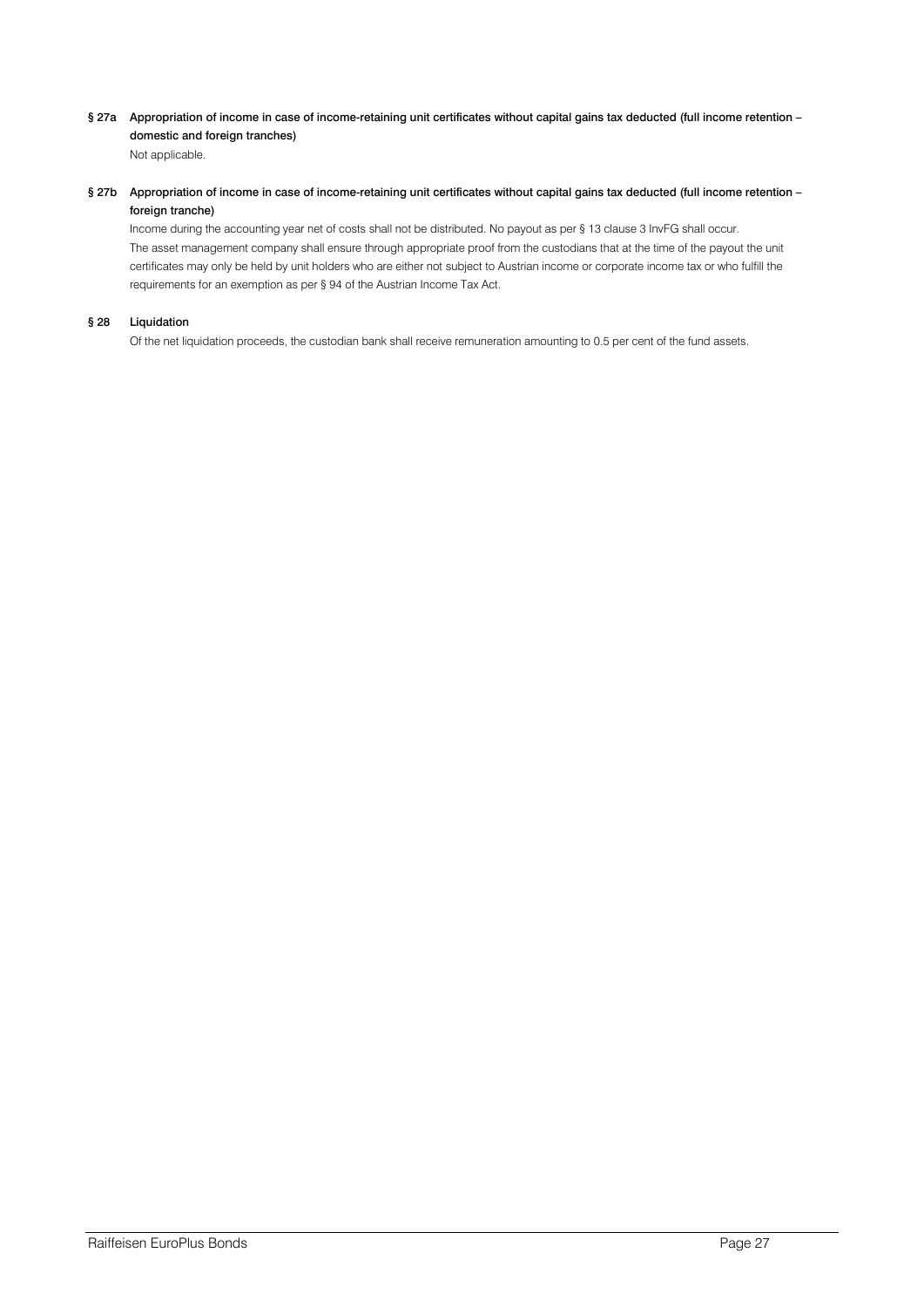# Appendix to § 16

List of stock exchanges with official trading and organized markets

#### 1. Stock exchanges with official trading and organized markets in the member states of the EEA

According to Article 16 of Directive 93/22/EEC (investment services in the securities field), each member state is obliged to maintain an upto-date directory of its licensed markets. This directory is to be made available to the other member states and to the Commission. According to this provision, the Commission is obliged to publish once a year a directory of the regulated markets of which it has received notice.

Due to decreasing restrictions and to trading segment specialization, the directory of "regulated markets" is undergoing great changes. In addition to the annual publication of a directory in the official gazette of the European Communities, the Commission will therefore provide an updated version on its official internet site.

#### 1.1 The current directory of regulated markets is available at:

[http://mifiddatabase.esma.europa.eu/Index.aspx?sectionlinks\\_id=23&language=0&pageName=REGULATED\\_MARKETS\\_Display&subs](http://mifiddatabase.esma.europa.eu/Index.aspx?sectionlinks_id=23&language=0&pageName=REGULATED_MARKETS_Display&subsection_id=0) ection  $id=0<sup>1</sup>$  $id=0<sup>1</sup>$  $id=0<sup>1</sup>$ 

1.2 The following stock exchanges are to be included in the directory of Regulated Markets:

1.2.1 Luxembourg Euro MTF Luxembourg

1.3 Recognized markets in the EEA pursuant to § 20 para. 3 item 1 sec. b InvFG: Markets in the EEA classified as recognized markets by the relevant supervisory authorities.

#### 2. Stock exchanges in European states which are not members of the EEA

| 2.1 | Bosnia & Herzegovina  | Sarajevo, Banja Luka                                |
|-----|-----------------------|-----------------------------------------------------|
| 2.2 | Croatia               | Zagreb Stock Exchange                               |
| 2.3 | Russia                | Moscow (RTS Stock Exchange)                         |
|     |                       | Moscow Interbank Currency Exchange (MICEX)          |
| 2.4 | Switzerland           | <b>SWX Swiss Exchange</b>                           |
| 2.5 | Serbia and Montenegro | Belarade                                            |
| 2.6 | Turkev                | Istanbul (for Stock Market, "National Market" only) |

#### 3. Stock exchanges in non-European states

| 3.1  | Australia    | Sydney, Hobart, Melbourne, Perth                                                             |
|------|--------------|----------------------------------------------------------------------------------------------|
| 3.2  | Argentina    | <b>Buenos Aires</b>                                                                          |
| 3.3  | Brazil       | Rio de Janeiro, Sao Paulo                                                                    |
| 3.4  | Chile        | Santiago                                                                                     |
| 3.5  | China        | Shanghai Stock Exchange, Shenzhen Stock Exchange                                             |
| 3.6  | Hong Kong    | Hong Kong Stock Exchange                                                                     |
| 3.7  | India        | Bombay                                                                                       |
| 3.8  | Indonesia    | Jakarta                                                                                      |
| 3.9  | Israel       | <b>Tel Aviv</b>                                                                              |
| 3.10 | Japan        | Tokyo, Osaka, Nagoya, Kyoto, Fukuoka, Niigata, Sapporo, Hiroshima                            |
| 3.11 | Canada       | Toronto, Vancouver, Montreal                                                                 |
| 3.12 | Korea        | Korea Exchange (Seoul, Busan)                                                                |
| 3.13 | Malaysia     | Kuala Lumpur, Bursa Malaysia Berhad                                                          |
| 3.14 | Mexico       | Mexico City                                                                                  |
| 3.15 | New Zealand  | Wellington, Christchurch/Invercargill, Auckland                                              |
| 3.16 | Philippines  | Manila                                                                                       |
| 3.17 | Singapore    | Singapore Stock Exchange                                                                     |
| 3.18 | South Africa | Johannesburg                                                                                 |
| 3.19 | Taiwan       | Taipei                                                                                       |
| 3.20 | Thailand     | Bangkok                                                                                      |
| 3.21 | <b>USA</b>   | New York, American Stock Exchange (AMEX), New York Stock Exchange (NYSE), Los                |
|      |              | Angeles/Pacific Stock Exchange, San Francisco/Pacific Stock Exchange, Philadelphia, Chicago, |
|      |              | Boston, Cincinnati                                                                           |

<span id="page-27-0"></span><sup>1</sup> Click on "view all" to open the directory. The link may be modified by the Austrian Financial Market Authority (FMA) or by the *European Securities and Markets* Authority (ESMA).

<sup>[</sup>You may access the directory as follows by way of the FMA's website: <http://www.fma.gv.at/de/unternehmen/boerse-wertpapierhandel/boerse.html> - scroll down - link "List of Regulated Markets (MiFID Database; ESMA)" – "view all"]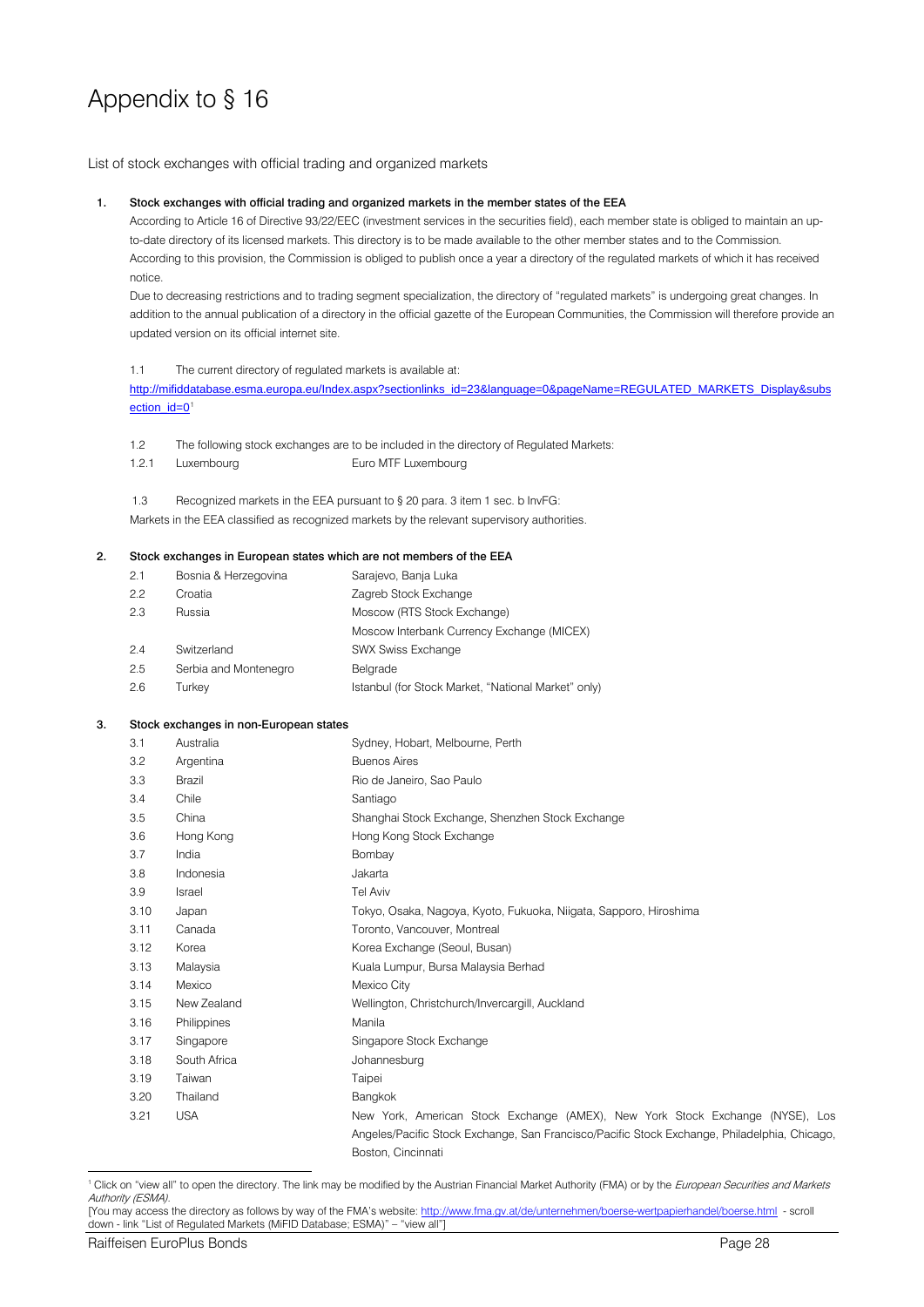| 3.22<br>Venezuela |  |
|-------------------|--|
|-------------------|--|

| 3.23 | United Arab Emirates | Abu Dhabi Securities Exchange (ADX) |
|------|----------------------|-------------------------------------|

Caracas

#### 4. Organized markets in states which are not members of the European Community

| 4.1<br>Japan | Over the Counter Market |
|--------------|-------------------------|
|--------------|-------------------------|

- 4.2 Canada Over the Counter Market
- 4.3 Korea Over the Counter Market
- 4.4 Switzerland SWX Swiss Exchange, BX Berne Exchange; Over the Counter Market of the members of the International Capital Market Association (ICMA), Zurich 4.5 USA Over the Counter Market im NASDAQ-System, Over the Counter Market (markets organised by
	- NASD such as Over-the-Counter Equity Market, Municipal Bond Market, Government Securities Market, Corporate Bonds and Public Direct Participation Programs) Over-the-Counter-Market for Agency Mortgage-Backed Securities

#### 5. Stock exchanges with futures and options markets

| 5.1  | Argentina    | Bolsa de Comercio de Buenos Aires                                                           |
|------|--------------|---------------------------------------------------------------------------------------------|
| 5.2  | Australia    | Australian Options Market, Australian Securities Exchange (ASX)                             |
| 5.3  | Brazil       | Bolsa Brasiliera de Futuros, Bolsa de Mercadorias & Futuros, Rio de Janeiro Stock Exchange, |
|      |              | Sao Paulo Stock Exchange                                                                    |
| 5.4  | Hong Kong    | Hong Kong Futures Exchange Ltd.                                                             |
| 5.5  | Japan        | Osaka Securities Exchange, Tokyo International Financial Futures Exchange, Tokyo Stock      |
|      |              | Exchange                                                                                    |
| 5.6  | Canada       | Montreal Exchange, Toronto Futures Exchange                                                 |
| 5.7  | Korea        | Korea Exchange (KRX)                                                                        |
| 5.8  | Mexico       | Mercado Mexicano de Derivados                                                               |
| 5.9  | New Zealand  | New Zealand Futures & Options Exchange                                                      |
| 5.10 | Philippines  | Manila International Futures Exchange                                                       |
| 5.11 | Singapore    | The Singapore Exchange Limited (SGX)                                                        |
| 5.12 | Slovakia     | RM System Slovakia                                                                          |
| 5.13 | South Africa | Johannesburg Stock Exchange (JSE), South African Futures Exchange (SAFEX)                   |
| 5.14 | Switzerland  | <b>EUREX</b>                                                                                |
| 5.15 | Turkey       | <b>TurkDEX</b>                                                                              |
| 5.16 | <b>USA</b>   | American Stock Exchange, Chicago Board Options Exchange, Chicago, Board of Trade,           |
|      |              | Chicago Mercantile Exchange, Comex, FINEX, Mid America Commodity Exchange, ICE Future       |
|      |              | US Inc. New York, Pacific Stock Exchange, Philadelphia Stock Exchange, New York Stock       |

Exchange, Boston Options Exchange (BOX).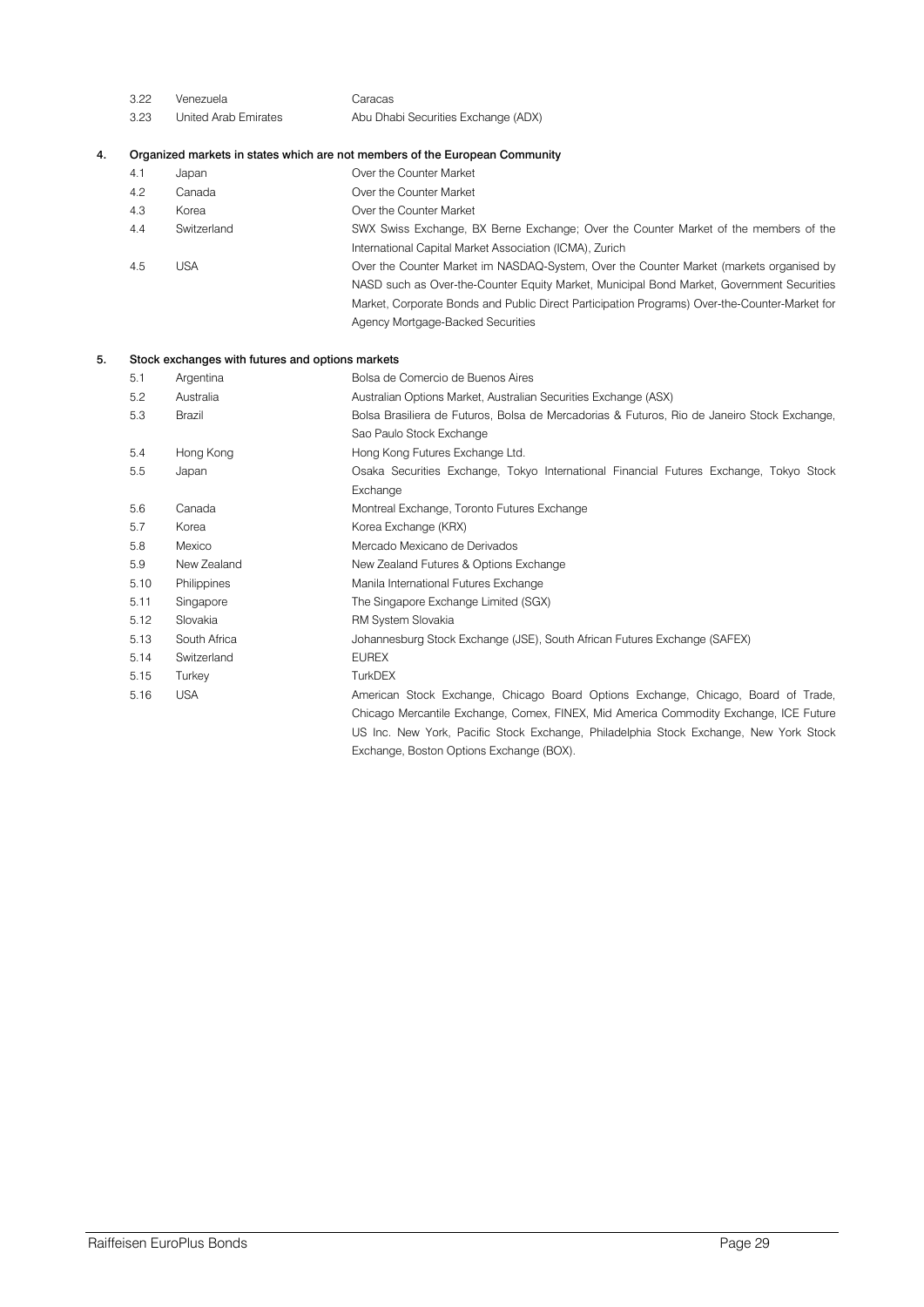# 2) Amendments since the production of this prospectus

| Date of amendment | Type of amendment                                                    |
|-------------------|----------------------------------------------------------------------|
| 2/13/2004         | Amendment in line with the Austrian Investment Fund Act as           |
|                   | amended in 2004                                                      |
| 4/1/2004          | <b>Amendment to the Fund Regulations</b>                             |
| 3/31/2005         | Amendment to Simplified Prospectus and Appendix                      |
| 8/24/2005         | <b>Amendment to the Fund Regulations</b>                             |
| 9/30/2005         | Amendment Part III, Simplified Prospectus and Appendix               |
| 3/31/2006         | Amendment to Part II, IV and Appendix                                |
| 8/31/2006         | <b>Amendments to the Fund Regulations</b>                            |
| 11/30/2006        | Amendment to the Fund Regulations and Appendix                       |
| 3/30/2007         | Amendment to Part I, II, IV and Appendix                             |
| 3/31/2008         | Amendment to Part I, II, IV and Appendix                             |
| 8/29/2008         | Amendment to the Fund Regulations, Part II and Appendix              |
| 8/29/2008         | Amendment/Supplement to Country Appendix, Removal of the             |
|                   | Simplified Prospectus (to become independent document)               |
| 3/31/2009         | Adjustment to new prospectus template and updating of (country)      |
|                   | <b>Appendix</b>                                                      |
| 9/10/2009         | Amendment to the Fund Regulations, Appendix                          |
| 9/9/2010          | Country Appendix (Hungary, Slovenia), Appendix                       |
| 2/1/2011          | Amendment to the Fund Regulations (tranches), Part II, III (RBI) and |
|                   | <b>Appendix</b>                                                      |
| 8/1/2011          | Amendment to the Fund Regulations, Part I, II and Appendix           |
| 8/2/2011          | Amendment to Part II (wording for tranches) and Appendix             |
| 2/20/2012         | Amendment in line with InvFG 2011 and updating of Appendix           |

# 3) Supervisory Board

Gerhard GRUND, Chairman, Arndt HALLMANN, Deputy Chairman, Regina REITTER, Deputy Chairman, Rudolf KÖNIGHOFER, Georg MESSNER, Johann SCHINWALD, Michaela KEPLINGER-MITTERLEHNER, Gobert STERNBACH, Anton TROJER, Sabine LESKOWA, Stefan GRÜNWALD, Martin HAGER, Sylvia KUBICEK, Friedrich SCHILLER

# 4) Other main positions of the members of the board of directors and supervisory board

# Management

# Mathias Bauer

| Member of the Board of | Ing. Wiehsböck Privatstiftung, 1170 Vienna                              |
|------------------------|-------------------------------------------------------------------------|
| <b>Directors</b>       | has represented the company since August 16, 2010 together with another |
|                        | member of the board of directors                                        |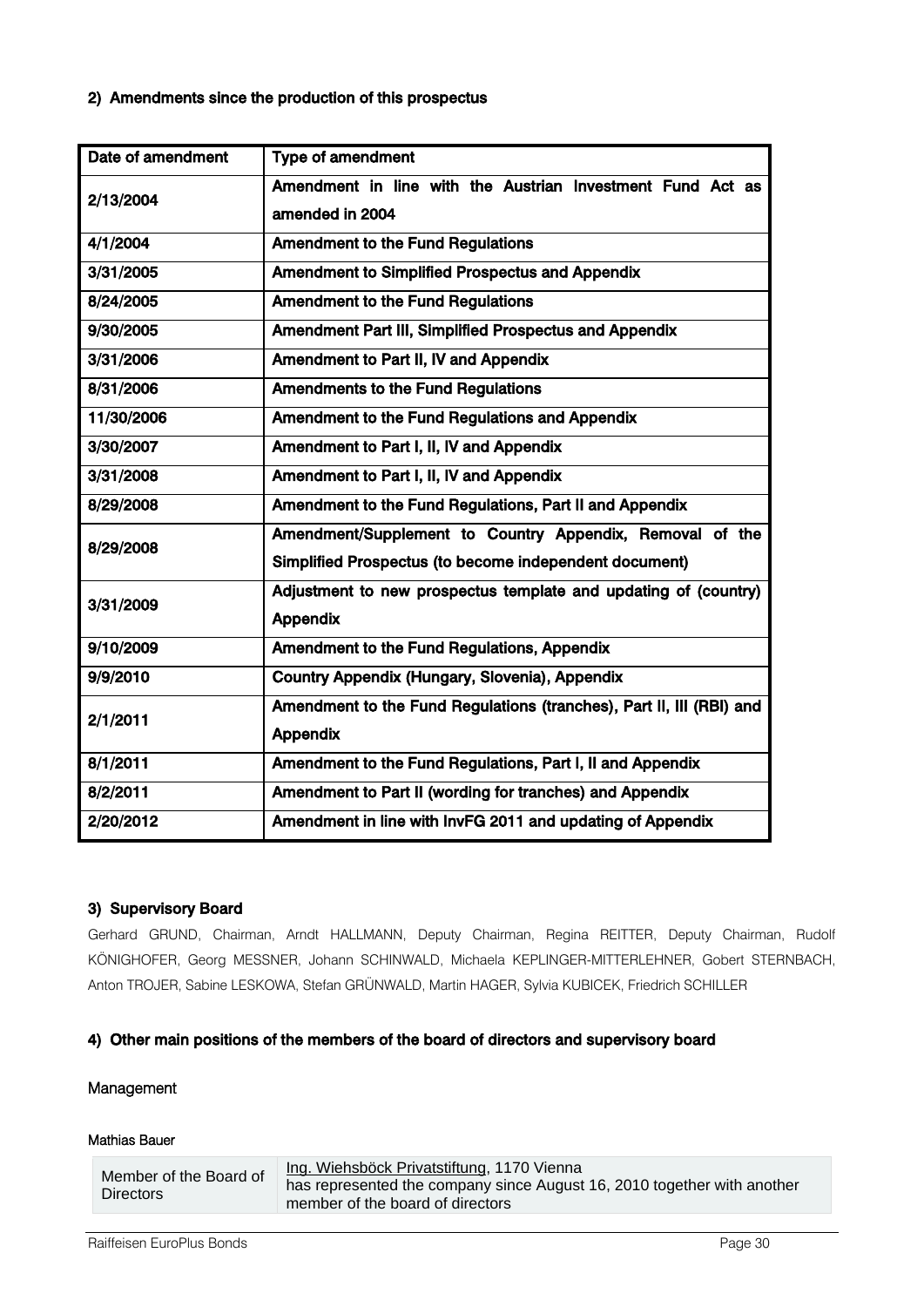|                                           | Raiffeisen Vermögensverwaltungsbank AG, 1010 Vienna (finance, personnel,<br>public relations, legal, taxes, internal auditing)<br>has represented the company since September 2, 2008 together with another<br>member of the board of directors or a duly authorized officer |
|-------------------------------------------|------------------------------------------------------------------------------------------------------------------------------------------------------------------------------------------------------------------------------------------------------------------------------|
| <b>Managing Director</b>                  | RVCM GmbH, 1010 Vienna<br>has represented the company since March 26, 2009 together with another<br>managing director or a duly authorized officer                                                                                                                           |
|                                           | Raiffeisen International Fund Advisory G.m.b.H., 1010 Vienna<br>has represented the company since September 1, 2002 together with another<br>managing director or a duly authorized officer                                                                                  |
| Member of the<br><b>Supervisory Board</b> | Raiffeisen Immobilien Kapitalanlage-Gesellschaft m.b.H., 1010 Vienna<br>Chairman since October 11, 2008                                                                                                                                                                      |
| Member of the<br><b>Management Board</b>  | Raiffeisen Capital Management LUXEMBURG SICAV, L-1470 Luxembourg,<br>Member                                                                                                                                                                                                  |

# Gerhard Aigner

| <b>Managing Director</b> | Raiffeisen International Fund Advisory G.m.b.H., 1010 Vienna<br>has represented the company since January 1, 2010 together with another<br>managing director or a duly authorized officer |
|--------------------------|-------------------------------------------------------------------------------------------------------------------------------------------------------------------------------------------|
| Member of the            | Raiffeisen Immobilien Kapitalanlage-Gesellschaft m.b.H., 1010 Vienna                                                                                                                      |
| <b>Supervisory Board</b> | Deputy chairman since December 6, 2003                                                                                                                                                    |
| Member of the            | Raiffeisen Capital Management LUXEMBURG SICAV, L-1470 Luxembourg,                                                                                                                         |
| <b>Management Board</b>  | Chairman                                                                                                                                                                                  |

# Dieter Aigner

| <b>Managing Director</b> | Raiffeisen Immobilien Kapitalanlage-Gesellschaft m.b.H., 1010 Vienna<br>has represented the company since October 1, 2008 together with another<br>managing director or a duly authorized officer with a right of joint proxy |
|--------------------------|-------------------------------------------------------------------------------------------------------------------------------------------------------------------------------------------------------------------------------|
| Member of the            | Raiffeisen e-force GmbH, 1030 Vienna                                                                                                                                                                                          |
| <b>Supervisory Board</b> | Member since July 8, 2011                                                                                                                                                                                                     |
| Member of the            | Raiffeisen Capital Management LUXEMBURG SICAV, L-1470 Luxembourg,                                                                                                                                                             |
| <b>Management Board</b>  | Member                                                                                                                                                                                                                        |

# Supervisory Board

# Gerhard Grund, Chairman

| Member of the Board of<br><b>Directors</b> | Raiffeisen Centrobank AG, 1010 Vienna<br>has represented the company since January 1, 2002 together with another<br>member of the board of directors or a duly authorized officer with a right of joint<br>proxy |
|--------------------------------------------|------------------------------------------------------------------------------------------------------------------------------------------------------------------------------------------------------------------|
| Member of the                              | Centrotrade Holding AG, 1010 Vienna                                                                                                                                                                              |
| <b>Supervisory Board</b>                   | Deputy chairman since June 16, 2005                                                                                                                                                                              |
|                                            | GOA Corporate Invest AG in Abwicklung, 1010 Vienna<br>Chairman since May 17, 2003                                                                                                                                |
|                                            | Go Equity Mittelstandsfinanzierungs AG in Abwicklung, 1010 Vienna<br>Deputy chairman since November 24, 2005                                                                                                     |
|                                            | Raiffeisen Investment Aktiengesellschaft, 1015 Vienna<br>Chairman since September 5, 2002                                                                                                                        |

# Arndt Hallmann, Deputy Chairman

| Member of the Board of<br><b>Directors</b> | Raiffeisen-Landesbank Steiermark AG, 8010 Graz (treasury)<br>has represented the company since July 1, 2007 together with another<br>member of the board of directors or a duly authorized officer |
|--------------------------------------------|----------------------------------------------------------------------------------------------------------------------------------------------------------------------------------------------------|
| Member of the                              | Raiffeisen Vermögensverwaltungsbank AG, 1010 Vienna                                                                                                                                                |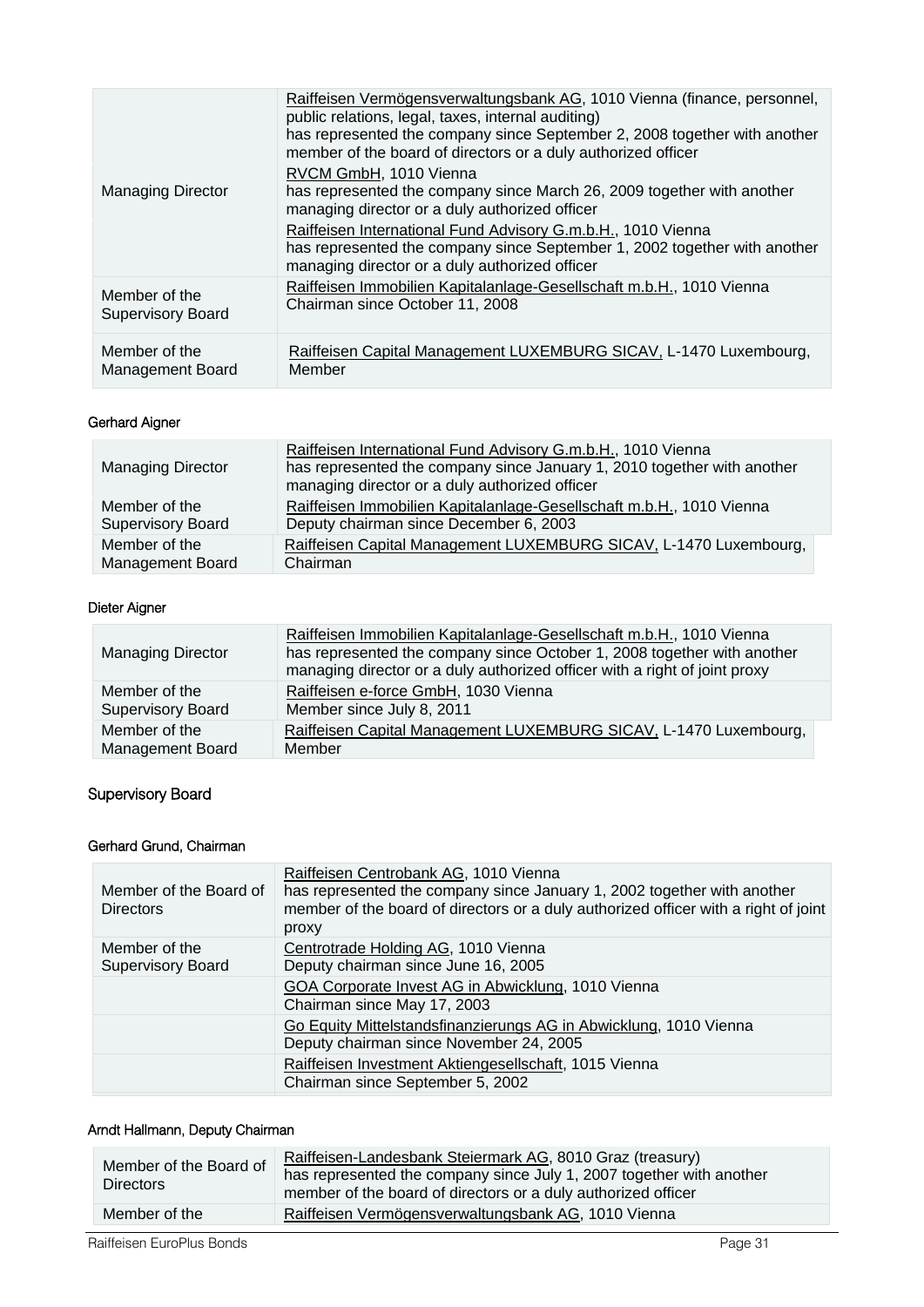| Supervisory Board | Member since June 17, 2008                                                            |
|-------------------|---------------------------------------------------------------------------------------|
|                   | Raiffeisen Wohnbaubank Aktiengesellschaft, 1030 Vienna<br>Member since April 24, 2008 |

# Regina Reitter, Deputy Chairman

| <b>Managing Director</b>       | "AKTUELL" Raiffeisen Versicherungs-Maklerdienst Gesellschaft m.b.H., 1020<br>Vienna<br>has represented the company since January 1, 2006 together with another<br>managing director or a duly authorized officer with a right of joint proxy                               |
|--------------------------------|----------------------------------------------------------------------------------------------------------------------------------------------------------------------------------------------------------------------------------------------------------------------------|
|                                | Raiffeisen Versicherungs- und Bauspar-Agentur GmbH, 1020 Vienna<br>has represented the company since January 1, 2006 together with another<br>managing director or a duly authorized officer with a right of joint proxy                                                   |
| <b>Duly Authorized Officer</b> | RAIFFEISENLANDESBANK NIEDERÖSTERREICH-WIEN AG, 1020 Vienna<br>(investment and pension products)<br>has represented the company since January 1, 2006 together with a member<br>of the board of directors or another duly authorized officer with a right of joint<br>proxy |

### Sefan Grünwald

| Member of the            | Raiffeisen Vermögensverwaltungsbank AG, 1010 Vienna |
|--------------------------|-----------------------------------------------------|
| <b>Supervisory Board</b> | Member since April 5, 2008                          |

# Martin Hager

| Member of the<br><b>Supervisory Board</b> | Raiffeisen Immobilien Kapitalanlage-Gesellschaft m.b.H., 1010 Vienna<br>Member since March 1, 2008                                                                                                                     |
|-------------------------------------------|------------------------------------------------------------------------------------------------------------------------------------------------------------------------------------------------------------------------|
|                                           | Raiffeisen Vermögensverwaltungsbank AG, 1010 Vienna<br>Member since October 28, 2004                                                                                                                                   |
| Duly Authorized Officer                   | Raiffeisen International Fund Advisory G.m.b.H., 1010 Vienna<br>has represented the company since December 2, 2005 together with a<br>managing director or another duly authorized officer with a right of joint proxy |

### Michaela Keplinger-Mitterlehner

| Member of the Board<br>of Directors       | Obermair Privatstiftung, 4501 Neuhofen<br>has represented the company since June 3, 1999 together with another<br>member of the board of directors                                                                                           |
|-------------------------------------------|----------------------------------------------------------------------------------------------------------------------------------------------------------------------------------------------------------------------------------------------|
|                                           | Privatstiftung der Raiffeisenlandesbank Oberösterreich Aktiengesellschaft,<br>4020 Linz<br>Member, has represented the company since August 21, 2007 together with<br>another member of the board of directors                               |
|                                           | RB Linz-Traun Verwaltungsgenossenschaft registrierte Genossenschaft mit<br>beschränkter Haftung, 4020 Linz<br>Deputy chairman, has represented the company since November 27, 2008<br>together with another member of the board of directors |
|                                           | Raiffeisenlandesbank Oberösterreich Aktiengesellschaft, 4020 Linz<br>Member, has represented the company since April 30, 2008 together with<br>another member of the board of directors or a duly authorized officer                         |
| Member of the<br><b>Supervisory Board</b> | Energie AG Oberösterreich, 4021 Linz Postfach<br>Member since July 8, 2008                                                                                                                                                                   |
|                                           | PRIVAT BANK AG der Raiffeisenlandesbank Oberösterreich, 4020 Linz<br>Member since July 7, 2007                                                                                                                                               |
|                                           | Raiffeisen Vermögensverwaltungsbank AG, 1010 Vienna<br>Member since December 1, 2009                                                                                                                                                         |
|                                           | Raiffeisen Wohnbaubank Aktiengesellschaft, 1030 Vienna<br>Member since December 29, 2009                                                                                                                                                     |
|                                           | bankdirekt.at AG, 4020 Linz<br>Chairman since November 13, 2007                                                                                                                                                                              |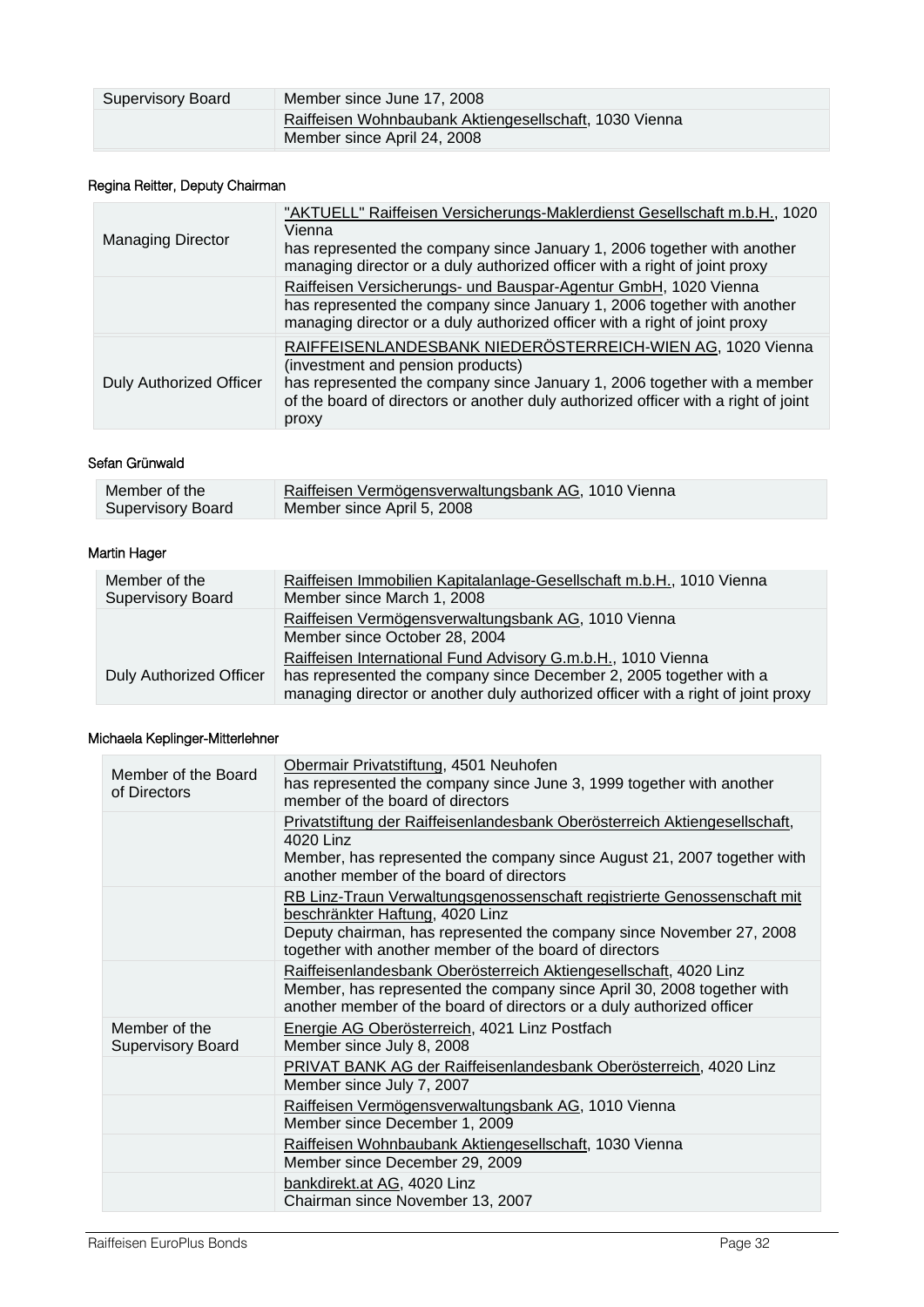# Sylvia Kubicek

| Member of the            | Raiffeisen Vermögensverwaltungsbank AG, 1010 Vienna |
|--------------------------|-----------------------------------------------------|
| <b>Supervisory Board</b> | Member since April 5, 2008                          |

# Rudolf Könighofer

| Member of the Board<br>of Directors       | Internationale Joseph Haydn Privatstiftung Eisenstadt, 7000 Eisenstadt<br>Member, has represented the company since June 1, 2011 together with the<br>chairman or the deputy chairman                                                                                                           |
|-------------------------------------------|-------------------------------------------------------------------------------------------------------------------------------------------------------------------------------------------------------------------------------------------------------------------------------------------------|
|                                           | Raiffeisen - Bezirksbank - Jennersdorf registrierte Genossenschaft mit<br>beschränkter Haftung, 8380 Jennersdorf<br>Member, has represented the company since June 18, 2009 together with the<br>chairman or the deputy chairman                                                                |
|                                           | Raiffeisen - Einlagensicherung Burgenland eGen, 7000 Eisenstadt<br>has represented the company since May 14, 2009 together with the chairman<br>or the deputy chairman                                                                                                                          |
|                                           | Raiffeisenbezirksbank Oberpullendorf eGen, 7350 Oberpullendorf<br>Member, has represented the company since June 28, 2010 together with the<br>chairman or the deputy chairman                                                                                                                  |
|                                           | Raiffeisenlandesbank Burgenland und Revisionsverband registrierte<br>Genossenschaft mit beschränkter Haftung, 7000 Eisenstadt<br>Deputy chairman, has represented the company since September 1, 2009<br>together with another member of the board of directors or a duly authorized<br>officer |
| Executive                                 | Raiffeisenlandesbank Burgenland und Revisionsverband registrierte<br>Genossenschaft mit beschränkter Haftung, 7000 Eisenstadt<br>has represented the company since December 1, 2004 together with another<br>executive or a duly authorized officer                                             |
| Member of the<br><b>Supervisory Board</b> | RSC Raiffeisen Daten Service Center GmbH, 1190 Vienna<br>Member since February 26, 2008                                                                                                                                                                                                         |
|                                           | Raiffeisen Informatik GmbH, 1020 Vienna<br>Member since July 26, 2005                                                                                                                                                                                                                           |
|                                           | Raiffeisen Vermögensverwaltungsbank AG, 1010 Vienna<br>Member since September 15, 2009                                                                                                                                                                                                          |
|                                           | Raiffeisen Versicherung AG, 1029 Vienna<br>Member since June 10, 2009                                                                                                                                                                                                                           |
|                                           | Raiffeisen Wohnbaubank Aktiengesellschaft, 1030 Vienna<br>Member since October 14, 2009                                                                                                                                                                                                         |
|                                           | Raiffeisen e-force GmbH, 1030 Vienna<br>Member since September 7, 2005                                                                                                                                                                                                                          |
| <b>Duly Authorized Officer</b>            | RBE Holding e. Gen., 7000 Eisenstadt<br>has represented the company since October 7, 2008 together with the<br>chairman or the deputy chairman                                                                                                                                                  |

# Sabine Leskowa

# Georg Messner

| Member of the Board<br>of Directors | Raiffeisenlandesbank Kärnten - Rechenzentrum und Revisionsverband,<br>registrierte Genossenschaft mit beschränkter Haftung, 9020 Klagenfurt<br>has represented the company since February 18, 2008 together with another<br>member of the board of directors or a duly authorized officer |
|-------------------------------------|-------------------------------------------------------------------------------------------------------------------------------------------------------------------------------------------------------------------------------------------------------------------------------------------|
| <b>Managing Director</b>            | RAIFFEISEN - VERMÖGENSVERWERTUNGS GMBH., 9020 Klagenfurt<br>has represented the company since July 1, 2008 together with another<br>managing director or a duly authorized officer                                                                                                        |
|                                     | RB Verbund GmbH, 9020 Klagenfurt am Wörthersee<br>has represented the company since May 28, 2011 together with another<br>managing director or a duly authorized officer with a right of joint proxy                                                                                      |
|                                     | RBK GmbH, 9020 Klagenfurt am Wörthersee                                                                                                                                                                                                                                                   |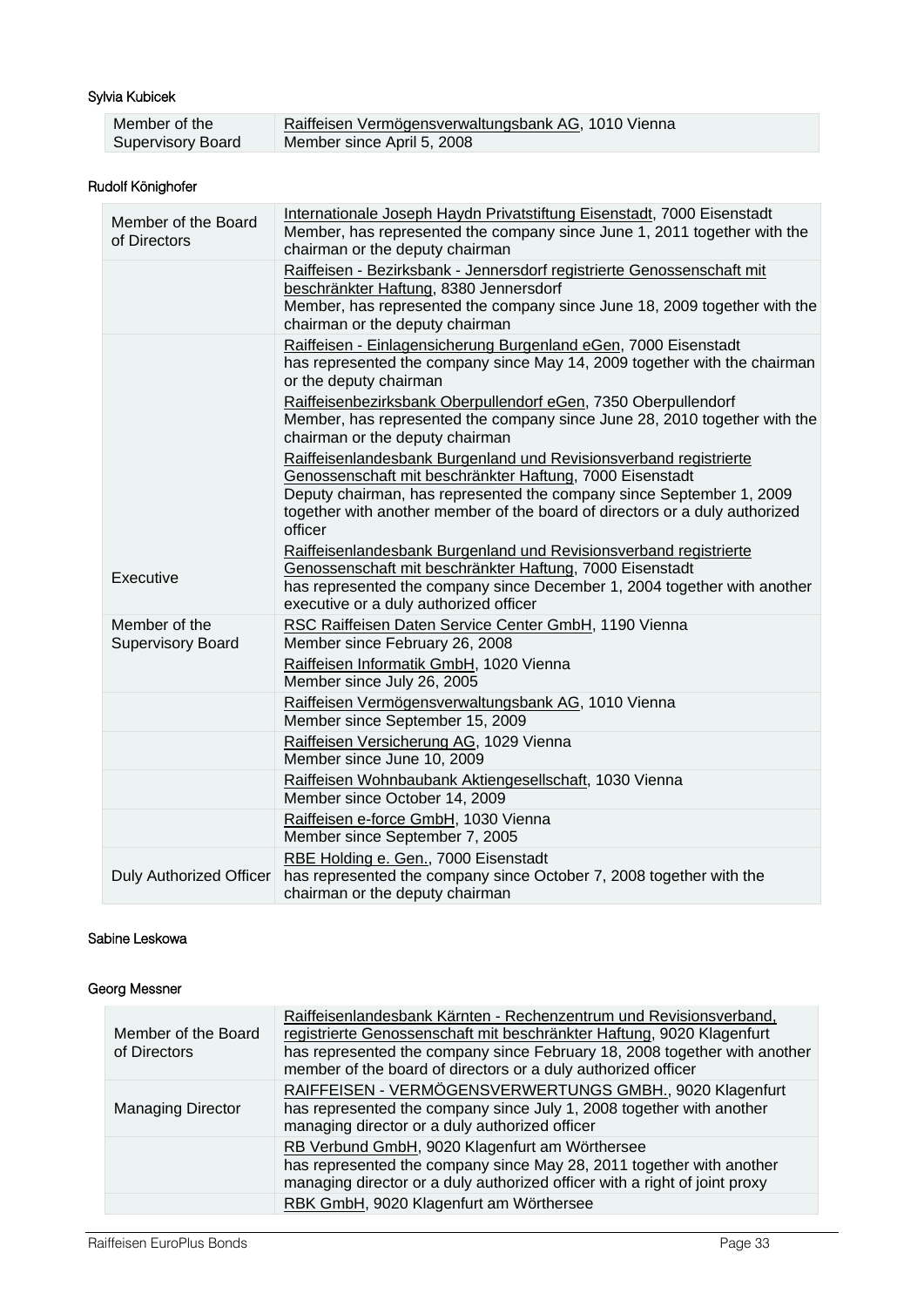|                                           | has represented the company since May 7, 2011 together with another<br>managing director or a duly authorized officer with a right of joint proxy                                                                                                                  |
|-------------------------------------------|--------------------------------------------------------------------------------------------------------------------------------------------------------------------------------------------------------------------------------------------------------------------|
|                                           | RLB Beteiligungsmanagement GmbH, 9020 Klagenfurt<br>has represented the company since July 1, 2008 together with another<br>managing director or a duly authorized officer                                                                                         |
|                                           | RLB Innopart Beteiligungs GmbH, 9020 Klagenfurt<br>has represented the company since July 1, 2008 together with another<br>managing director or a duly authorized officer                                                                                          |
|                                           | RLB Unternehmensbeteiligungs GmbH, 9020 Klagenfurt<br>has represented the company since July 1, 2008 together with another<br>managing director or a duly authorized officer                                                                                       |
|                                           | RLB Verwaltungs GmbH, 9020 Klagenfurt<br>has represented the company since July 1, 2008 together with another<br>managing director or a duly authorized officer                                                                                                    |
|                                           | RS Beteiligungs GmbH, 9020 Klagenfurt<br>has represented the company since July 1, 2008 together with another<br>managing director or a duly authorized officer                                                                                                    |
|                                           | Raiffeisen Versicherungsmaklergesellschaft m.b.H., 9020 Klagenfurt<br>has represented the company since February 2, 2007 together with another<br>managing director or a duly authorized officer                                                                   |
| Executive                                 | Raiffeisenlandesbank Kärnten - Rechenzentrum und Revisionsverband,<br>registrierte Genossenschaft mit beschränkter Haftung, 9020 Klagenfurt<br>has represented the company since February 18, 2008 together with another<br>executive or a duly authorized officer |
| Member of the<br><b>Supervisory Board</b> | "UNSER LAGERHAUS" WARENHANDELS-GESELLSCHAFT m.b.H., 9020<br>Klagenfurt<br>Deputy chairman since July 2, 2008                                                                                                                                                       |
|                                           | Raiffeisen Vermögensverwaltungsbank AG, 1010 Vienna<br>Member since December 18, 2001                                                                                                                                                                              |
|                                           | Raiffeisen Wohnbaubank Aktiengesellschaft, 1030 Vienna<br>Member since May 3, 2002                                                                                                                                                                                 |
|                                           | Raiffeisen e-force GmbH, 1030 Vienna<br>Member since July 8, 2011                                                                                                                                                                                                  |
|                                           | Valida Holding AG, 1020 Vienna<br>Member since September 26, 2008                                                                                                                                                                                                  |

# Johann Schinwald

| Member of the Board<br>of Directors       | RAIFFEISEN REALITÄTEN registrierte Genossenschaft mit beschränkter<br>Haftung, 5020 Salzburg<br>Chairman, has represented the company since April 28, 2009 together with<br>the deputy chairman, a further member of the board of directors or a duly<br>authorized officer |
|-------------------------------------------|-----------------------------------------------------------------------------------------------------------------------------------------------------------------------------------------------------------------------------------------------------------------------------|
| Executive                                 | Raiffeisenverband Salzburg registrierte Genossenschaft mit beschränkter<br>Haftung, 5020 Salzburg (private and business clients)<br>has represented the company since September 22, 1989 together with<br>another executive or a duly authorized officer                    |
| Member of the<br><b>Supervisory Board</b> | BVG Liegenschaftsverwaltung GmbH, 5020 Salzburg<br>Member since June 10, 1998                                                                                                                                                                                               |
|                                           | Raiffeisen Salzburg Invest Kapitalanlage GmbH, 5020 Salzburg<br>Chairman since April 20, 1995                                                                                                                                                                               |
|                                           | Raiffeisen Salzburg Vorsorge GmbH, 5020 Salzburg<br>Chairman since August 12, 2010                                                                                                                                                                                          |
|                                           | Raiffeisen Vermögensverwaltungsbank AG, 1010 Vienna<br>Deputy chairman since September 5, 2000                                                                                                                                                                              |
|                                           | Raiffeisen Wohnbaubank Aktiengesellschaft, 1030 Vienna<br>Member since October 7, 1994                                                                                                                                                                                      |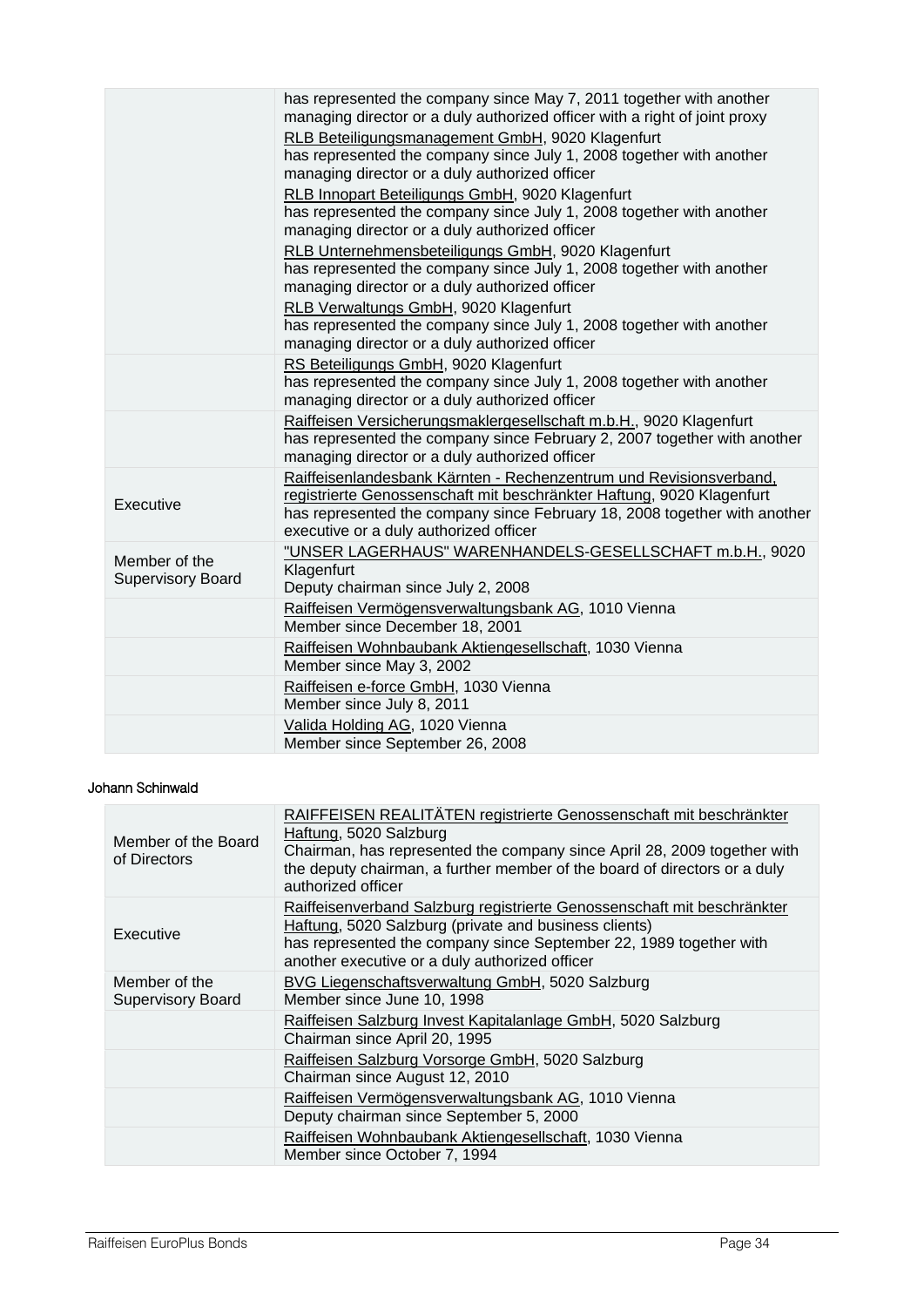#### Gobert Sternbach

| Member of the Board of<br><b>Directors</b> | Raiffeisen-Landesbank Tirol AG, 6020 Innsbruck<br>Member, has represented the company since June 29, 2002 together with<br>another member of the board of directors or a duly authorized officer with a<br>right of joint proxy |
|--------------------------------------------|---------------------------------------------------------------------------------------------------------------------------------------------------------------------------------------------------------------------------------|
| <b>Managing Director</b>                   | Livera Raiffeisen-Immobilien-Leasing Gesellschaft m.b.H., 6020 Innsbruck<br>has represented the company since May 7, 1996 together with another<br>managing director or a duly authorized officer                               |
|                                            | RLB Beteiligung Ges.m.b.H., 6020 Innsbruck<br>has represented the company since June 11, 1996 together with a second<br>managing director or a duly authorized officer                                                          |
| Member of the<br><b>Supervisory Board</b>  | Alpenbank Aktiengesellschaft, 6020 Innsbruck<br>Member since July 7, 2004                                                                                                                                                       |
|                                            | Raiffeisen Vermögensverwaltungsbank AG, 1010 Vienna<br>Member since September 5, 2000                                                                                                                                           |

#### Friedrich Schiller

| Member of the<br><b>Supervisory Board</b> | Raiffeisen Immobilien Kapitalanlage-Gesellschaft m.b.H., 1010 Vienna<br>Member since April 2, 2004                                                                                                                                  |
|-------------------------------------------|-------------------------------------------------------------------------------------------------------------------------------------------------------------------------------------------------------------------------------------|
|                                           | Raiffeisen Vermögensverwaltungsbank AG, 1010 Vienna<br>Member since December 30, 2003                                                                                                                                               |
| <b>Duly Authorized Officer</b>            | Raiffeisen Kapitalanlage-Gesellschaft mit beschränkter Haftung, 1010 Vienna<br>has represented the company since April 13, 2000 together with a managing<br>director or another duly authorized officer with a right of joint proxy |

#### Anton Trojer

| Member of the<br>Supervisory Board | Raiffeisen Vermögensverwaltungsbank AG, 1010 Vienna<br>Member since June 4, 2009                                                                                                                                                                                   |
|------------------------------------|--------------------------------------------------------------------------------------------------------------------------------------------------------------------------------------------------------------------------------------------------------------------|
|                                    | Raiffeisen Wohnbaubank Aktiengesellschaft, 1030 Vienna<br>Member since April 8, 2009                                                                                                                                                                               |
| <b>Duly Authorized Officer</b>     | Raiffeisenlandesbank Vorarlberg Waren- und Revisionsverband registrierte<br>Genossenschaft mit beschränkter Haftung, 6901 Bregenz Postfach<br>has represented the company since December 20, 1993 together with an<br>executive or another duly authorized officer |

# 5) Distribution offices

Raiffeisenlandesbank Niederösterreich - Wien AG, Vienna

Raiffeisenlandesbank Burgenland und Revisionsverband reg.Gen.m.b.H., Eisenstadt

Raiffeisenlandesbank Oberösterreich AG, Linz

Raiffeisenverband Salzburg reg. Gen.m.b.H., Salzburg

Raiffeisen-Landesbank Tirol AG, Innsbruck

Raiffeisenlandesbank Vorarlberg Waren- und Revisionsverband, reg. Gen.m.b.H., Bregenz

Raiffeisenlandesbank Kärnten – Rechenzentrum und Revisionsverband, reg. Gen.m.b.H., Klagenfurt

Raiffeisenlandesbank Steiermark AG, Graz

Raiffeisen Bank International AG, Vienna

Kathrein Privatbank Aktiengesellschaft, Vienna

#### 6) Investment funds managed by Raiffeisen Kapitalanlage-Gesellschaft m.b.H. (as of January 2, 2012)

Raiffeisen-Österreich-Aktien, Raiffeisen-Global-Aktien, Raiffeisen-Euro-ShortTerm-Rent, Raiffeisen-Osteuropa-Rent, Raiffeisen-EuroPlus-Rent, Raiffeisen Europa-Aktien, Raiffeisen-§14-Rent, Raiffeisen-Euro-Rent, Raiffeisen-Österreich-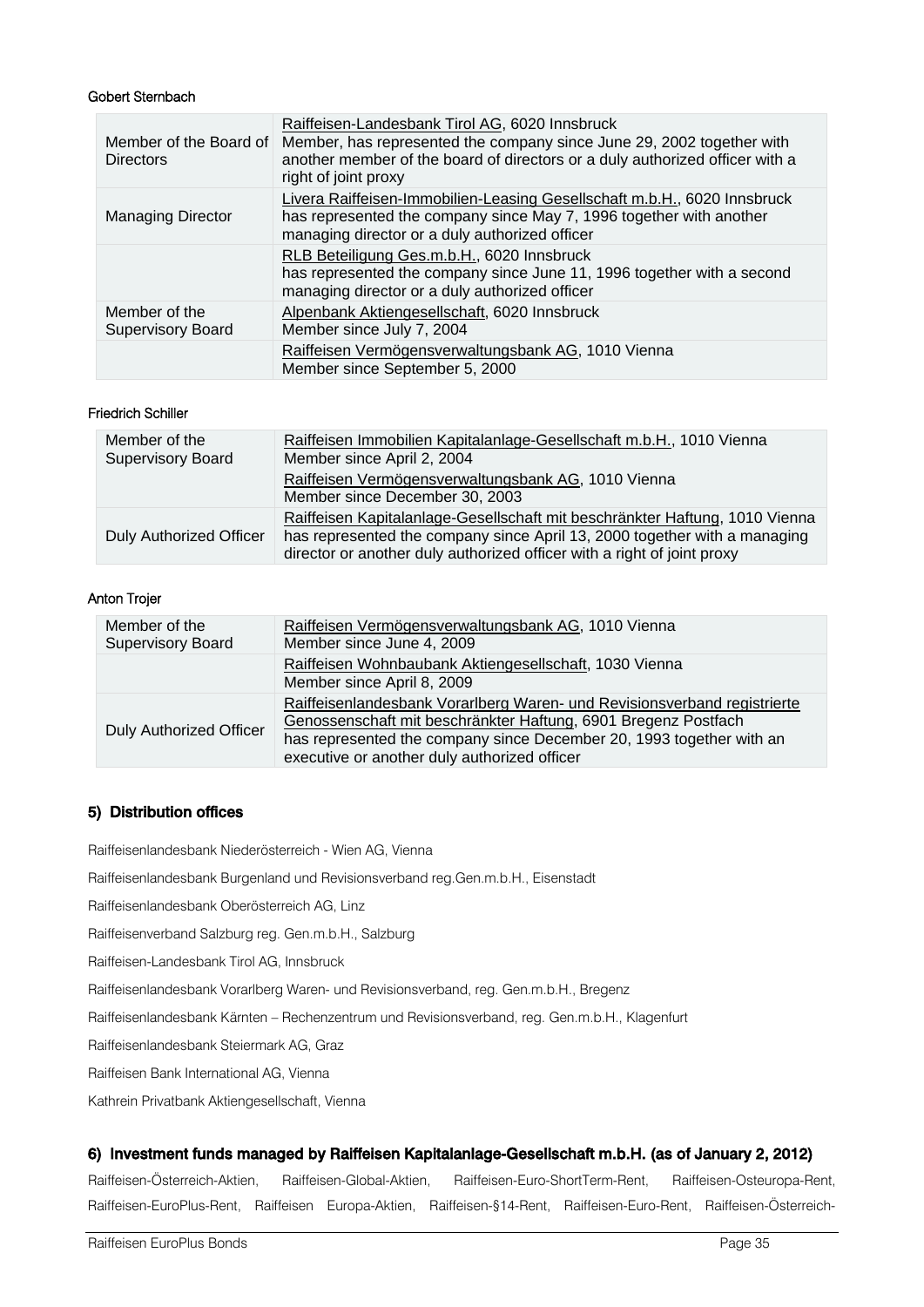Rent<sub>Fonds</sub>, Raiffeisen-Global-Mix, Raiffeisen-Global-Rent, Raiffeisen-Osteuropa-Aktien, Raiffeisen-Dollar-ShortTerm-Rent, Raiffeisenfonds Sicherheit, Raiffeisenfonds Ertrag, Raiffeisenfonds Wachstum, Raiffeisen-§14 Mix, Raiffeisen-§14-MixLight, Raiffeisen-Europa-HighYield, Raiffeisen-Active-Aktien, Raiffeisen-EmergingMarkets-Aktien, Raiffeisen-HealthCare-Aktien, Raiffeisen-Energie-Aktien, Raiffeisen-Technologie-Aktien, Raiffeisen-US-Aktien, Raiffeisen-Pazifik-Aktien, Raiffeisen-OK-Rent, Raiffeisen-Europa-SmallCap, Raiffeisen-Eurasien-Aktien, Raiffeisen-Ethik-Aktien, Kathrein SF12, Kathrein SF13, Kathrein SF14, Kathrein SF15, Kathrein SF19, Kathrein SF23, Kathrein SF26, Kathrein SF27, Kathrein SF29, Q.I.K. SF30, Kathrein SF31, Kathrein Mandatum 100, Kathrein Mandatum 25, Kathrein Mandatum 50, Kathrein Mandatum 70, Kathrein Euro Bond, Kathrein Corporate Bond, Kathrein Global Bond, Kathrein European Equity, Kathrein US-Equity, Kathrein SF21, Pension Equity F1, Pension Income D1, Raiffeisen 301 – Euro Gov. Bonds, Raiffeisen 303 – Non-Euro Bonds, Raiffeisen 304 – Euro Corporates, Raiffeisen 305 – Non-Euro Equities, Raiffeisen 308 – Euro Equities, Raiffeisen 311 – Euro Plus, Raiffeisen 313 – Euro Trend Follower, Raiffeisen 314 – Euro Inflation Linked, Raiffeisen 316 – Hedge FoF Balanced, Raiffeisen 317 – Absolute Return 1, UNIQA Structured Credit Fund, R 32-Fonds, R 5-Fonds, R 6-Fonds, R 8-Fonds, R 9-Fonds, R 15-Fonds, R 16- Fonds, R 18-Fonds, R 19-Fonds, R 24-Fonds, R 42-Fonds, R 45-Fonds, R 46-Fonds, R 53-Fonds, R 55-Fonds, R 77-Fonds, R 81-Fonds, R 85-Fonds, R 86-Fonds, R 87-Fonds, R 88-Fonds, UNIQA High Yield Funds, R 98-Fonds, R 99-Fonds, R 105- Fonds, R 106-Fonds, R 112-Fonds, R 119-Fonds, R 126-Fonds, R 130-Fonds, R 135-Fonds, R 138-Fonds, R 139-Fonds, R 140-Fonds, R 142-Fonds, R 143-Fonds, R 146-Fonds, R 157-Fonds, R 190-Fonds, R 194-Fonds, R 770-Fonds, R 32000- Fonds, R 32033-Fonds, R 32195-Fonds, R 32322-Fonds, R 32415-Fonds, R 32585-Fonds, R 32937-Fonds, ORS DUO, RPIE Fonds, Prosperity Fonds progressiv, Raiffeisen-Euro-Corporates, Dachfonds Südtirol, Global Protected, Raiffeisen-Ceský dluhopisový fond, Raiffeisen-Pensionsfonds-Österreich 2003, Raiffeisen-Dynamic-Bonds, Raiffeisen-EmergingMarkets-Rent, Raiffeisen-EU-Spezial-Rent, Raiffeisen-Pensionsfonds-Österreich 2004, Absolute Plus Global Alternative II Fund, R-VIP 12, Kathrein Risk Optimizer, Kathrein Max Return, Raiffeisen-Inflationsschutz-Fonds, Raiffeisen-Hedge-Dachfonds, Pension-Income C1, ZKV-Index, DURA11\_1, DURA11\_2, Raiffeisen-Pensionsfonds-Österreich 2005, R-2012 Spezial, R 158-Fonds, WALSER Euro Cash AT, Kathrein SF35, DURA7 1, Raiffeisen-Osteuropa-Garantiefonds, Raiffeisen Short Term StrategyFonds, Raiffeisen Short Term Strategy Plus, Raiffeisen-TopDividende-Aktien<sub>Fonds</sub>, R 37000-Fonds, R2 Eurobond 1-3, RLBnoew Mündel Rent, RLBnoew Eurobond Active, RLBnoew Euro Corporates Active, R 32951-Fonds, OP Bond EURO hedged, R 164-Fonds, Kathrein SF50, CEE Fixed Income Fund, Raiffeisen-Eurasien-Garantiefonds, R 32250-Fonds, Raiffeisen-Pensionsfonds-Österreich 2006, R 168-Fonds, Raiffeisen-A.R.-Global Balanced, R 169-Fonds, Pension Equity D 2, WALSER Valor AT, R 32001-Fonds, R 170-Fonds, R 172-Fonds, R 180-Fonds, UNIQA Emerging Markets Debt Fund, UNIQA Eastern European Debt Fund, Kathrein SF37, UNIQA Global ABS, RLBnoew Total Return, RLBnoew Private Portfolio, R 322 - Euro Alpha Duration, R-VIP 35, R-VIP 75, R-VIP 100, R-VIP 24, R-VIP 10, R-VIP Classic Aktien, Raiffeisen-Energie-Garantiefonds, R 174-Fonds, Kathrein Mandatum 15 USD, Raiffeisen-Stabilitätsfonds, MVK B.E.S.T. – MVK Bond Ethic Steady Tendency, R 178-Fonds, R 179-Fonds, Raiffeisen-TopSelection-Garantiefonds, VBV RCM Euro Bond, Raiffeisen-Pensionsfonds-Österreich 2007, R 183-Fonds, Kathrein SF39, R 184-Fonds, DURA3\_1, Raiffeisen-HealthCare-Garantiefonds, Kathrein SF40, Kathrein Geldmarkt +, R 435-Fonds, Kathrein SF42, R 188-Fonds, UNIQA Portfolio, UNIQA World Selection, Raiffeisen 328 – Hedge FoF Balanced II, R 187-Fonds, Raiffeisen 902 – Treasury Zero II, Raiffeisen-Wachstumsländer-Garantiefonds, Raiffeisenfonds-Anleihen, Raiffeisen-Ceský balancovaný fond, Raiffeisen-Ceský akciový fond, Raiffeisen-Ceský fond konzervativnich investic, R 189-Fonds, Raiffeisen-Pensionsfonds-Österreich 2008, Raiffeisen 336 – GTAA Overlay, Raiffeisen 337 – Strategic Allocation Master I, Raiffeisen 338 – Strategic Allocation Master A.R. II, Kathrein SF43, Kathrein SF45, N 192 Ostarrichi Fonds, Raiffeisen-Russland-Aktien, Raiffeisen 904 – Treasury Alpha, Raiffeisen-Fondsernte-Garantie 2008, Raiffeisen-Europa-Garantiefonds 08, Raiffeisen-Infrastruktur-Aktien, DASAA 8010, EURAN 8051, GLAN 8041, R 193-Fonds, Raiffeisen 307 – Short Term Investments, Raiffeisen 332 – Hedge FoF Diversified, Raiffeisen 315, R 197- Fonds, Raiffeisen 311, R 311 A, R 198-Fonds, Raiffeisen-Eurasien-Garantiefonds 08, Kathrein US-Dollar Bond, DURA3\_2, R 192-Fonds, R2 Euro Credit, Vorsorge Renten Portfolio 1, R 203-Fonds, R 205-Fonds, R 32005-Fonds, R 204-Fonds, Vorsorge HTM Portfolio 1, R 208-Fonds, Kathrein SF46, R 201-Fonds, R 202-Fonds, Kathrein SF76, Raiffeisen 343 – Euro Credit 2013, Kathrein SF51, FlexProtection Active Fund, FlexProtection Secure 1, FlexProtection Secure 2, FlexProtection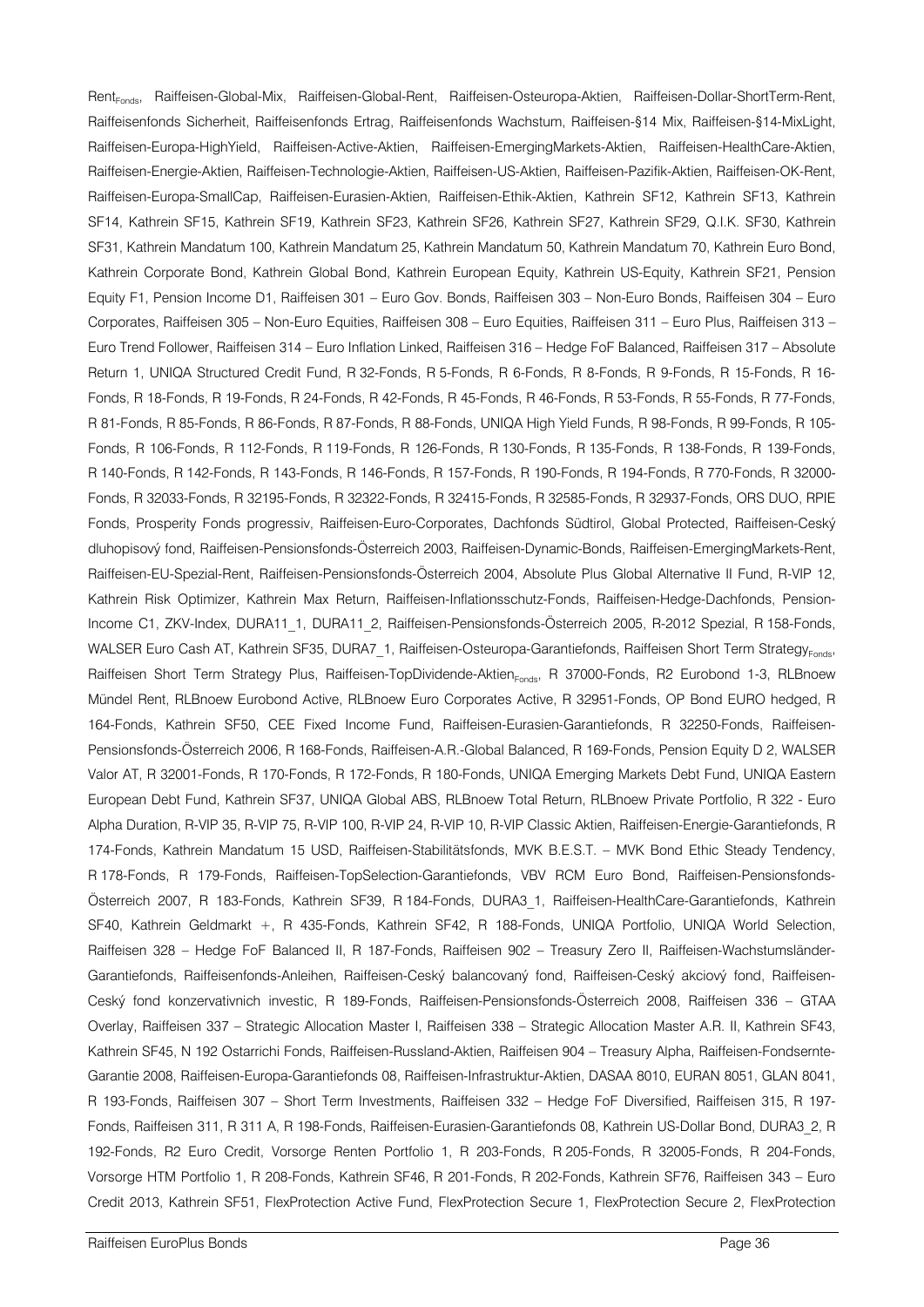Secure 3, FlexProtection Secure 4, FlexProtection Secure 5, FlexProtection Secure 6, R 210-Fonds, R 211-Fonds, R 212- Fonds, R 313-Fonds, R 214-Fonds, R 215-Fonds, R 216-Fonds, R 217-Fonds, R 218-Fonds, R 219-Fonds, R 220-Fonds, R 221-Fonds, R 222-Fonds, R 223-Fonds, Raiffeisen-Euro-Anleihen 2014, Kathrein Euro Inflation Linked Bond, R 224-Fonds, R 1-Fonds, LD Fonds, Raiffeisen 346 –Euro Credit 2015, Raiffeisen-Eurasien-Garantiefonds 09, R 771-Fonds, R 233-Fonds, Raiffeisen 339 – Systematic Directional Trading, C 20, Kathrein Opportunity Protect 2012, R 225-Fonds, R 226-Fonds, R-VIP 50, R 227-Fonds, R 228-Fonds, Raiffeisen-EmergingMarkets-LocalBonds, R 229-Fonds, R 230-Fonds, R 241-Fonds, R 242-Fonds, R 244-Fonds, Merkur Eurobond Opportunities, Raiffeisen 372 – GTAA Plus, Kathrein Duration Flex Euro Government Bond, FlexProtection Secure 7, UNIQA European High Grade Bond, Kathrein Dynamic Asset Allocation Fund, Kathrein SF53, Raiffeisen 334 – Total Return 1, Kathrein Euro Core Government Bond, Raiffeisen-Inflation-Shield, Raiffeisen 309 – Euro Core Gov. Bonds, C 11, Centropa-Aktien, Raiffeisen 333 – Active Alpha, Kathrein Opportunities Protect USD 2013, Raiffeisen-Czech-Click Fund, Raiffeisen-CZK-LifeCycle Fund 2040, Raiffeisen-Global-Fundamental-Rent, R 21-Fonds, R 30-Fonds, R 66-Fonds, R 97-Fonds, Kathrein SF54, Kathrein SF55, Kathrein SF56, Kathrein SF57, Kathrein SF58, Kathrein Arche Noah Fund, R 245-Fonds, R 246-Fonds, R 247-Fonds, R 248-Fonds, Raiffeisen-Asia-Equities, Copernic Global Fund, DURA7\_2, R 231-Fonds, FlexProtection Secure 8, FlexProtection Secure 9, FlexProtection Secure 10, FlexProtection Secure 11, Raiffeisen Centropa Regional Mix, R 270-Fonds, Concorde Cuvee Fund of Fund, Raiffeisen-LaufzeitenStrategie-2015, R 252-Fonds, R 249-Fonds, Raiffeisen-MultiAsset-Strategies, CONVERTINVEST Global Liquid Convertibles Fund, Raiffeisenfonds-Konservativ, CONVERTINVEST All-Cap Convertibles Fund, R 253-Fonds, Raiffeisen-Czech-Click Fund II, Raiffeisen-PlanInvest, R 254-Fonds, R 255-Fonds, R 256-Fonds, R 257-Fonds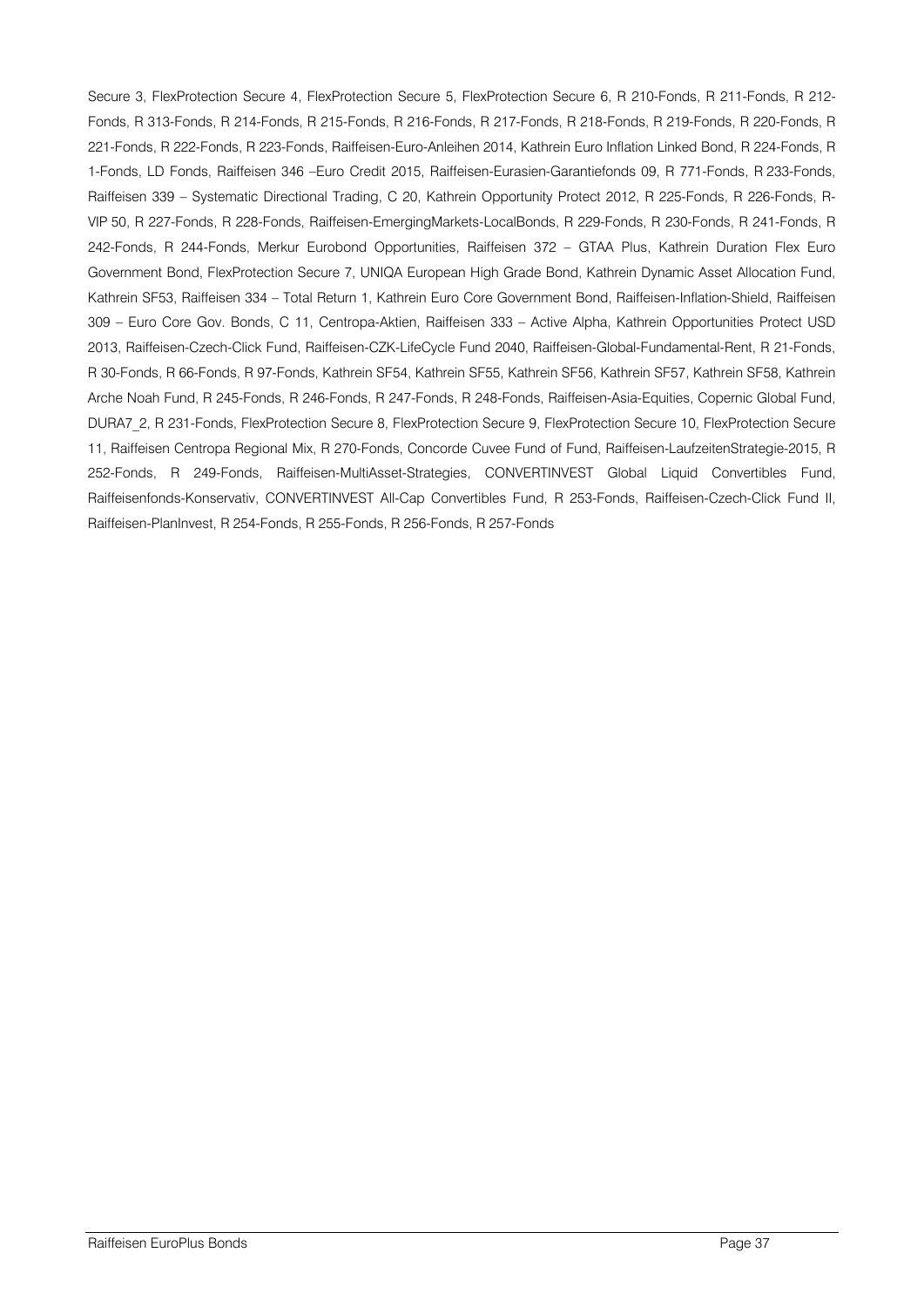#### ADDITIONAL INFORMATION FOR INVESTORS IN THE FEDERAL REPUBLIC OF GERMANY

Notice of the sale of units of Raiffeisen EuroPlus Bonds Security Code Number in Germany: Units A (share certificate orders): 971129, Units A (amount orders): 622846 Partial income retention: 939379, Units V (share certificate orders): 622847

in the Federal Republic of Germany has been issued to the German Federal Agency for Monitoring of Financial Services pursuant to § 132 of the German Investment Act (InvG).

#### Payment and information office in Germany

DZ Bank AG, Deutsche Zentral-Genossenschaftsbank D-60265 Frankfurt am Main, Am Platz der Republik

Redemption orders for units of Raiffeisen EuroPlus Bonds may be submitted to the German payment and information office. Any payments to the unit holders (redemption proceeds, any distributions and other payments) may be made through the German payment and information office.

All information required by the investor may also be obtained from the German payment and information office free-ofcharge before and after the conclusion of a contract:

- the prospectus
- the key investor information
- the fund regulations
- the annual and semi-annual fund reports and
- the issue and redemption prices

As well as the above-mentioned documents, the payment and distribution office agreement concluded between Raiffeisen Kapitalanlage-Gesellschaft m.b.H., Vienna and DZ Bank AG, Deutsche Zentral-Genossenschaftsbank, Am Platz der Republik, D-60265 Frankfurt am Main, and the Austrian Investment Fund Act are available for inspection at the German payment and information office.

#### Publications

The issue and redemption prices for the units and the other information for the unit holders are published in "Financial Times Deutschland".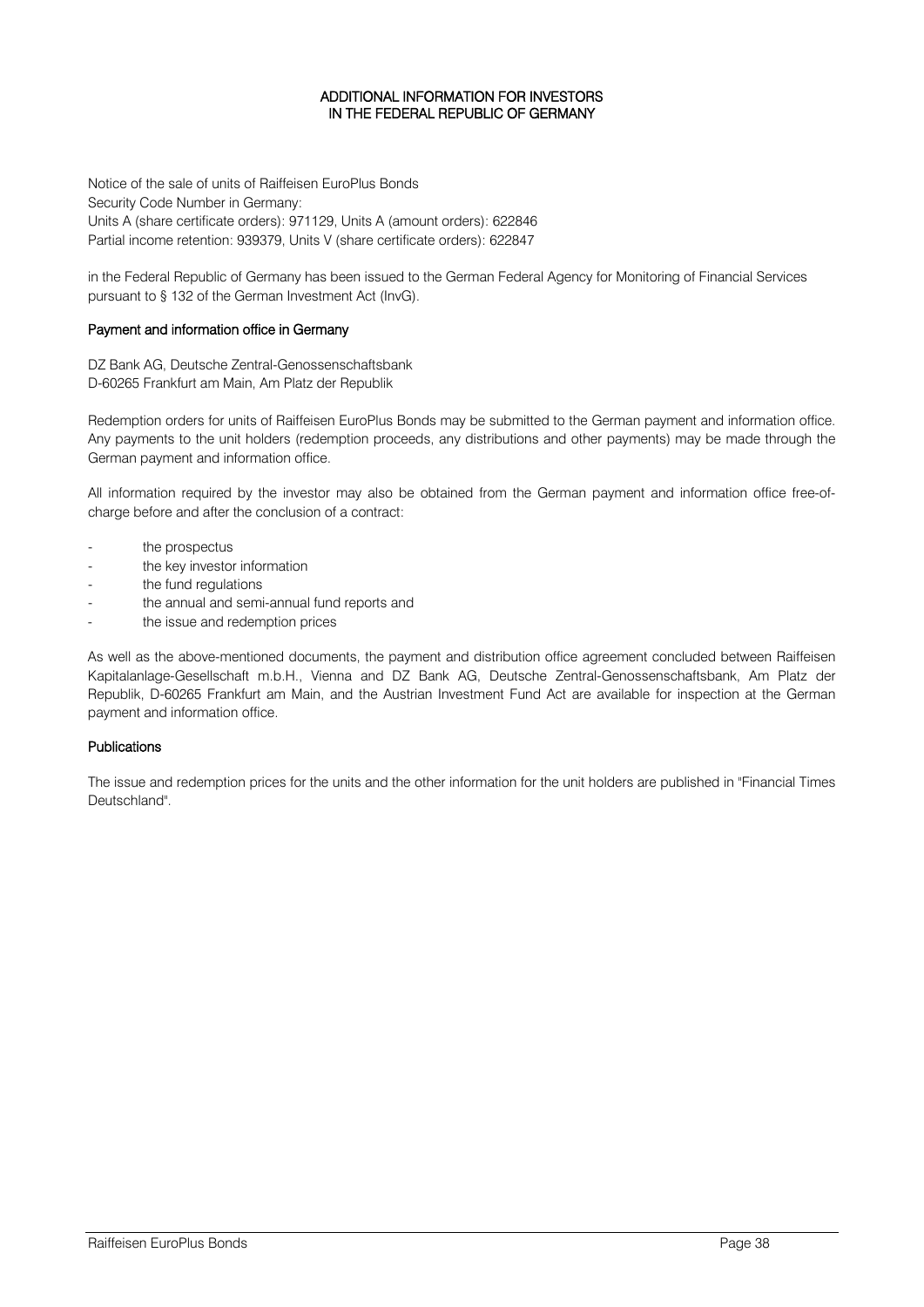#### ADDITIONAL INFORMATION FOR INVESTORS IN ITALY

Purchasing of the unit certificates

Investors resident in Italy are able to purchase the unit certificates by means of a one-off minimum payment of EUR 1000 or an installment payment (Piani di Accumolo or "PAC").

The PAC consists of regular inpayments on the fifth day of the month amounting to at least EUR 30/month.

In relation to the international distribution of the unit certificates of Raiffeisen EuroPlus Bonds, it may be necessary to specify its payment offices or other legal entities which charge the investors costs associated with their payment office function.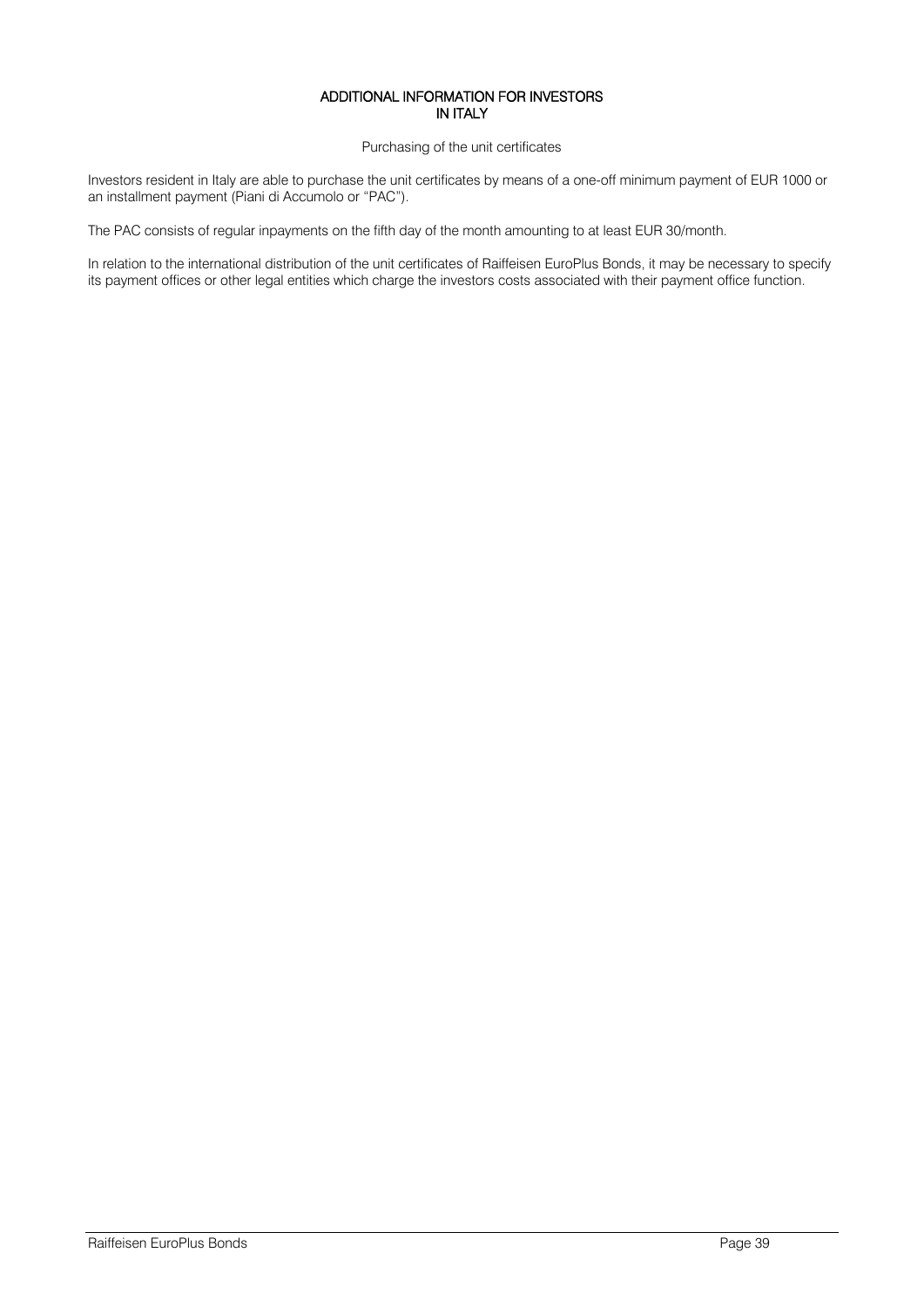### ADDITIONAL INFORMATION FOR INVESTORS IN THE PRINCIPALITY OF LIECHTENSTEIN

Notice of the distribution of units of the fund Raiffeisen EuroPlus Bonds in the Principality of Liechtenstein has been provided in accordance with the Law on Investment Companies (IUG) and approved by the Liechtenstein Financial Market Authority.

#### Payment Office in the Principality of Liechtenstein:

Raiffeisen Bank (Liechtenstein) AG Austrasse 51 FL-9490 Vaduz

All the information on Raiffeisen EuroPlus Bonds required by the investor is available free-of-charge in German at the payment office. This includes the following:

- the fund regulations
- the prospectus
- the key investor information
- the annual and semi-annual fund reports
- issue and redemption prices (NAV)

# Publications:

Issue and redemption prices (NAV) of the units are published at least twice a month in the newspaper "Liechtensteiner Vaterland". Changes to the prospectus, the key investor information and the fund regulations will also be announced in this newspaper.

Place of performance and place of jurisdiction is Vaduz.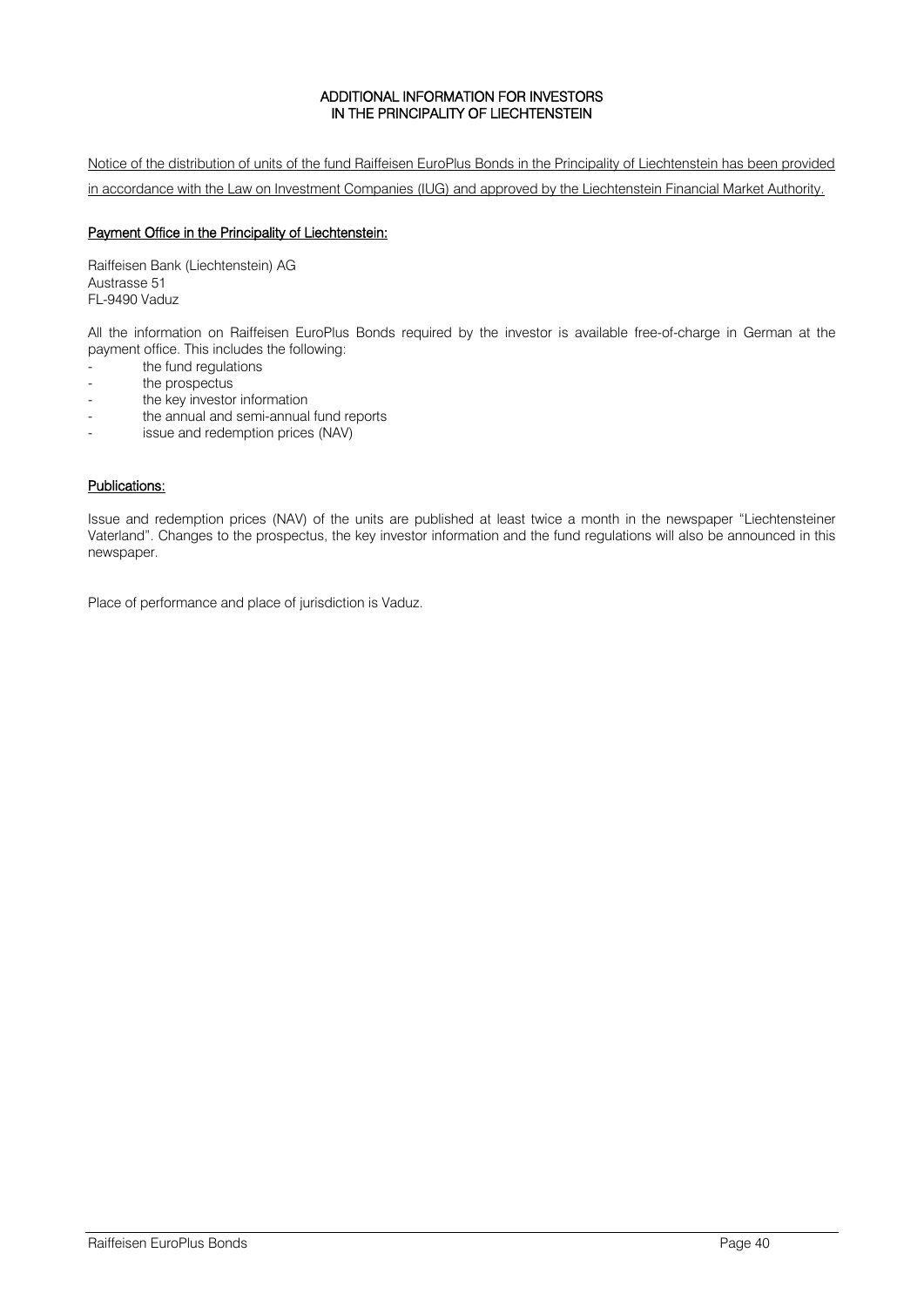#### **Supplement to the prospectus for Raiffeisen EuroPlus Bonds for investors in Hungary**

Unit certificates are issued to bearer. The unit certificates shall be represented by global certificates (§ 24 of the Austrian Safe Custody of Securities Act, BGBl. [Austrian Federal Law Gazette] no. 424/1969). As the unit certificates are represented by global certificates, no actual securities are issued.

Under the agreement between Raiffeisen Bank Zrt. or another distribution office ("distribution office") and the client, the distribution office shall assume the role of a custodian (for the commission business between the parties). The distribution office shall hold its clients' unit certificates in a security deposit account at the custodian bank (Raiffeisen Bank International AG) and in dealings with the custodian bank shall be the person authorized to dispose of the account. This means that the client shall not be known to the custodian bank, even though he is the unit holder.

The Hungarian Financial Supervisory Authority has been notified of the distribution of the unit certificates in Hungary pursuant to § 98 of Act No. CXCIII of 2011 on Asset Management Companies and Undertakings for Collective Investment.

#### Type and location of information for Hungarian investors and information on the investment risk:

The following information is available free-of-charge at the distribution office branches as official offices at which the issue and repurchase of the unit certificates is possible for Hungarian investors:

- fund regulations
- prospectus and key investor information
- annual fund report and semi-annual fund report, regular and irregular reports (where available)
- issue and redemption prices (net asset value of unit certificates) and
- other sales documents and brochures.

#### Regular and irregular information for Hungarian investors:

The information for Hungarian investors is provided at [www.rcm-international.com/hu](http://www.rcm-international.com/hu). The calculated value is published daily, the semi-annual fund report twice a year and the annual fund report once a year.

#### Distribution offices in Hungary:

- 1. Raiffeisen Bank Zrt. (1054 Budapest Akadémia u. 6.)
	- A list of branches is available at www.raiffeisen.hu

#### 2. Erste Befektetési Zrt. Europe Tower (1138 Budapest, Népfürd<sup>[]</sup> u. 24-26.)

A list of branches is available at **www.erstebroker.hu/hu/erste\_private\_banking.html** The fund's sales division may also be reached through **www.hozamplaza.hu** 

#### 3. Partner Bank Aktiengesellschaft (Goethestrasse 1a, 4020 Linz)

Sales activities in Hungary through duly licensed securities companies as sales sub-partners

#### Form of issuance:

Public

#### Tax and cost obligations associated with the unit certificates:

Depending on the investor's domicile, address, place of residence, nationality and other factors, the income for Hungarian investors resulting from the fund may be liable for taxation in Hungary and other countries.

In respect of the Hungarian taxes applicable in connection with the investor's income resulting from the fund, we refer to § 65 of Act No. CXVII of 1995 on Private Income Tax, to § 7 of Act No. LXXXI of 1996 on Corporate Income Tax and Dividends Tax and to assessments Nos. 2002/80 and 2004/96 issued by the Hungarian Tax Office, with the recommendation that investors consult a lawyer or tax adviser registered in Hungary regarding their tax liability.

#### Applicable legislation:

The establishment and management of the investment funds presented in this prospectus and the issuance of the fund unit certificates are subject to the prescriptions of substantive Austrian law. The distribution of the fund unit certificates in Hungary is subject to individual prescriptions of Act No. CXCIII of 2011 on Asset Management Companies and Undertakings for Collective Investment, particularly § 98.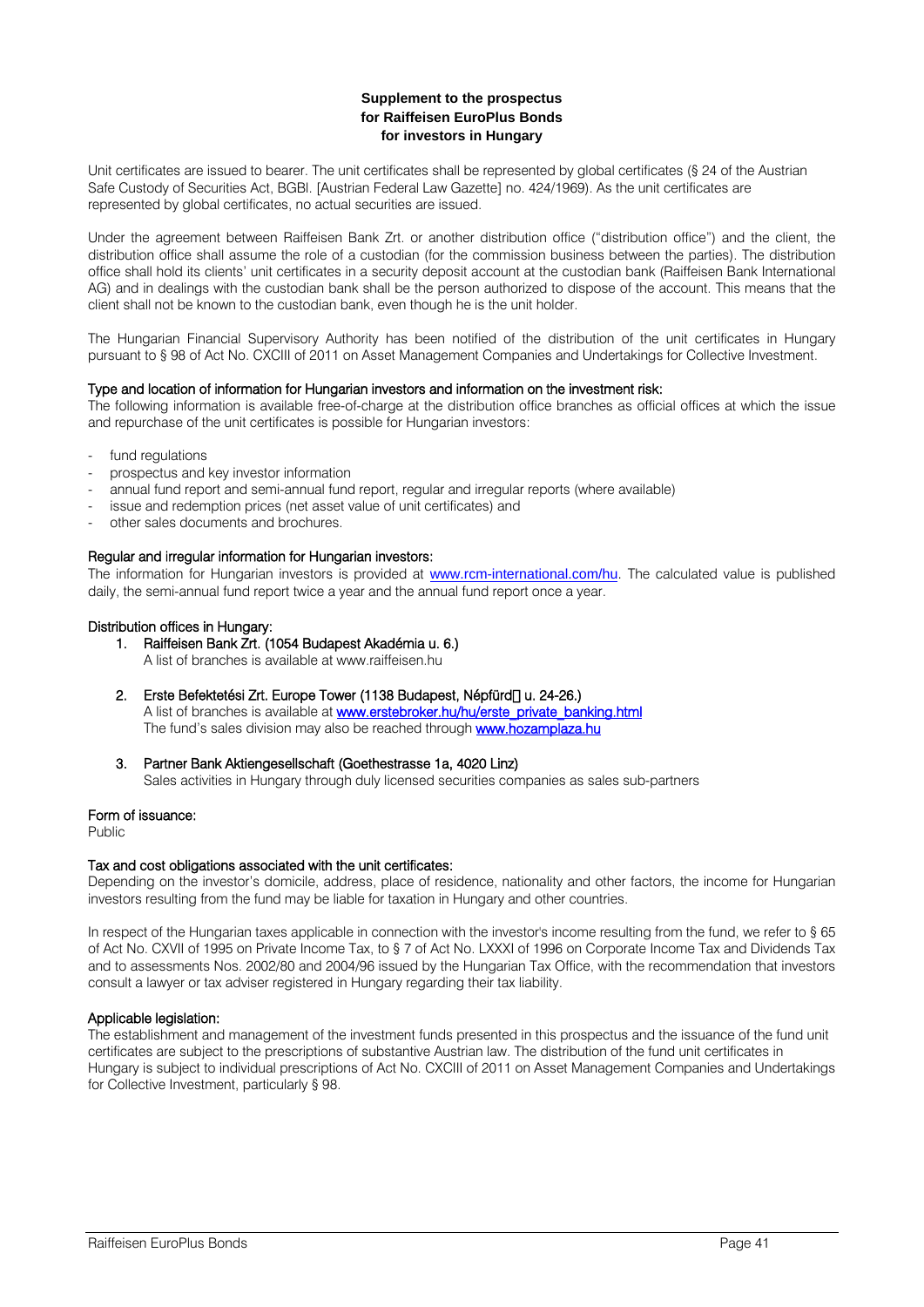#### APPENDIX TO PROSPECTUS FOR INVESTORS

# IN THE REPUBLIC OF SLOVENIA

Management company: Raiffeisen Kapitalanlage-Gesellschaft m.b.H. (Raiffeisen KAG), Schwarzenbergplatz 3, 1010 Vienna, entered in the company register held by Vienna Commercial Court under companies register number FN 83517w.

Name of the investment fund: Raiffeisen EuroPlus Bonds ISIN codes: AT0000859509 (D), AT0000962113 (savings fund D), AT0000805221 (R), AT0000805239 (savings fund R), AT0000689971 (F)

Names and addresses of the payment and distribution offices in the Republic of Slovenia at which inpayments and outpayments of the redemption price for the units are possible and through which other payments can be made to the unit holders of the investment fund ("paying agent").

HEAD OFFICE: RAIFFEISEN BANKA d.d. Zagrebška cesta 76, 2000 Maribor Tel.: 02 229 31 00 Fax: 02 252 47 72

RAIFFEISEN NALOŽBENI CENTER Zagrebška cesta 76, 2000 Maribor Tel.: 02 229 32 96 Fax: 02 252 55 18

Poslovalnica Celje (Celje Office) Prešernova ulica 23, 3000 Celje Tel.: 03 425 88 68 Fax: 03 425 88 71

Poslovalnica Celje II (Celje II Office) Kidričeva ulica 24, 3000 Celje Tel.: 03 425 86 57 Fax: 03 425 86 59

Poslovalnica Koper (Koper Office) Cesta Zore Perello Godina 2, 6000 Koper Tel.: 05 662 16 80 Fax: 05 662 16 87

Poslovalnica Kranj (Kranj Office) Nazorjeva ulica 3, 4000 Kranj Tel: 04 280 70 12 Fax: 04 280 70 25

Poslovalnica Ljubljana I (Ljubljana I Office) Pogačarjev trg 2, 1000 Ljubljana Tel.: 01 234 98 12 Fax: 01 234 98 19

Poslovalnica Ljubljana II (Ljubljana II Office) Linhartova cesta 9, 1000 Ljubljana Tel.: 01 230 13 07 Fax: 01 433 94 62

Finančni center Tivoli Tivolska cesta 30, 1000 Ljubljana Tel.: 01 47 57 860 Fax: 01 47 57 840 Poslovalnica Maribor I (Maribor Office I) Slomškov trg 18, 2000 Maribor Tel.: 02 229 31 00

Fax: 02 252 35 02 Poslovalnica Maribor II (Maribor II Office) Na poljanah 18 2000 Maribor Tel.: 02 421 28 83

Poslovalnica Ptuj (Ptuj Office) Potrčeva cesta 4a, 2250 Ptuj Tel.: 02 748 01 20 Fax: 02 748 01 33

Fax: 02 421 28 85

Poslovalnica Murska Sobota (Murska Sobota Office) Slomškova ulica 1, 9000 Murska Sobota Tel.: 02 530 00 20 Fax: 02 530 00 23

Poslovalnica Nova Gorica (Nova Gorica Office) Delpinova ulica 20 5000 Nova Gorica Tel.: 05 335 75 12 Fax: 05 302 66 58

Poslovalnica Novo mesto (Novo mesto Office) Prešernov trg 1, 8000 Novo mesto Tel.: 07 371 98 70 Fax: 07 332 40 44

Poslovalnica Šoštanj (Šoštanj Office) Cesta Lole Ribarja 2, 3325 Šoštanj Tel.: 03 898 68 90 Fax: 03 898 68 86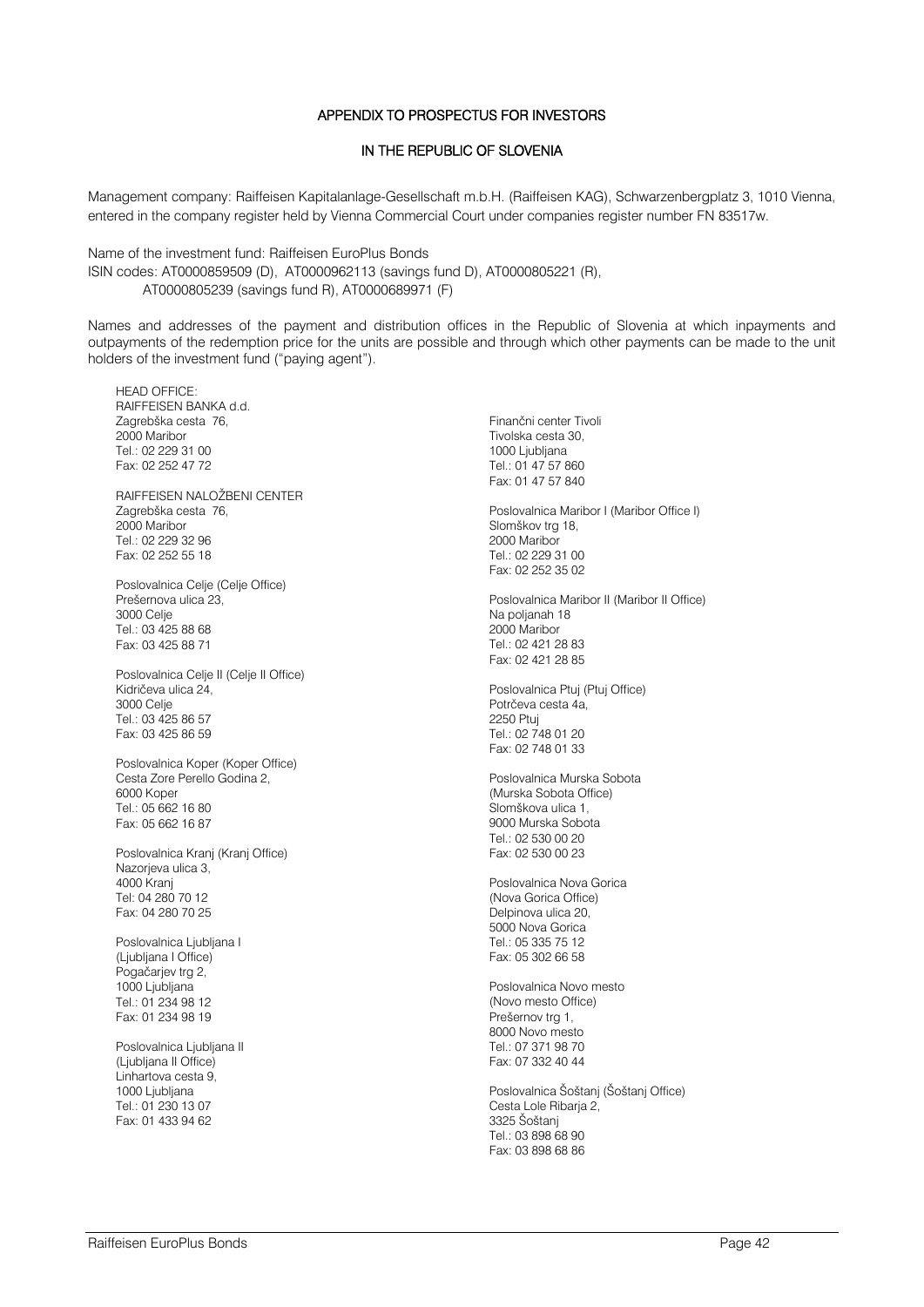#### Description of the tasks and competences assigned to the payment and distribution office in the Republic of Slovenia and the custodian bank or the management company:

#### Unit holders:

Unit certificates are issued to bearer. The unit certificates shall be represented by global certificates (§ 24 of the Austrian Safe Custody of Securities Act, BGBl. [Austrian Federal Law Gazette] no. 424/1969). This being the case, no actual securities shall be made available to the company's clients. However, at the discretion of the management company the unit certificates may also be represented by actual securities.

#### Management of the register of unit holders:

Under the agreement between Raiffeisen banka d.d. and the investor, Raiffeisen banka d.d. shall assume the role of a custodian. Raiffeisen banka d.d. holds the unit certificates of its clients through a security deposit account at Raiffeisen Bank International AG. Raiffeisen banka d.d. keeps the register of unit holders for its clients. This means that the client shall not be known to the custodian bank, even though he is the unit holder.

Legal consequences for the investor in the event of the annulment of the agreement between the payment and distribution office in the Republic of Slovenia and the management company:

In the event of the annulment of the agreement between the payment and distribution office in the Republic of Slovenia and the management company, the management company shall be obliged to protect the rights of all investors in the investment fund. In this case, the management company shall take on all transactions of the payment and distribution office or shall be obliged to establish a business relationship with a new payment and distribution office in the Republic of Slovenia and to notify investors suitably and immediately of all important information.

#### Issuance and repurchasing of the units in the Republic of Slovenia:

All issue and repurchase orders received by 11:30 a.m. shall be implemented on the basis of the unit value as of the following working day (d+1). If the order is granted after 11:30 a.m., all issue and repurchase orders shall be implemented on the basis of the unit value as of the next-but-one working day  $(d+2)$ .

The reference time refers to the moment on which the funds are entered on the account of Raiffeisen banka d.d. or where Raiffeisen banka d.d. confirms the transfer or payment order by means of a stamp and signature. The precise time of the order's confirmation is indicated in the document itself. However, in practice this means that this time is the moment on which the investor signed and submitted the transfer or sale instruction at one of the authorized payment and distribution offices.

Euro amounts shall be transferred to the account held by Raiffeisen banka d.d.: 01000 – 0002400057 with the reference number 00 293070.

Unit certificates shall only be issued in EUR.

When funds are repurchased, the resources shall be transferred to the client's transaction account on the date of payment.

#### Information for investors:

The value of the unit shall be announced on a daily basis in the daily newspaper Finance and on the website of Raiffeisen banka d.d. (www.raiffeisen.si). Investors shall be provided at the payment and distribution offices with the prospectus, the fund regulations, the key investor information, the latest annual fund report and possibly the followup semi-annual fund report for the investment fund. These documents may also be obtained from the website of banka d.d. [\(www.raiffeisen.si\)](http://www.raiffeisen.si/). Notice of changes to the prospectus, the key investor information, the annual fund report or the semi-annual fund report will be provided in the daily newspaper Finance.

The management company shall provide information for investors in the daily newspaper Finance on legally relevant business events associated with the business activity of the management company or the investment fund and information on changes to the fund regulations or a possible transfer of the management of the investment fund or the start of the investment fund's liquidation. It shall do so immediately upon receipt of such information.

#### Notification of investors regarding their units:

Investors shall receive confirmation following every issue and repurchase. Raiffeisen banka d.d. shall issue this confirmation within four banking days of the issue or repurchase of the units. Once a year, normally at the start of the calendar year, they shall receive a statement of the value of their units.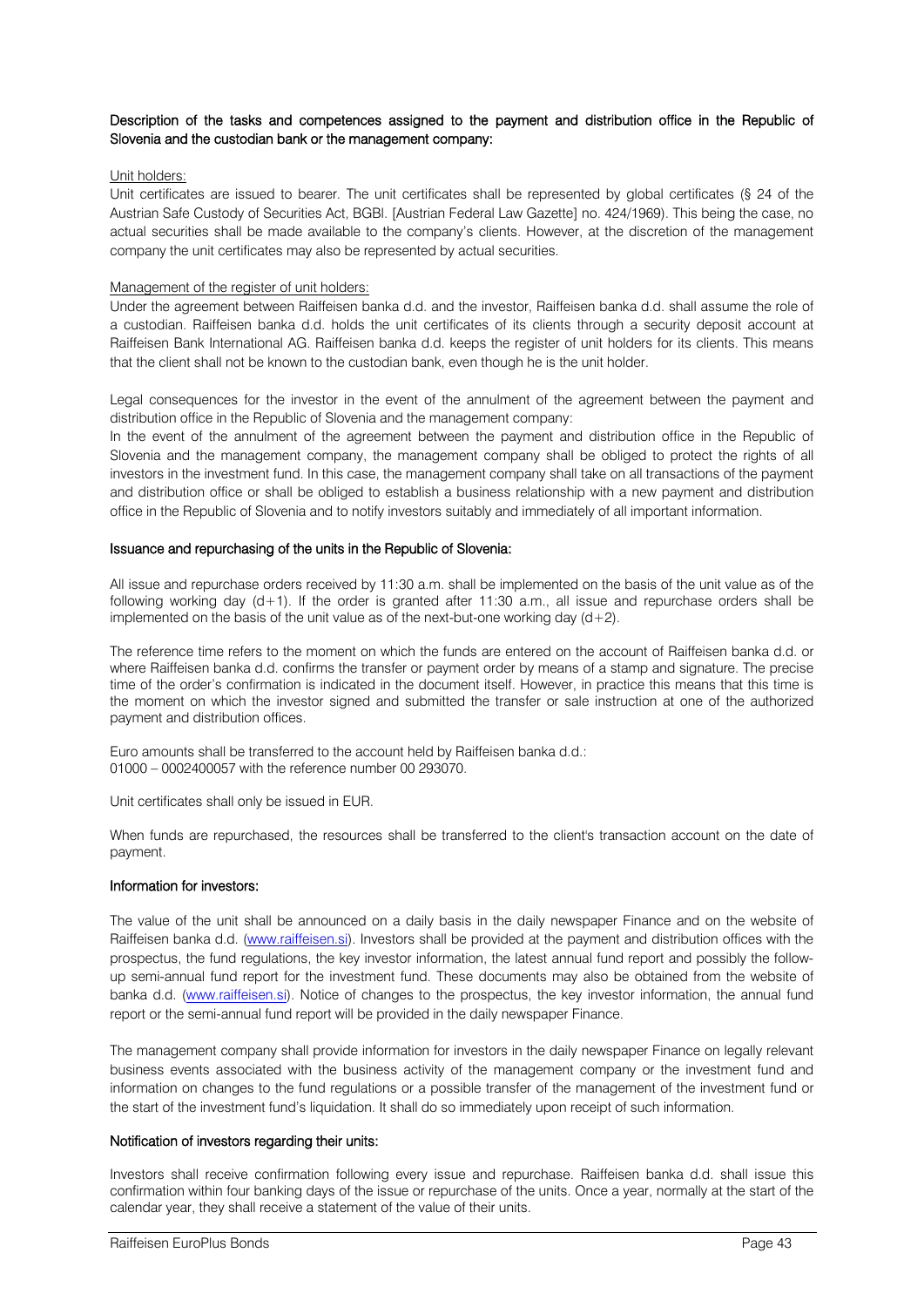#### Brief description of tax treatment of investors in the Republic of Slovenia:

#### a.) Taxation of private individuals:

Under the Slovenian Income Tax Act (ZDOH-2, official gazette of the Republic of Slovenia, no. 117/06) investment fund unit certificates are considered to be capital.

The redemption of the investment coupon for the investment fund is also considered a taxable capital disposal. The assessment base for the tax on earnings is based on the difference between the capital value at the disposal and the capital value at the purchase.

From the tax on earnings the income tax shall be calculated at a tax rate of 20 per cent, paid from the assessment base and treated as a final tax.

The income tax rate for the capital gains shall be reduced every five years for which the capital is held and shall be as follows:

1. up to five years of capital holding: 15 %,

- 2. up to ten years of capital holding: 10 %,
- 3. up to fifteen years of capital holding: 5 %,
- 4. twenty or more years of capital holding: 0 %.

#### b.) Taxation of corporate bodies:

Under the Slovenian Law on the Taxation of Earnings of Corporate Bodies (ZDDPO-2, official gazette of the Republic of Slovenia, no. 117/06), the tax liability of a corporate body is based on the company's head office or place of actual management (as under foreign law). A corporate body liable to pay tax in the Republic of Slovenia is obliged to pay income tax on all earnings originating inside or outside the Republic of Slovenia.

A tax rate of 20 per cent applies for the profit recognized for tax purposes.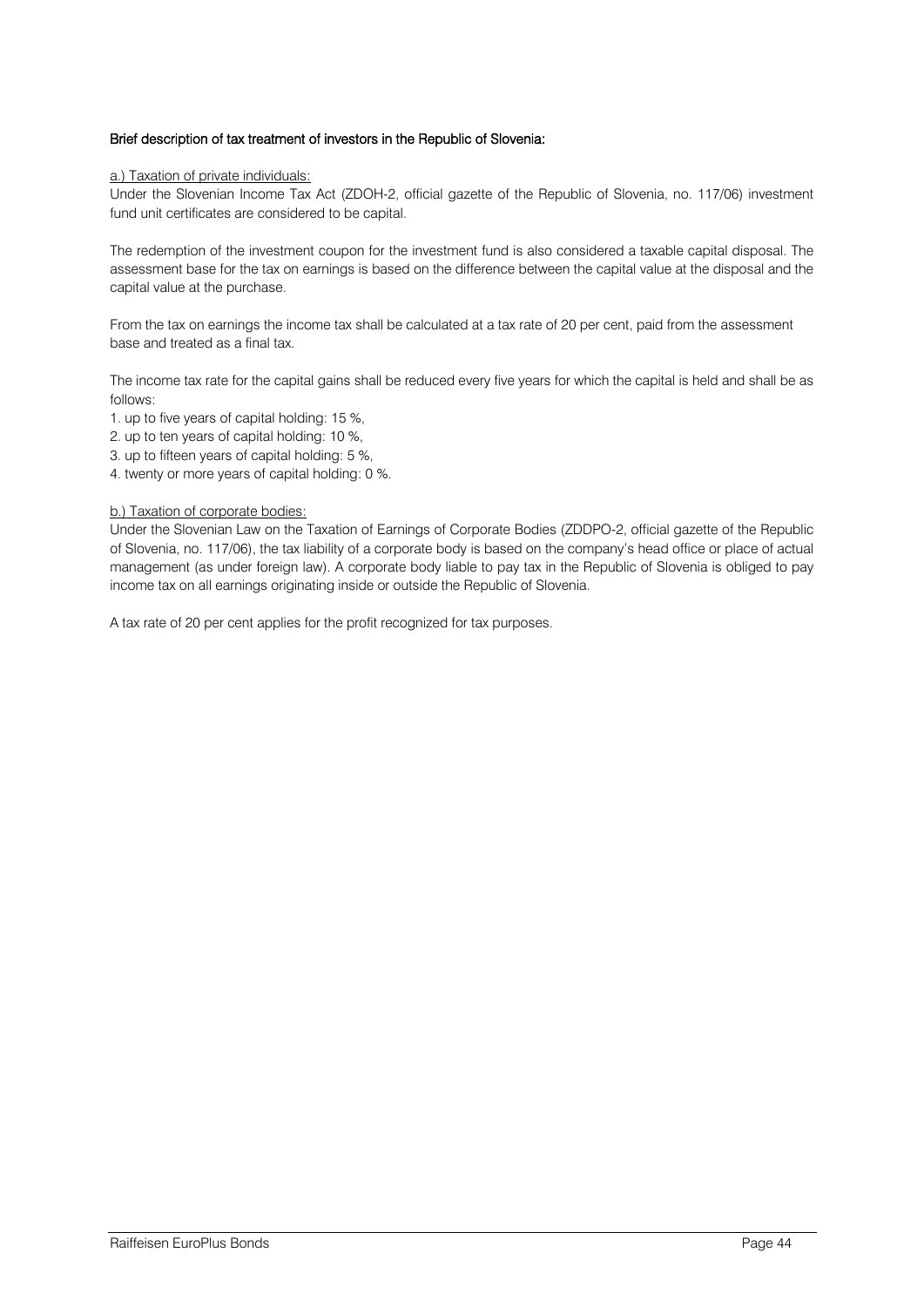#### APPENDIX TO THE PROSPECTUS ADDITIONAL INFORMATION FOR INVESTORS IN ROMANIA

Notice of public sale in Romania of the fund Raiffeisen EuroPlus Bonds managed by Raiffeisen Kapitalanlage-Gesellschaft mit beschränkter Haftung has been provided to the Romanian national securities commission in accordance with applicable Romanian legislation.

The necessary information for investors regarding the sale of unit certificates in Romania and the execution processes for unit certificate transactions can be obtained from the distribution office in Romania.

The distribution office for the fund units in Romania is Raiffeisen Bank S.A., Charles de Gaulle Square 15, 1<sup>st</sup> district, Bucharest, Tel. +40 21 306 1000, Fax + 40 21 230 0700, e-mail [centrala@rzb.ro,](mailto:centrala@rzb.ro) [www.raiffeisen.ro.](http://www.raiffeisen.ro/)

The branches of the distribution office are the payment and distribution offices. The contact details for each branch can be obtained from the following website[: http://www.raiffeisenfonduri.ro/lista\\_unitati.html.](http://www.raiffeisenfonduri.ro/lista_unitati.html)

Investors can obtain the following documents from the payment and distribution offices:

- 1. prospectus (including fund regulations);
- 2. key investor information
- 3. annual and semi-annual fund reports;
- 4. issue and redemption prices (value of the unit certificates calculated each day);
- 5. other sales documents and brochures, where available.

The calculated value of the unit certificates will be notified on a daily basis and published in the Romanian newspaper "Bursa" and is also available at the distribution office's website as well as at the payment and distribution offices.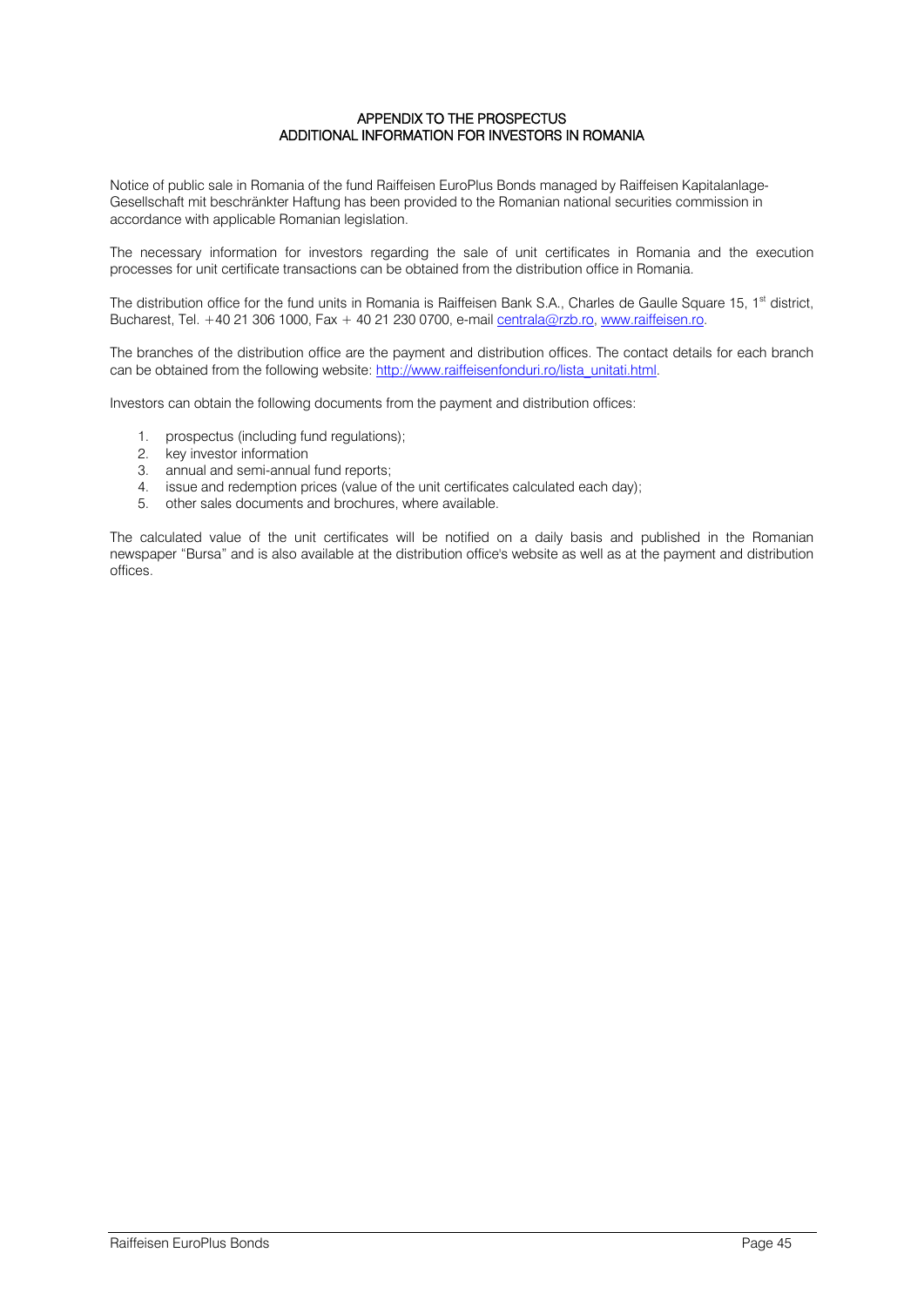#### RAIFFEISEN EUROPLUS BONDS ADDENDUM FOR INVESTORS IN FRANCE

The European directive no. 85/611/EEC of December 20, 1985 regarding undertakings for collective investments in transferable securities (UCITS), amended version, establishes Community rules enabling the international distribution of UCITS complying with these EU regulations. This common framework does not exclude varying forms of implementation. Accordingly, a European UCITS may be distributed in France even if its activities are subject to regulations which differ from those applicable in France for the licensing of this type of product.

This addendum is to be read in conjunction with the prospectus for "Raiffeisen EuroPlus Bonds" dated February 20, 2012.

#### I. PAYMENT OFFICE IN FRANCE

The payment office for "Raiffeisen EuroPlus Bonds" ("the fund") in France is **Société Générale** with the address 29, boulevard Haussmann – 75009 Paris.

The payment office in France is responsible in particular for:

- the handling of purchase and sale orders for fund units,
- payment of income shares and dividends.
- provision of information documents for the fund (prospectus, key investor information, annual and semiannual reports etc.),
- special notification for unit holders in case of changes to the fund characteristics.

#### II. TERMS AND CONDITIONS FOR THE PURCHASE AND SALE OF FUND UNITS

Investors are notified that the management company reserves the right to suspend temporarily or completely calculation of the issue and redemption prices and the issue and redemption of fund units.

Please refer to section 8 of the prospectus ("Methods and terms of issue and/or sale of units") for further information.

#### III. UNIT CERTIFICATE TYPES

Investors are notified that the fund has multiple unit certificate types with various forms of income appropriation. Please refer to section 11 of the prospectus ("Rules for the determination and appropriation of income") for further information.

| Available unit certificate types                     | <b>ISIN</b> code |
|------------------------------------------------------|------------------|
| Income-distributing                                  | AT0000859509     |
| Income-retaining                                     | AT0000805221     |
| Long-term fund investment scheme income-retaining    | AT0000805239     |
| Full income-retaining                                | AT0000689971     |
| Long-term fund investment scheme income-distributing | AT0000962113     |

#### IV. TAX TREATMENT

Investors resident for tax purposes in France must notify the tax authorities of income from unit sales. This income is subject to the regulations on taxation of income from securities.

#### V. INFORMATION ON TRANSACTIONS INVOLVING OTC OPTIONS FOR SECURITIES

Investors are notified that certain so-called OTC derivatives which the fund may invest in may not be acknowledged by the national authorities as regulated, properly functioning and recognized public markets which meet the security requirements applicable for UCITS under French law.